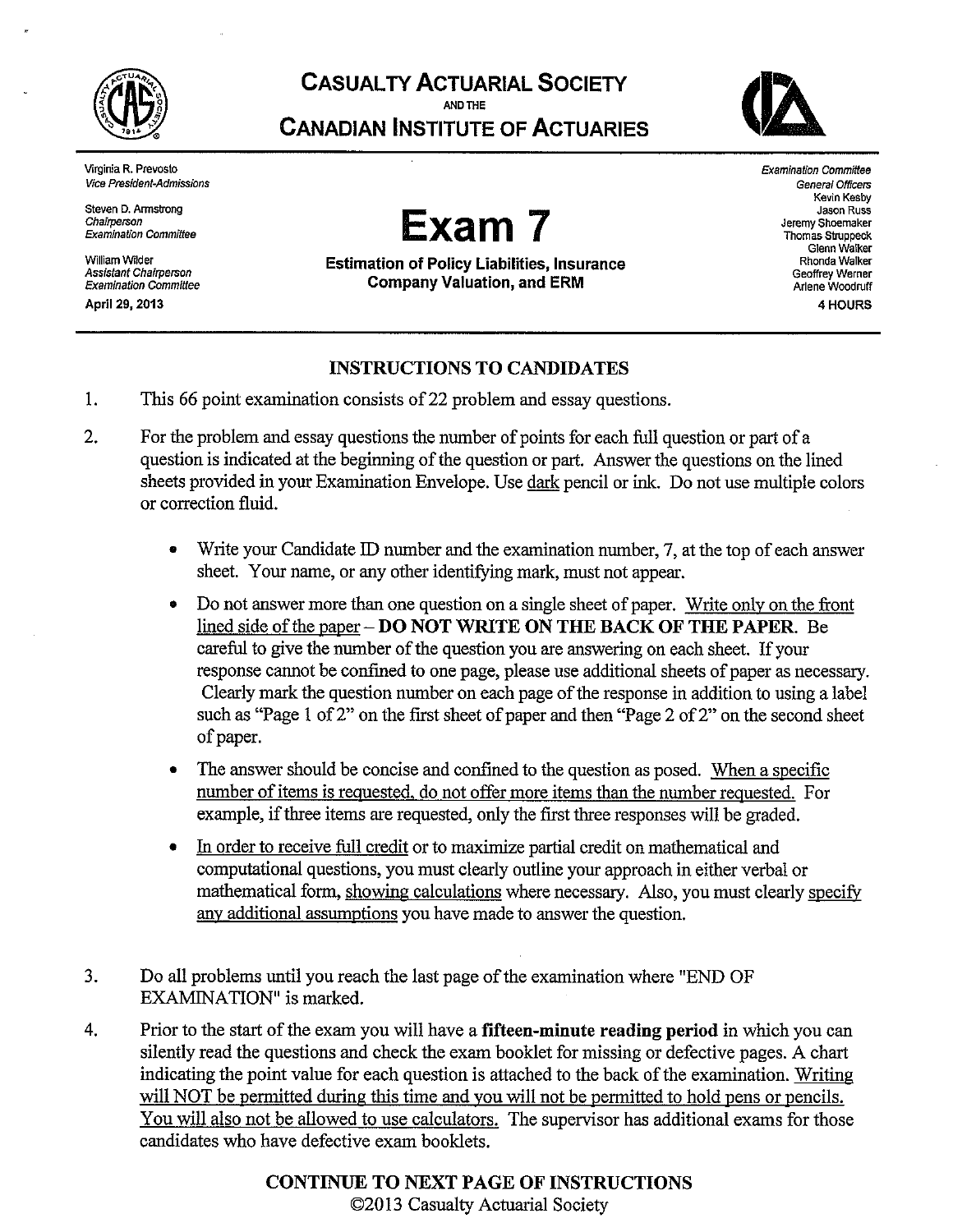- 5. Your Examination Envelope is pre-labeled with your Candidate ID number, name, exam number, and test center. Do not remove this label. Keep a record of your Candidate ID number for future inquiries regarding this exam.
- 6. Candidates must remain in the examination center until two hours after the start of the examination. The examination starts after the reading period is complete. You may leave the examination room to use the restroom with permission from the supervisor. To avoid excessive noise during the end of the examination, candidates may not leave the exam room during the last fifteen minutes of the examination.
- $7.$ At the end of the examination, place all answer sheets in the Examination Envelope. Please insert your answer sheets in your envelope in question number order. Insert a numbered page for each question, even if you have not attempted to answer that question. Anything written in the examination booklet will not be graded. Only the answer sheets will be graded. Also place any included reference materials in the Examination Envelope. BEFORE YOU TURN THE EXAMINATION ENVELOPE IN TO THE SUPERVISOR, BE SURE TO SIGN IT IN THE SPACE PROVIDED ABOVE THE CUT-OUT WINDOW.
- 8. If you have brought a self-addressed, stamped envelope, you may put the examination booklet and scrap paper inside and submit it separately to the supervisor. It will be mailed to you. Do not put the self-addressed stamped envelope inside the Examination Envelope.

If you do not have a self-addressed, stamped envelope, please place the examination booklet in the Examination Envelope and seal the envelope. You may not take it with you. Do not put scrap paper in the Examination Envelope. The supervisor will collect your scrap paper.

Candidates may obtain a copy of the examination from the CAS Web Site.

All extra answer sheets, scrap paper, etc., must be returned to the supervisor for disposal.

- 9. Candidates must not give or receive assistance of any kind during the examination. Any cheating, any attempt to cheat, assisting others to cheat, or participating therein, or other improper conduct will result in the Casualty Actuarial Society and the Canadian Institute of Actuaries disqualifying the candidate's paper, and such other disciplinary action as may be deemed appropriate within the guidelines of the CAS Policy on Examination Discipline.
- $10.$ The exam survey is available on the CAS Web Site in the "Admissions/Exams" section. Please submit your survey by May 17, 2013.

# **END OF INSTRUCTIONS**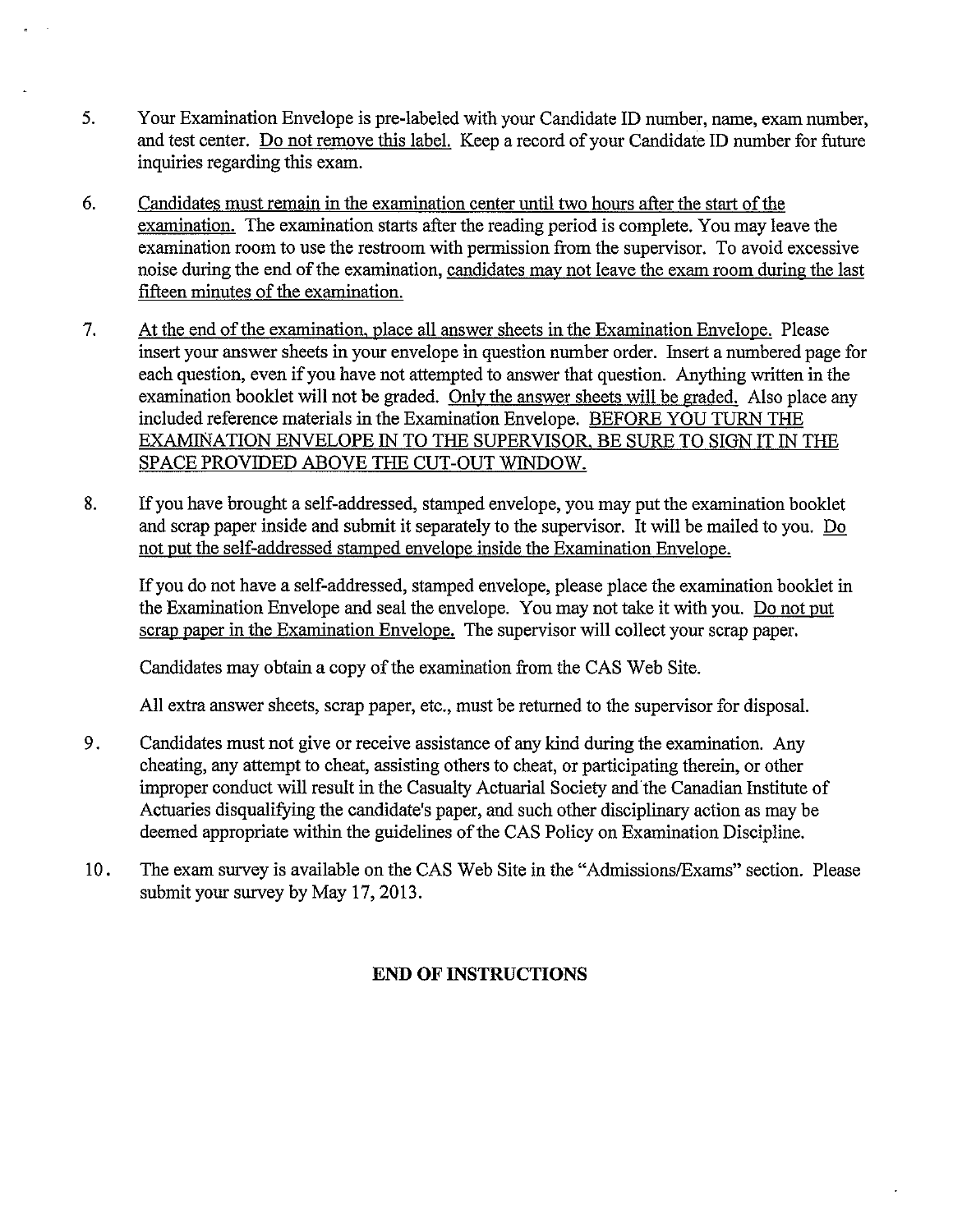1.  $(3 points)$ 

Given the following information:

|      |       |       | <b>Age-to-Age Loss Development Factors</b> |       |       |
|------|-------|-------|--------------------------------------------|-------|-------|
|      | 12-24 | 24-36 | 36-48                                      | 48-60 | 60-72 |
| 2007 | 2.45  | 1.73  | 1.19                                       | 1.05  | 1.05  |
| 2008 | 5.42  | 1 26  | 1.23                                       | 1.09  |       |
| 2009 | 2.64  | 1.35  | 1.16                                       |       |       |
| 2010 | 2.04  | 1.55  |                                            |       |       |
| 2011 | 6.23  |       |                                            |       |       |
|      |       |       |                                            |       |       |

z-value for 90<sup>th</sup> percentile of the normal distribution: 1.645

a. (2.5 points)

The null hypothesis is that the triangle does not display calendar year effects. Conduct a test to determine whether the null hypothesis should be accepted or rejected at the 90% confidence level.

b.  $(0.5 \text{ point})$ 

Briefly describe two potential causes of calendar year effects in loss development data.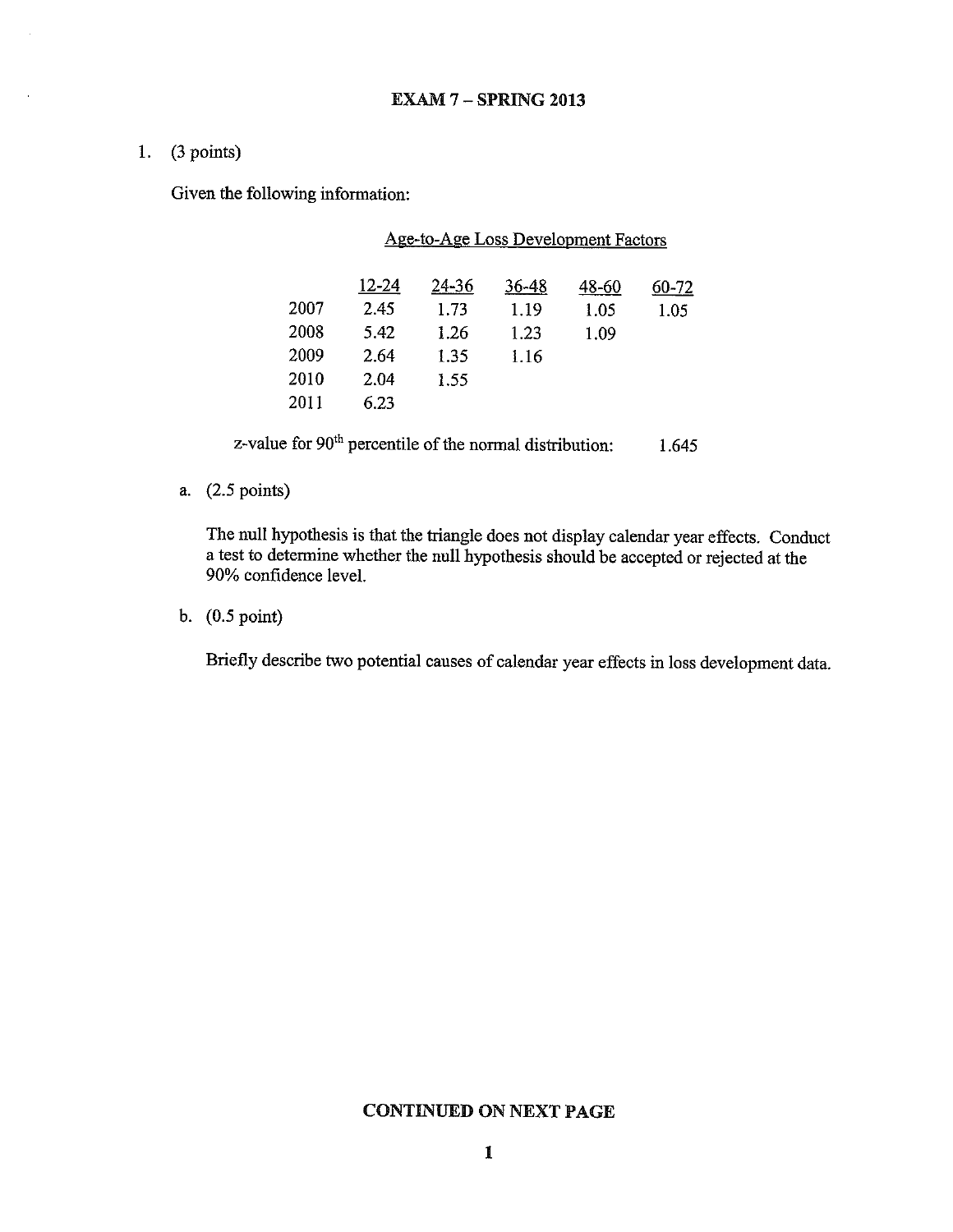# 2. (2.75 points)

Given the following information:

## Incremental Paid Loss (\$000)

| Accident Year | <u>0-12</u> | <u>12-24</u> | $24 - 36$ | Premium (\$000) |
|---------------|-------------|--------------|-----------|-----------------|
| 2010          | 1,400       | 650          | 280       | 3,600           |
| 2011          | 1,000       | 850          |           | 3,700           |
| 2012          | 1.500       |              |           | 3,650           |
| Total         | 3,900       | 1,500        | 280       | 10,950          |

Assume that there is no further development beyond 36 months.

# a.  $(2 points)$

Calculate the individual loss ratio claims reserve R<sup>ind</sup> for the total of accident years 2010 through 2012.

b. (0.75 point)

Calculate the collective loss ratio claims reserve  $R^{coll}$  for the total of accident years 2010 through 2012.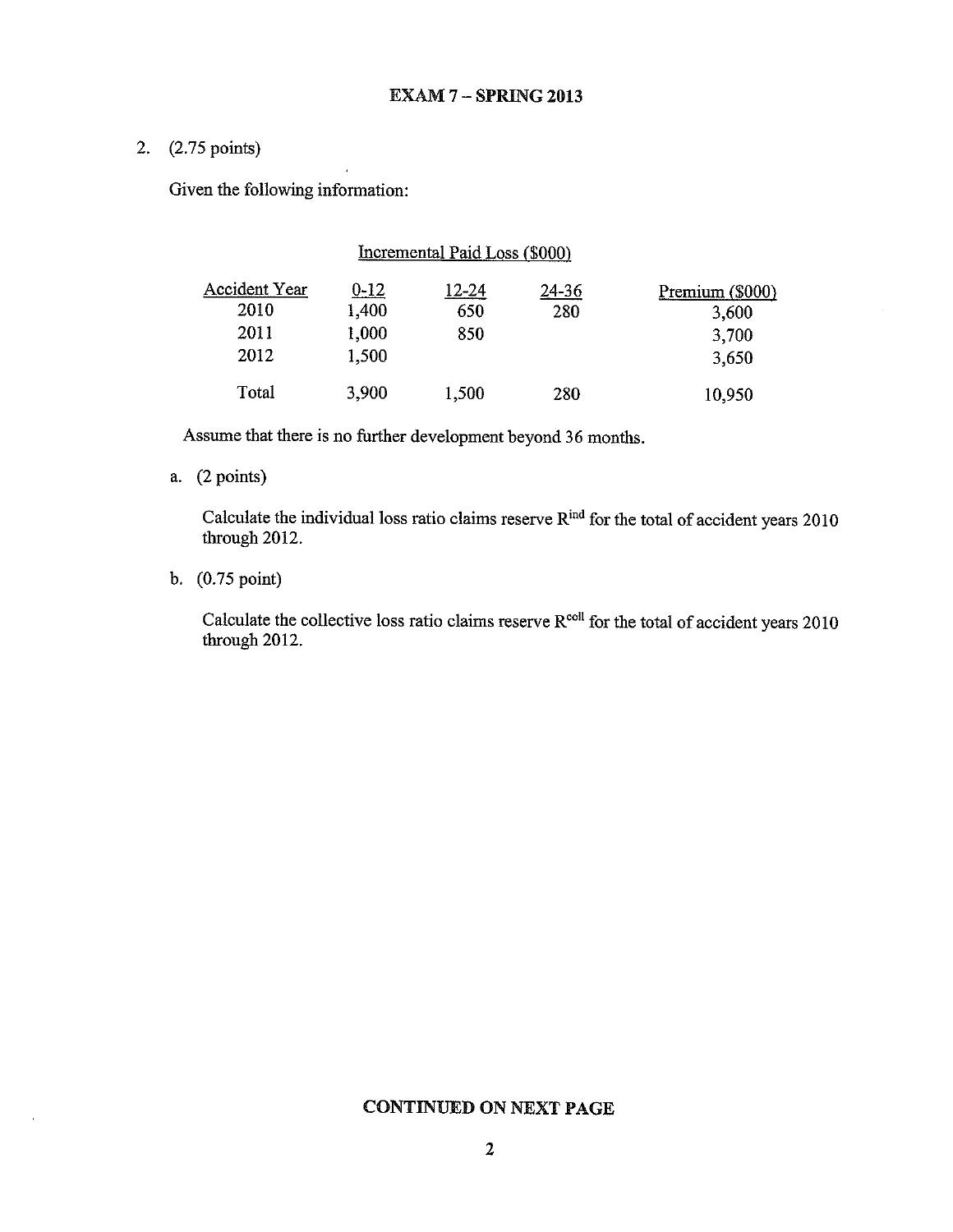3.  $(5 points)$ 

Given the following information:

|                      |           | Cumulative Paid Loss (\$000) |           |
|----------------------|-----------|------------------------------|-----------|
| <b>Accident Year</b> | <u>12</u> | <u>24</u>                    | <u>36</u> |
| 2010                 | 2,750     | 4,250                        | 5,100     |
| 2011                 | 2,700     | 4,300                        |           |
| 2012                 | 2,900     |                              |           |

The expected accident year loss emergence pattern (growth function) is approximated by a Weibull function of the form:

 $G(x|\omega,\theta) = 1 - \exp(-(x/\theta)^{\omega})$ 

Parameter estimates are:  $\omega = 1.5$  and  $\theta = 20$ 

a.  $(3 points)$ 

Calculate the process standard deviation of the reserve estimate for accident years 2010 through 2012 using the LDF method.

b.  $(2 points)$ 

Graph the normalized residuals plotted against the increment age of loss emergence. Based on your graphical results, discuss the appropriateness of the Weibull model above.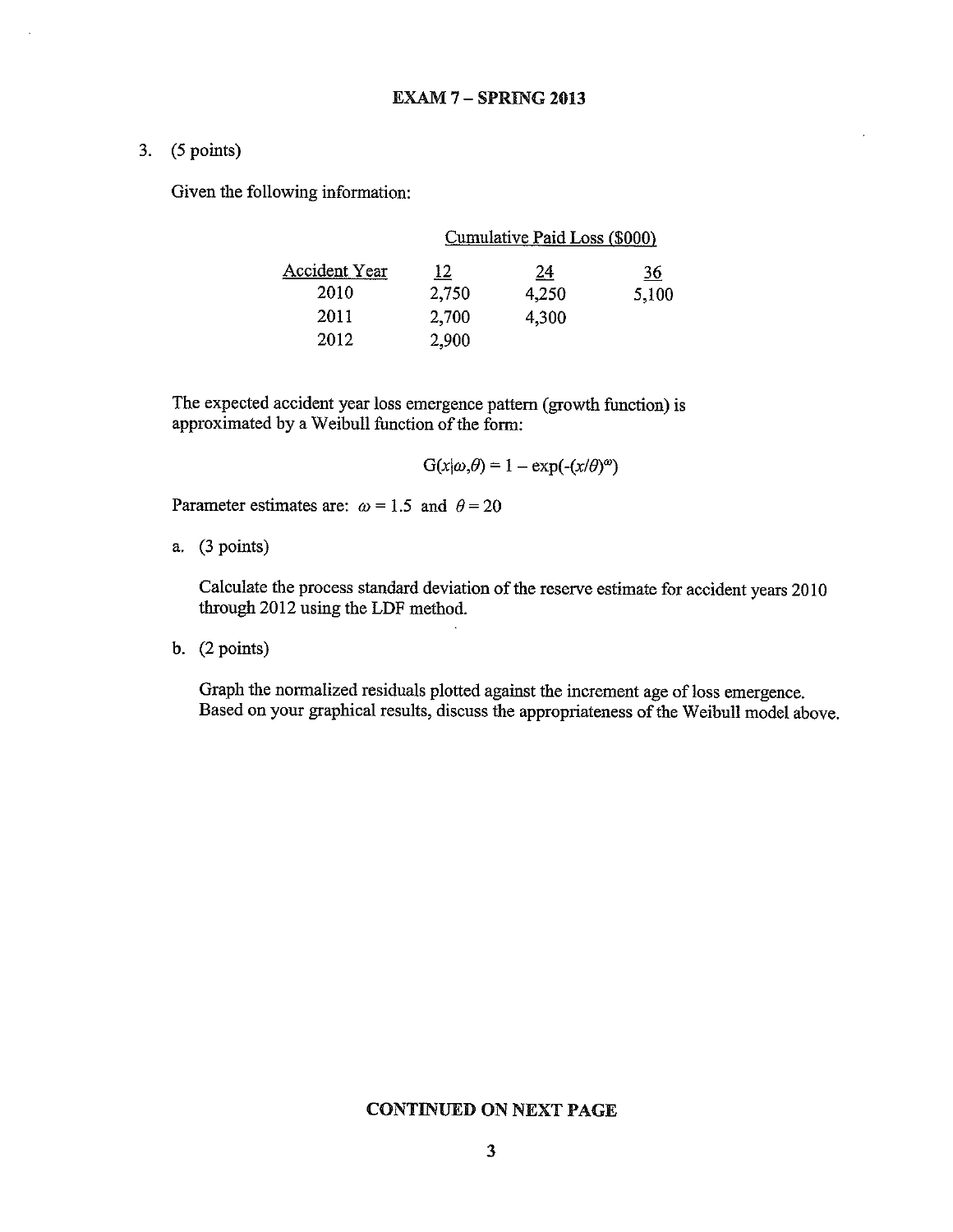## 4.  $(2 points)$

Given the following information:

|                      |            | <u>Cumulative Paid Loss (\$000)</u> |           |           |
|----------------------|------------|-------------------------------------|-----------|-----------|
| <b>Accident Year</b> | <u> 12</u> | <u> 24</u>                          | <u>36</u> | <u>48</u> |
| 2009                 | 5,751      | 10,640                              | 11,491    | 12,181    |
| 2010                 | 5,528      | 9,287                               | 10,680    |           |
| 2011                 | 4,120      | 7,004                               |           |           |
| 2012                 | 5,304      |                                     |           |           |

## Calculated Ultimate Loss (\$000)

| Accident | Bornhuetter-      | Benktander |
|----------|-------------------|------------|
| Year     | Ferguson Ultimate | Ultimate   |
| 2009     | 12,181            | 12,181     |
| 2010     | 11,246            | 11,316     |
| 2011     | 8,428             | 8,204      |
| 2012     | 10,403            | 10,609     |

a.  $(1.5 \text{ points})$ 

Calculate the 24-month-to-ultimate cumulative development factor that would result in the ultimate loss estimates shown above.

## b.  $(0.5 \text{ point})$

For accident year 2011, suppose that the Bornhuetter-Ferguson method is performed over multiple iterations. Deduce the ultimate loss estimate that will be produced as the number of iterations approaches infinity.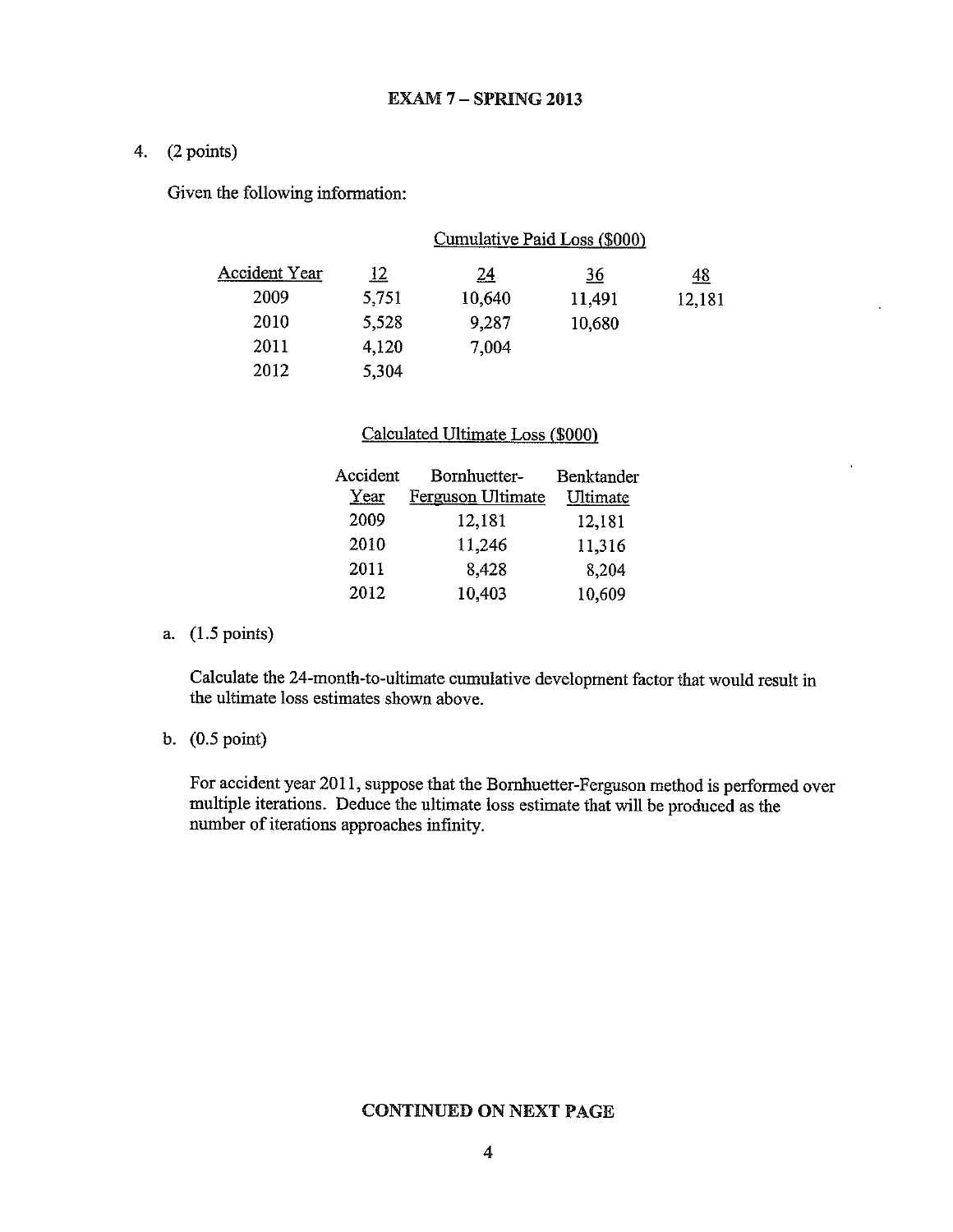## 5. (2.25 points)

Given the following information as of December 31, 2012:

|                      |            | Cumulative Reported Loss (\$000) |           |     |
|----------------------|------------|----------------------------------|-----------|-----|
| <u>Accident Year</u> | <u> 12</u> | <u> 24</u>                       | <u>36</u> | 48  |
| 2009                 | 233        | 522                              | 570       | 601 |
| 2010                 | 204        | 480                              | 512       |     |
| 2011                 | 242        | 541                              |           |     |
| 2012                 | 255        |                                  |           |     |

- Claim data in the triangle is on an unlimited basis  $\bullet$
- $\bullet$ Basic limit: \$50,000
- Calendar period ground-up unlimited loss trend: 5% per year  $\bullet$
- An exponential distribution fit to the claim level data at each maturity produced the  $\bullet$ following unlimited claim size means at the accident year 2012 level:

 $\frac{12}{26,000}$   $\frac{24}{48,000}$   $\frac{36}{58,000}$   $\frac{48}{66,000}$ Unlimited Claim Size Mean

- Mean of exponential distribution:  $\theta$  $\bullet$
- Variance of exponential distribution:  $\theta^2$  $\bullet$
- Limited mean of exponential distribution at limit k:  $\theta\left(1-e^{\frac{k}{\theta}}\right)$  $\bullet$

Using the method described by Sahasrabuddhe, calculate the latest diagonal of the cumulative reported loss triangle based on accident year 2012 cost levels for the basic limit of loss.

## **CONTINUED ON NEXT PAGE**

 $\bar{z}$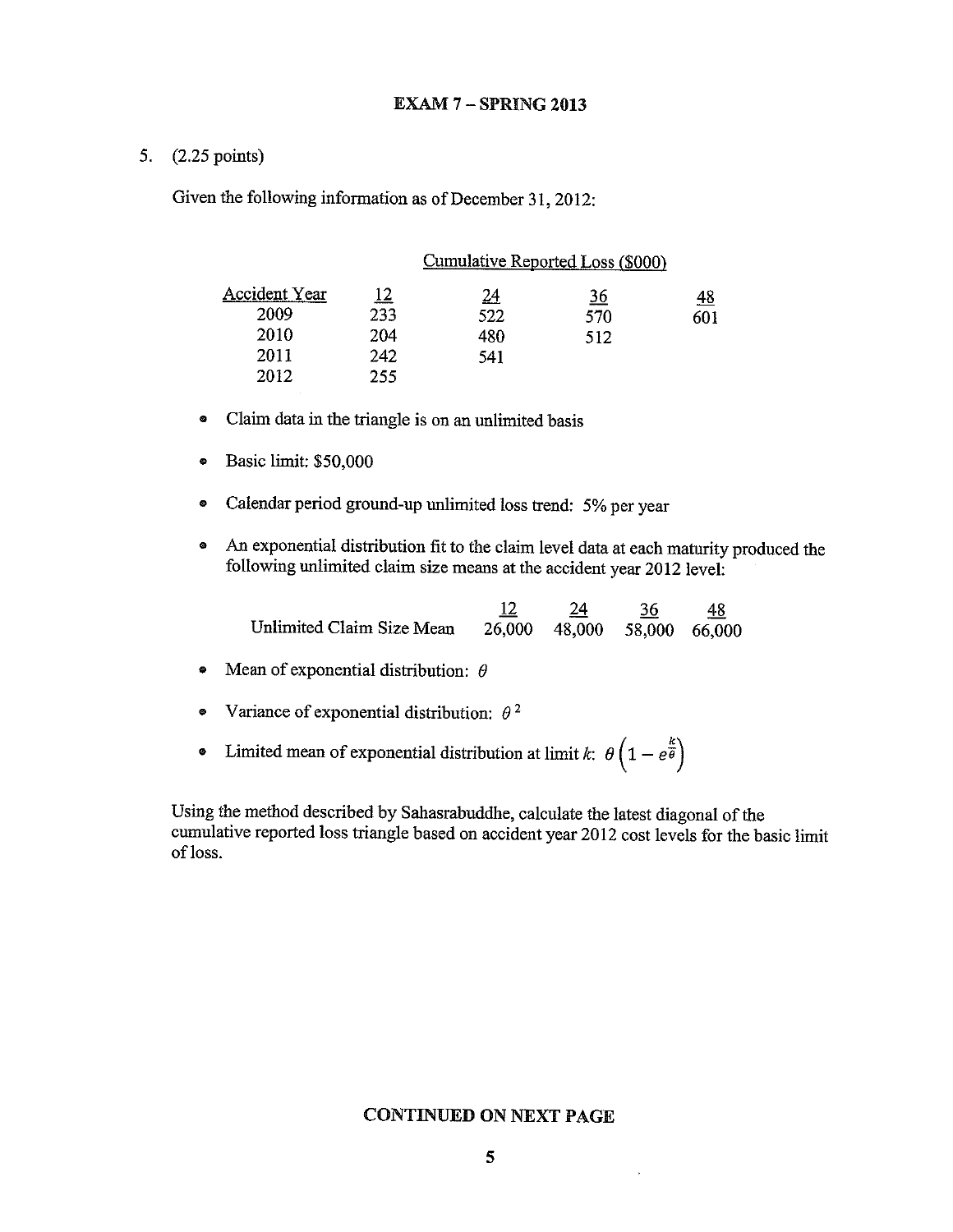## **EXAM 7 - SPRING 2013**

# 6. (2.75 points)

Given the following information regarding a book of retrospectively rated policies:

| Retrospective Adjustment                                         |                                          |                                           |                                   |  |
|------------------------------------------------------------------|------------------------------------------|-------------------------------------------|-----------------------------------|--|
| Loss Age<br>Premium Age<br>Loss Capping Ratio<br>LDF to Ultimate | <u>First</u><br>18<br>27<br>80%<br>1.800 | <b>Second</b><br>30<br>39<br>50%<br>1.150 | Third<br>42<br>51<br>70%<br>1.050 |  |
| Tax multiplier:                                                  |                                          | 1.04                                      |                                   |  |
| Loss conversion factor:                                          |                                          | 1.15                                      |                                   |  |
| Total basic premium:                                             |                                          | \$12,456,000                              |                                   |  |
| Total standard premium:                                          |                                          | \$54,309,000                              |                                   |  |
| Expected loss ratio to standard premium:                         |                                          | 75%                                       |                                   |  |

a.  $(1 point)$ 

 $\bullet$ 

Calculate the PDLD ratio as of the first retrospective adjustment.

b.  $(0.5 \text{ point})$ 

Calculate the PDLD ratio as of the second retrospective adjustment.

c.  $(0.5 \text{ point})$ 

Calculate the PDLD ratio as of the third retrospective adjustment.

d. (0.75 point)

Based on the results of parts a., b. and c. above, discuss the reasonableness of the loss capping ratios shown above.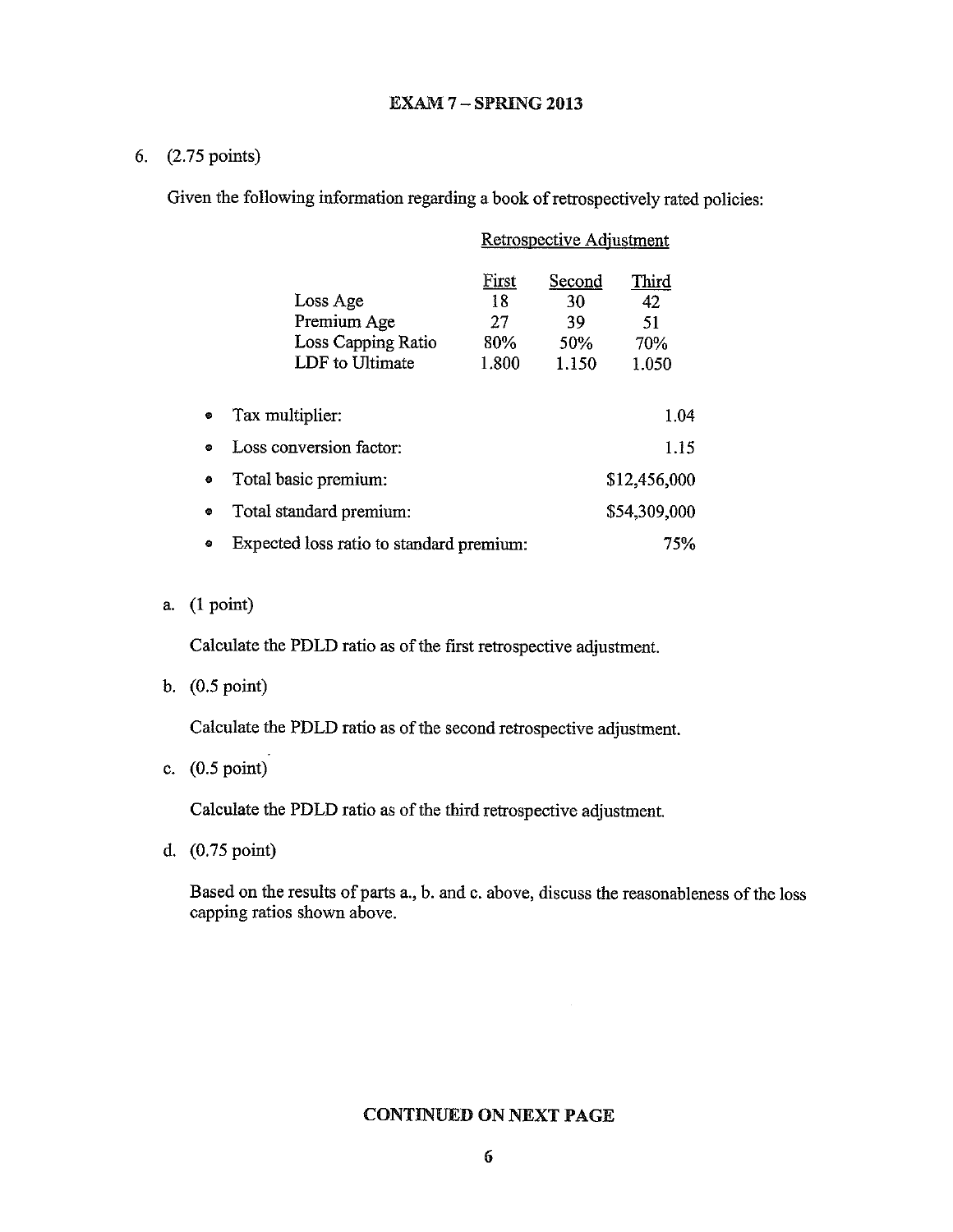7.  $(2 points)$ 

The following cumulative reported loss triangle is to be used in a bootstrap process, by building a generalized linear model (GLM) based on incremental loss.

| Cumulative Reported Loss |  |
|--------------------------|--|
|                          |  |
|                          |  |

| <b>Accident Year</b> | <u> 12</u> | 24      | $\frac{36}{5}$ |
|----------------------|------------|---------|----------------|
| 2010                 | \$200,000  | 225,000 | 250,000        |
| 2011                 | 300,000    | 325,000 |                |
| 2012                 | 450,000    |         |                |

a. (0.75 point)

Construct a log-link triangle that can be used to solve for the GLM parameters.

b.  $(0.5 \text{ point})$ 

Now assume that the 2010 cumulative reported loss value at 24 months is \$170,000 instead of \$225,000 and that all other cumulative values stay the same. Briefly explain the obstacles to setting up and solving a GLM bootstrap model for this revised triangle.

c.  $(0.75 \text{ point})$ 

For the revised triangle described in part b. above, construct a log-link triangle that can be used to solve for the parameters of the GLM and briefly describe how to then modify the GLM's fitted values.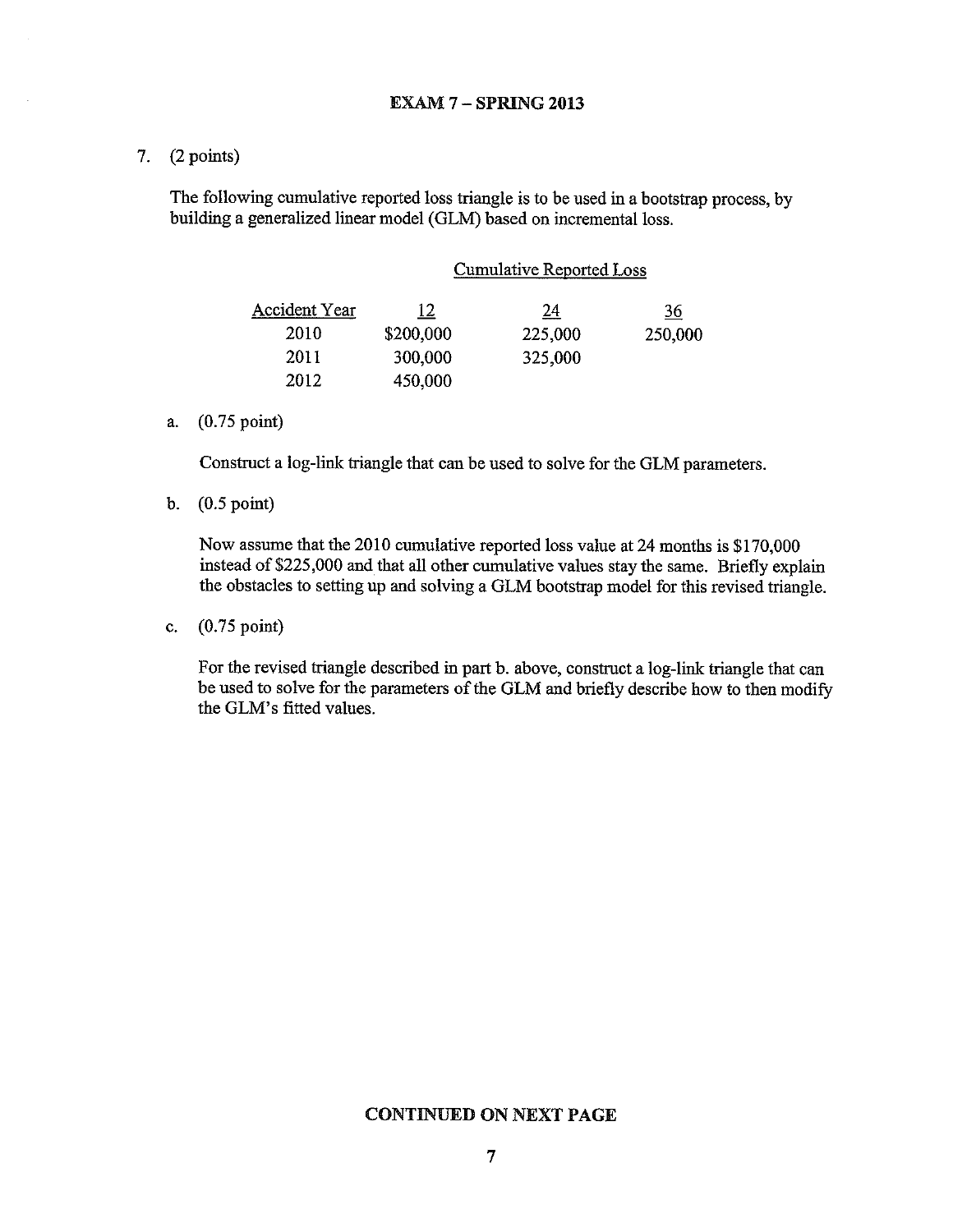8. (5.75 points)

Given the following information for an insurance company's outstanding claim liabilities as of December 31, 2012:

#### Coefficients of Variation (CoV)

| Line of business     | Central<br>Estimate | Independent<br><u>risk</u> | Internal<br>systemic<br><u>risk</u> | External<br>systemic<br><b>nsk</b> |
|----------------------|---------------------|----------------------------|-------------------------------------|------------------------------------|
| Workers compensation | \$110,000,000       | 7.2%                       | 7.5%                                | 3.4%                               |
| Auto                 | 95,000,000          | 5.2%                       | 4.5%                                | 4.3%                               |
| Homeowners           | 45,000,000          | 5.8%                       | 5.0%                                | 6.7%                               |
| Total                | 250,000,000         |                            |                                     | 4.7%                               |

- $\bullet$ Assume that the claim liabilities are normally distributed.
- The z-value for the  $75<sup>th</sup>$  percentile of the normal distribution is: ¢ 0.674
- The selected correlation between each pair of lines of business ø for internal systemic risk is:  $0.25$
- Assume that each source of independent risk is uncorrelated with any other source of  $\bullet$ risk.
- $(0.5 \text{ point})$ a.

Calculate the independent risk CoV for all lines combined.

b.  $(0.5 \text{ point})$ 

> Describe why it is reasonable to assume that there is positive correlation between lines of business for internal systemic risk.

 $(1 point)$ c.

Calculate the internal systemic risk CoV for all lines combined.

 $(0.5 \text{ point})$ d.

Calculate the consolidated CoV for all sources of risk.

# **OUESTION 8 CONTINUED ON NEXT PAGE CONTINUED ON NEXT PAGE**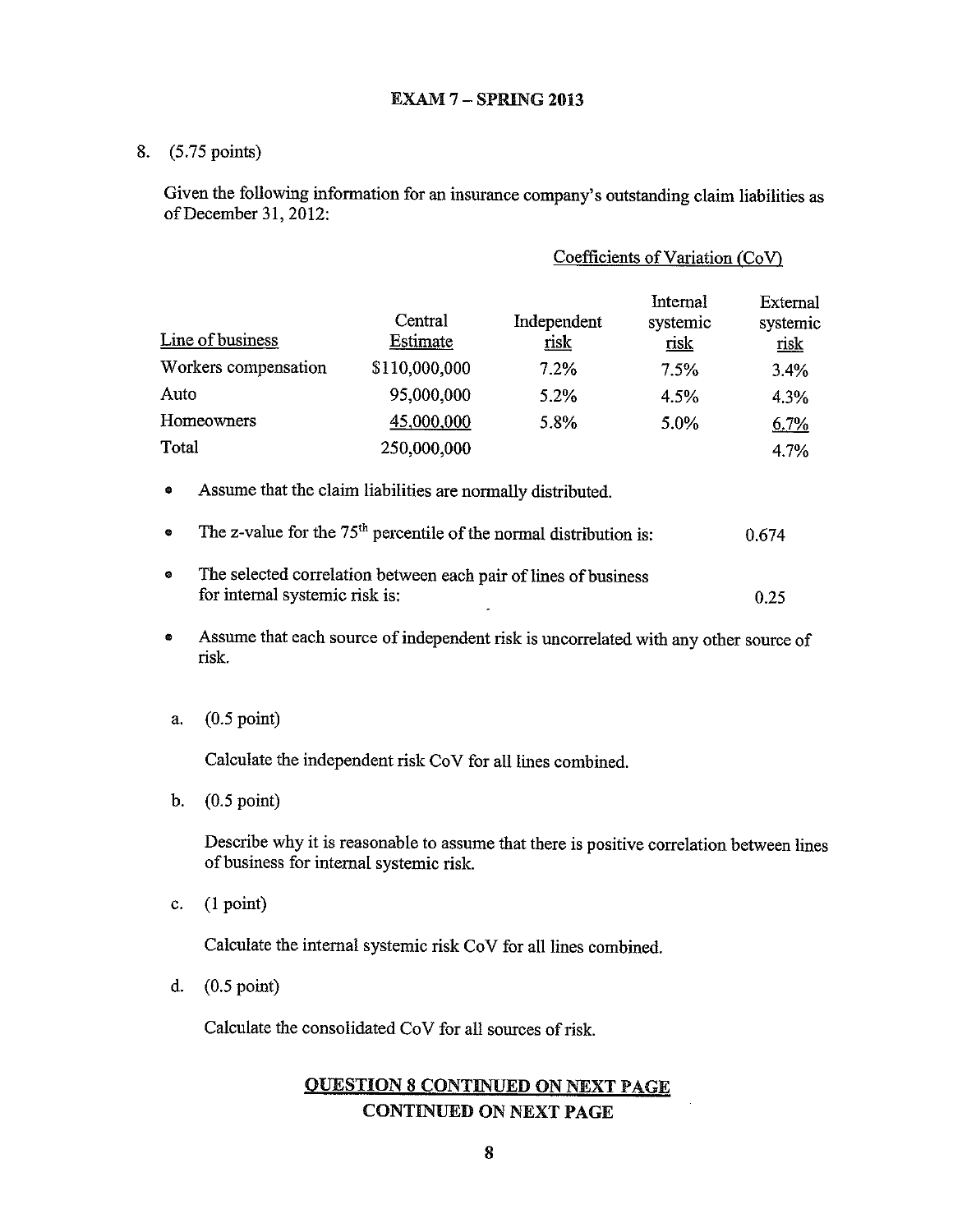## **EXAM 7 - SPRING 2013**

### (8 continued)

 $(0.5 \text{ point})$ e.

> Calculate the risk margin (in dollars) for the overall book of business that provides a 75% probability of reserve adequacy.

f.  $(0.5 \text{ point})$ 

> Discuss how the risk margin in e. above would change if the selected pair-wise correlation between each pair of lines of business for internal systemic risk were higher than 0.25.

 $(1.5 \text{ points})$ ք.

> Analyze the consistency of the selected CoVs by line of business using internal benchmarking checks. Discuss all three main sources of risk.

 $(0.75 \text{ point})$ h.

> Discuss an external systemic risk for which the assumption of constant correlation between lines of business across their loss distributions does not hold. Suggest a method to incorporate variable correlation into the risk margin.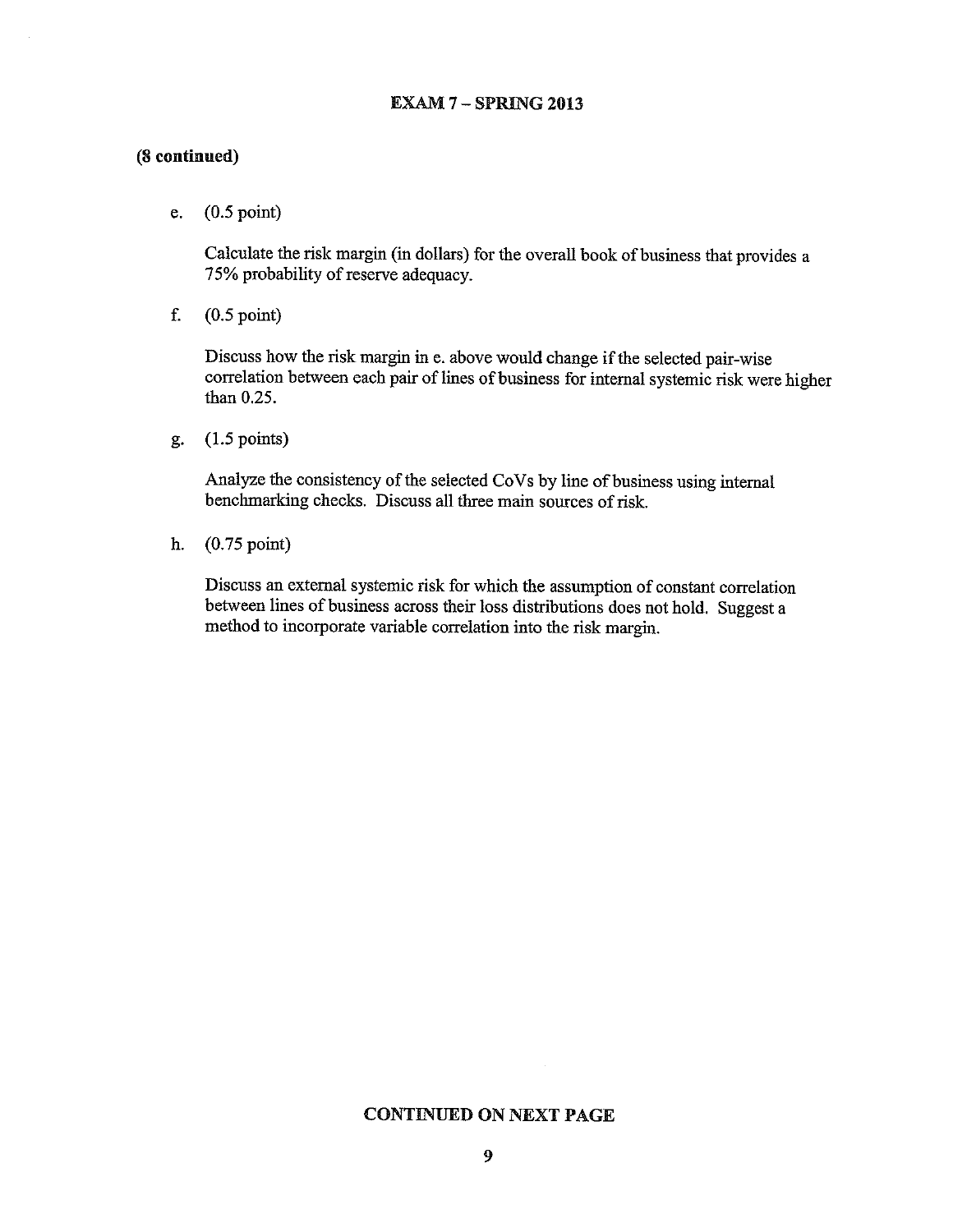## **EXAM 7 - SPRING 2013**

9. (3.5 points)

An actuary is considering a Bayesian approach to developing a predictive loss distribution based on the deterministic chain-ladder method using the all-years weighted average link ratios.

a.  $(0.5 \text{ point})$ 

To produce results that closely resemble the deterministic chain-ladder outcome, explain whether the actuary should select high or low variances for the prior distributions of the link ratios.

b.  $(0.5 \text{ point})$ 

The actuary decides to override the link ratios suggested by the data for the 36-48 month maturity interval with a judgmental selection. However, the actuary is less confident of this selection than of the all-years weighted averages used for the other maturity intervals. Describe how to change the prior distributions of the link ratios to adjust for this.

c.  $(1 point)$ 

Discuss the effect of the change implemented in part b. above on the simulated results, addressing both the mean and the prediction error.

d.  $(1 point)$ 

Describe one advantage that a Bayesian approach has over a bootstrapping algorithm and one advantage that a Bayesian approach has over the Mack method.

e.  $(0.5 \text{ point})$ 

Discuss a modification to the Bayesian framework for the chain-ladder method so that it applies to the Bornhuetter-Ferguson method.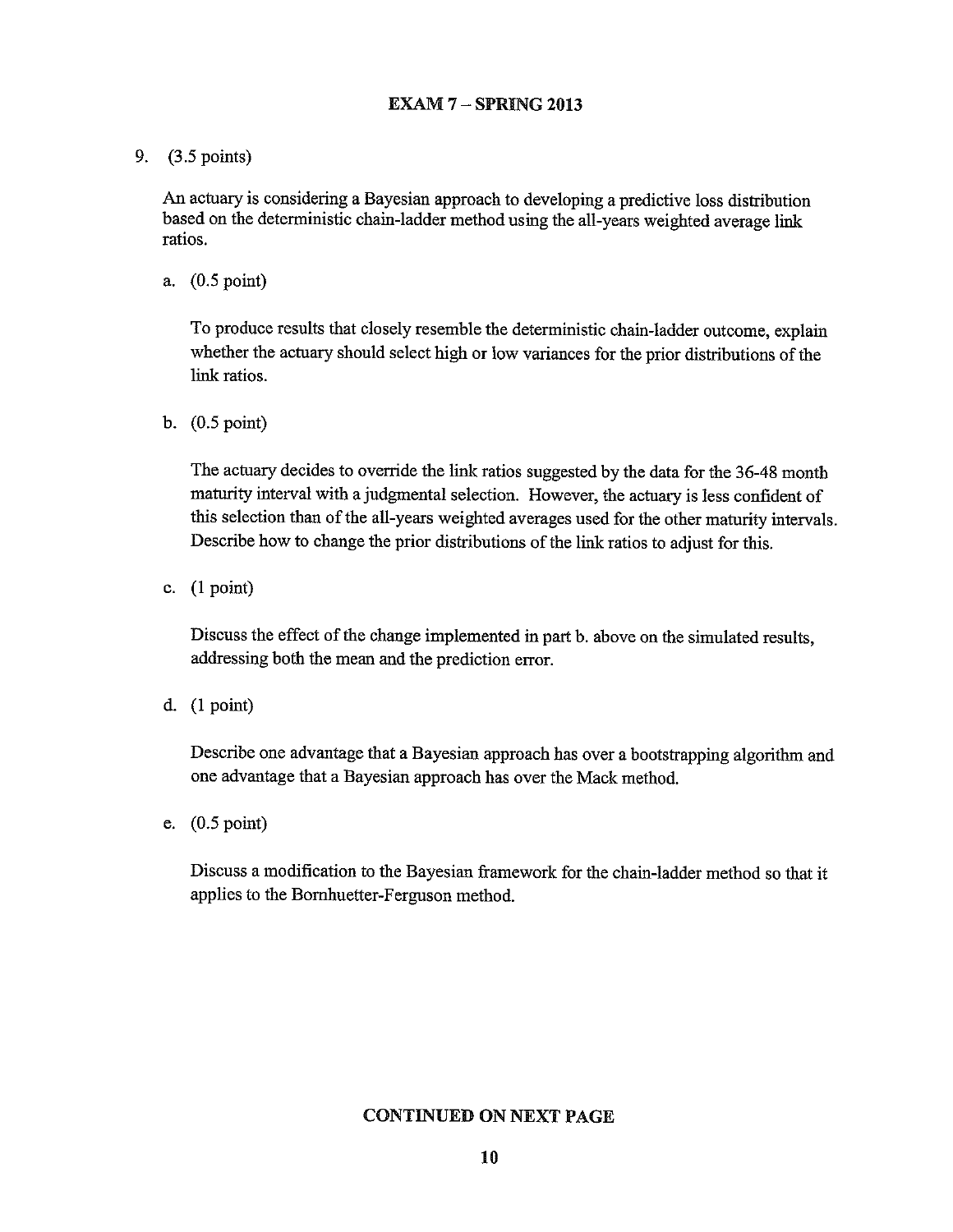## 10.  $(4 \text{ points})$

Given the following information (\$000) as of December 31, 2012:

| Accident | <b>Earned Risk</b> | Adjusted | Aggregate            | Aggregate Loss    |
|----------|--------------------|----------|----------------------|-------------------|
| Year     | Pure Premium       | Premium  | <b>Reported Loss</b> | <b>Report Lag</b> |
| 2010     | 9,200              | 9,200    | 3,600                | 70%               |
| 2011     | 8,500              | 7,400    | 2.500                | 50%               |
| 2012     | 10,000             | 10.000   | 4.200                | 30%               |

a.  $(1.5 \text{ points})$ 

Use the Stanard-Bühlmann method to estimate the IBNR for accident years 2010 through 2012 combined.

b.  $(2 points)$ 

Use a credibility-weighted combination of the Stanard-Bühlmann and chain ladder estimates to calculate a total IBNR estimate for accident years 2010 through 2012 combined. Assume credibility is a linear function of the report lag with a credibility factor of 0.35.

c.  $(0.5 \text{ point})$ 

Briefly describe one advantage and one disadvantage of the Stanard-Bühlmann method as compared to the chain-ladder method.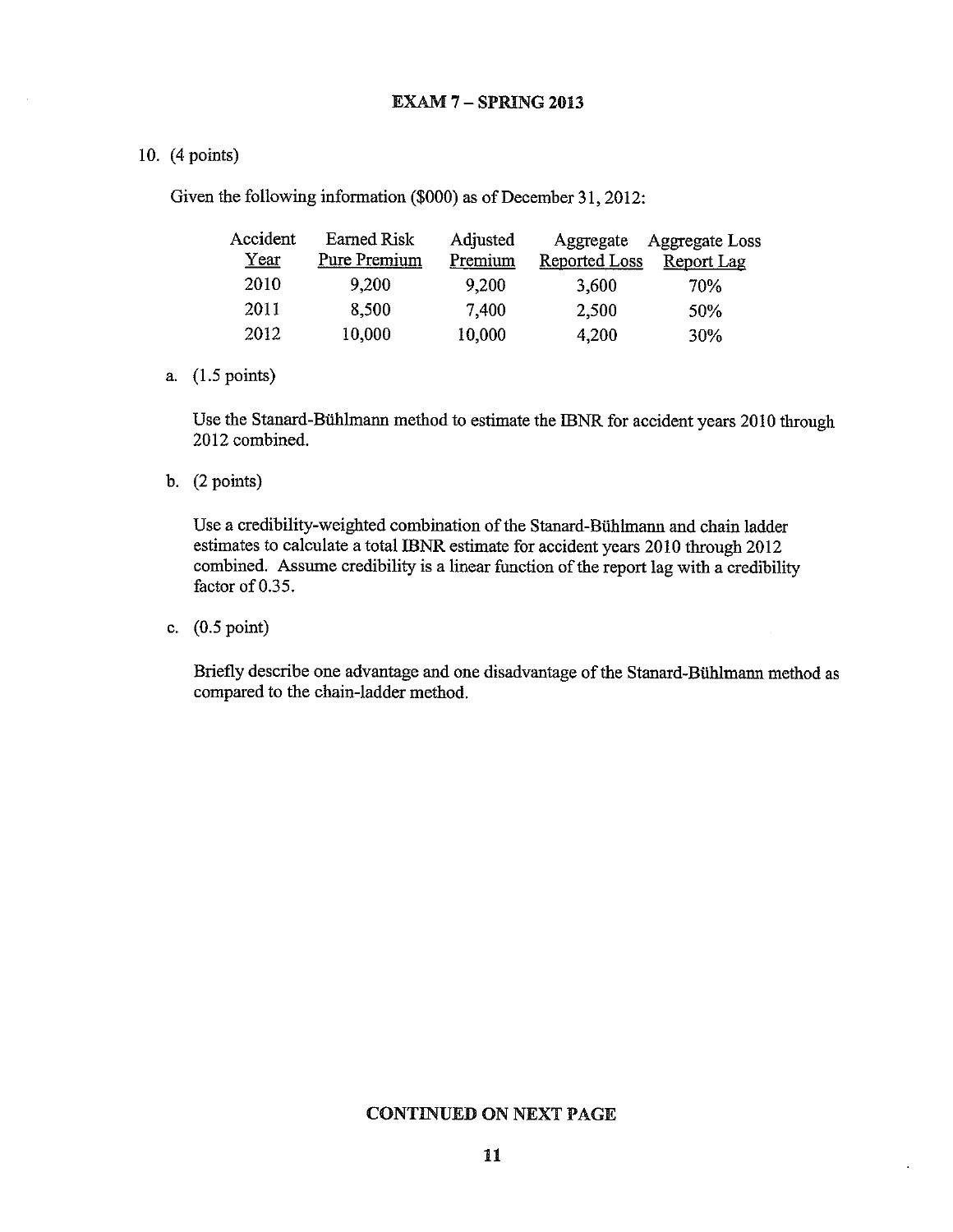## 11. (3.5 points)

Given the following information for an insurance company (\$000,000):

|                                                     |      | Calendar Year |      |
|-----------------------------------------------------|------|---------------|------|
|                                                     | 2013 | 2014          | 2015 |
| Beginning US GAAP equity                            | 100  |               |      |
| Net income<br>Minimum capital needed at year-end to | 15   | 16            | 17   |
| maintain current rating                             | 110  | 120           | 130  |

- Risk-free rate:  $2.0\%$
- Expected market return for peer companies: 10.0%
- Insurance company's equity beta: 1.25
- CAPM is an appropriate model for determining the company's risk-adjusted discount  $\bullet$ rate.
- The company plans to maintain its current rating by meeting the minimum capital requirements.

#### a.  $(3 points)$

Determine the value of the insurance company as of January 1, 2013 based on the free cash flow to equity method.

b.  $(0.5 \text{ point})$ 

Explain why the free cash flow to equity method is preferable to the free cash flow to the firm method for valuing a property and casualty insurer.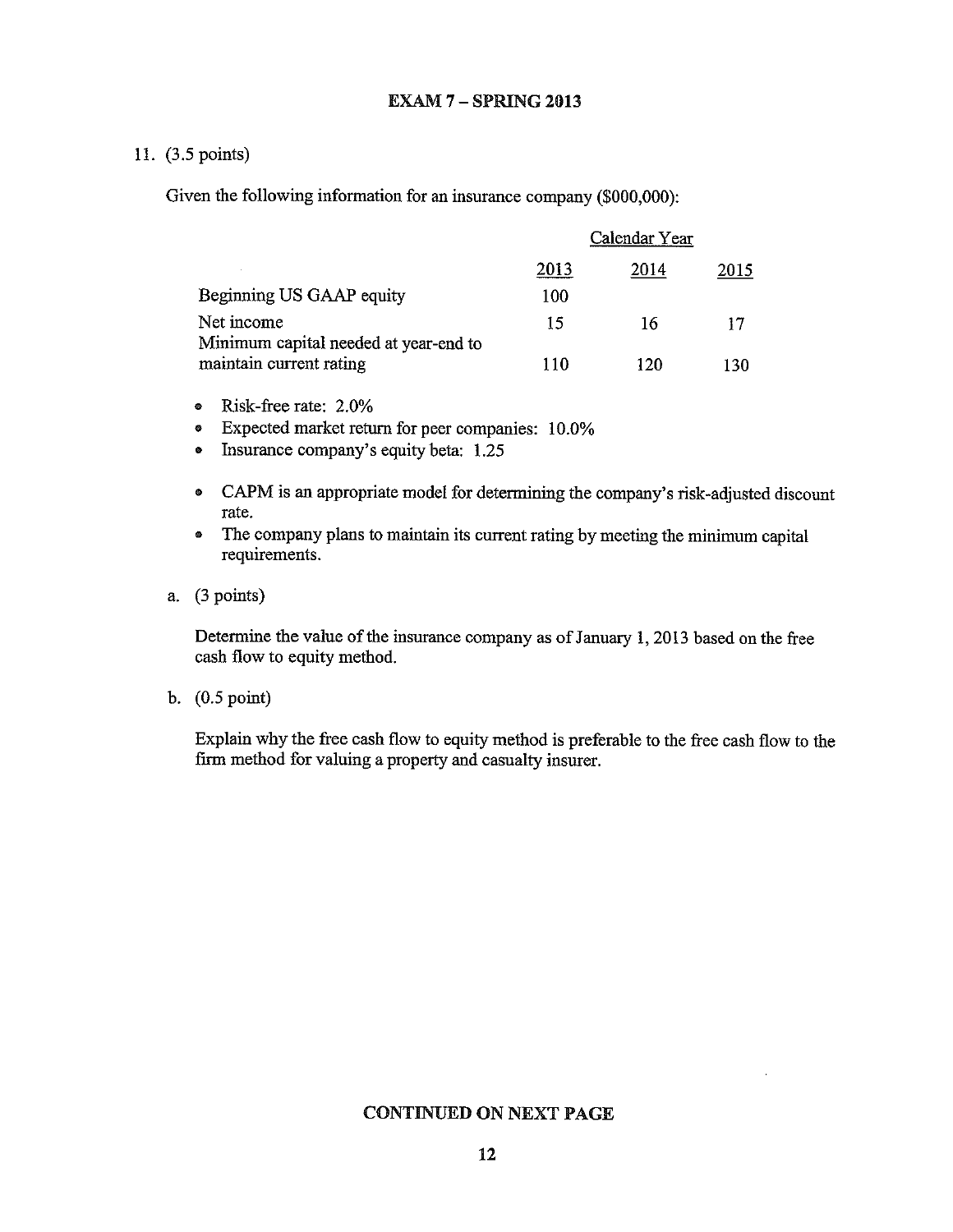12. (2.5 points)

Beginning in 2013, an insurance company entered a niche market that other companies had not yet entered. The company plans to grow aggressively in this market. Given the following information for this insurance company:

|                                  |       | Calendar Year Projections (\$000,000) |             |
|----------------------------------|-------|---------------------------------------|-------------|
|                                  | 2013  | 2014                                  | <u>2015</u> |
| Beginning US GAAP equity         | 1.000 | 1,105                                 | 1,221       |
| Net income                       | 150   | 166                                   | 183         |
| Dividends to be paid at year-end | 45    | 50                                    | 55          |

- Risk-free rate: 2.0%  $\bullet$
- Expected equity market risk premium: 6.0%  $\bullet$
- Insurance company equity beta: 1.5  $\bullet$
- CAPM is an appropriate model for determining the company's risk-adjusted  $\bullet$ discount rate.
- The company's plan is to continue its current dividend payout ratio.  $\bullet$
- $(2 \text{ points})$ a.

Determine the value of this company as of January 1, 2013 based on the abnormal earnings valuation method. Assume that after the forecast horizon abnormal earnings will decrease to zero, linearly, by 2020.

b.  $(0.5 \text{ point})$ 

Explain why an investor might prefer the abnormal earnings valuation method over the dividend discount model valuation for this particular company.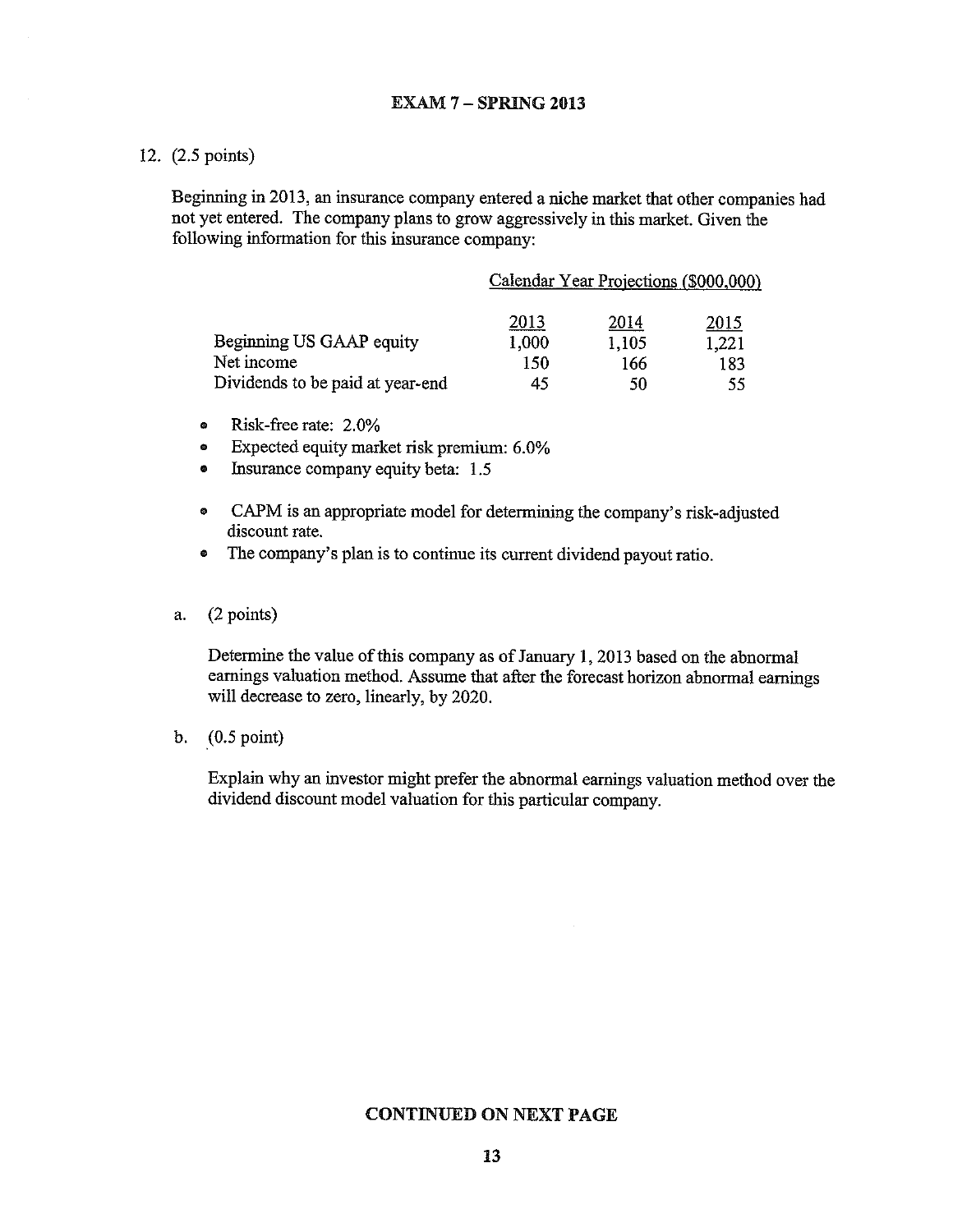#### 13. (1.75 points)

An insurance company has a portfolio of workers compensation, medical malpractice and commercial property business. The portfolio has been in existence for over ten years and currently the volume of business written in each line is stable.

a.  $(1 point)$ 

The company believes that the unpaid claim reserves for its property business have recently become more uncertain than its reserves for workers compensation and medical malpractice. Discuss two possible reasons for this conclusion.

b. (0.75 point)

Identify three sources of risk the company should consider in order to avoid underestimating the degree of uncertainty in its unpaid claim reserves for workers compensation.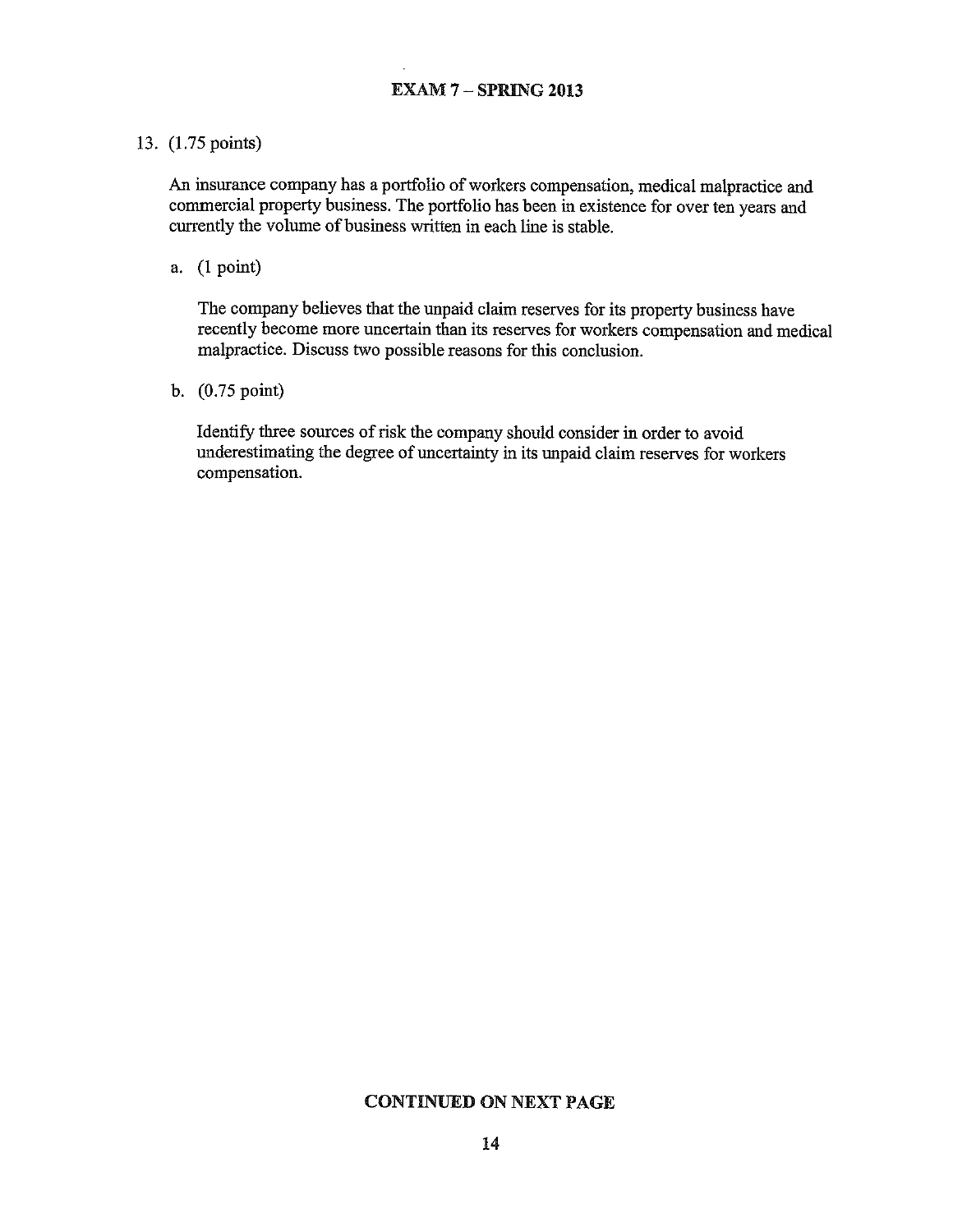## 14. (2.25 points)

Given the following bond portfolio for an insurance company:

|        |          |                    |                     | Bond Issuer's  |
|--------|----------|--------------------|---------------------|----------------|
|        |          |                    | Credit Risk         | Current Annual |
|        | Years to |                    | Solvency Capital    | Default        |
|        | Maturity | <b>Bond Rating</b> | Requirement (\$000) | Probability    |
| Bond 1 |          | <b>BBB</b>         | 45                  | 0.2%           |
| Bond 2 |          | BBB                | 157                 | 0.2%           |

Assume that the best diversification can be approximated by correlation coefficients of  $0.5.$ 

## a.  $(1.5 \text{ points})$

Identify and briefly describe three sources of credit risk that may be associated with this bond portfolio.

b.  $(0.75 \text{ point})$ 

Calculate the capital requirement due to credit risk for this bond portfolio assuming that both bonds are from the same issuer.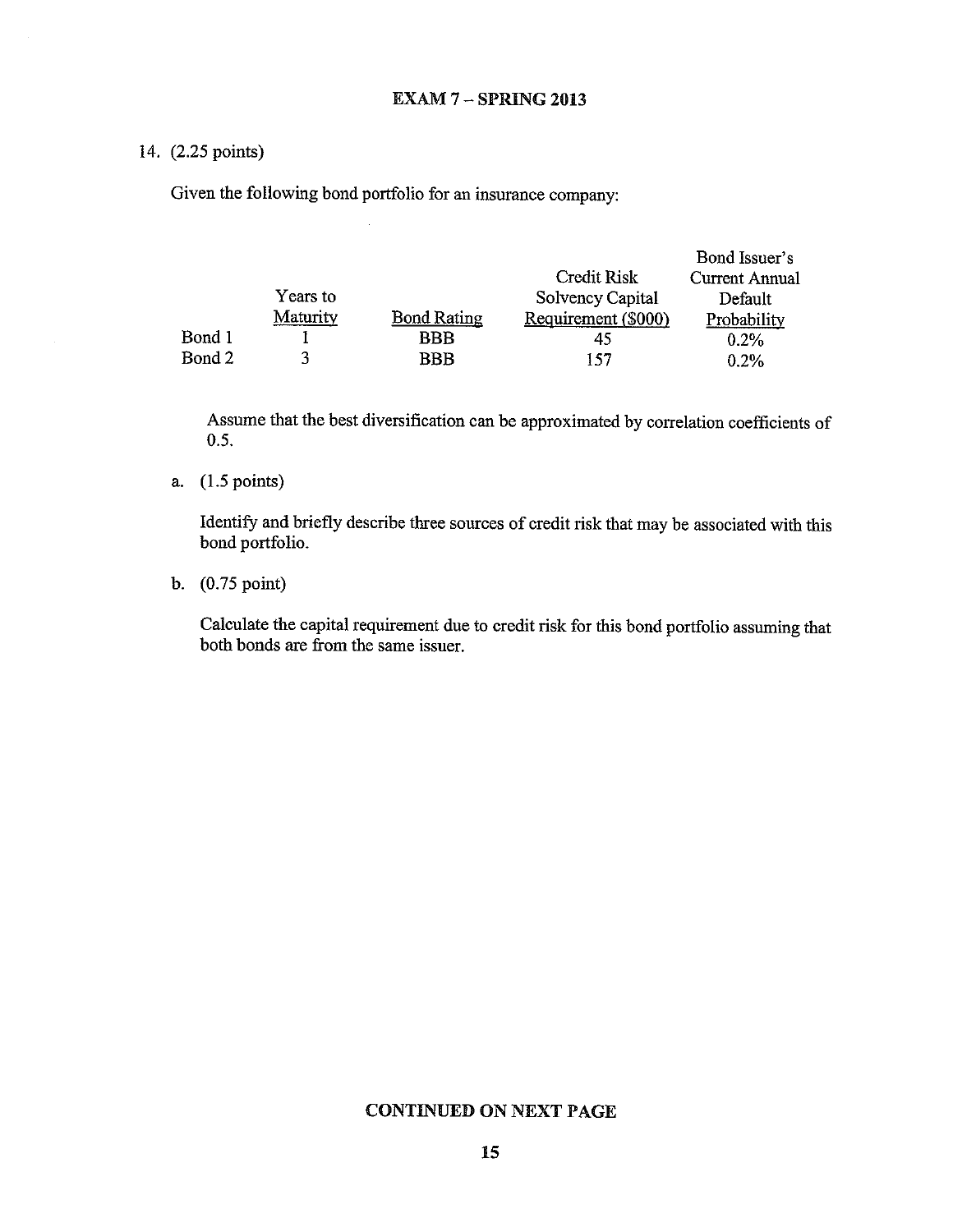# 15. (1.5 points)

 $\bar{\mathbf{a}}$ 

 $\ddot{\phantom{a}}$ 

 $\sim$ 

Identify and briefly discuss three tools that can be used in an internal model to quantify the effect of extreme events on an insurer's solvency.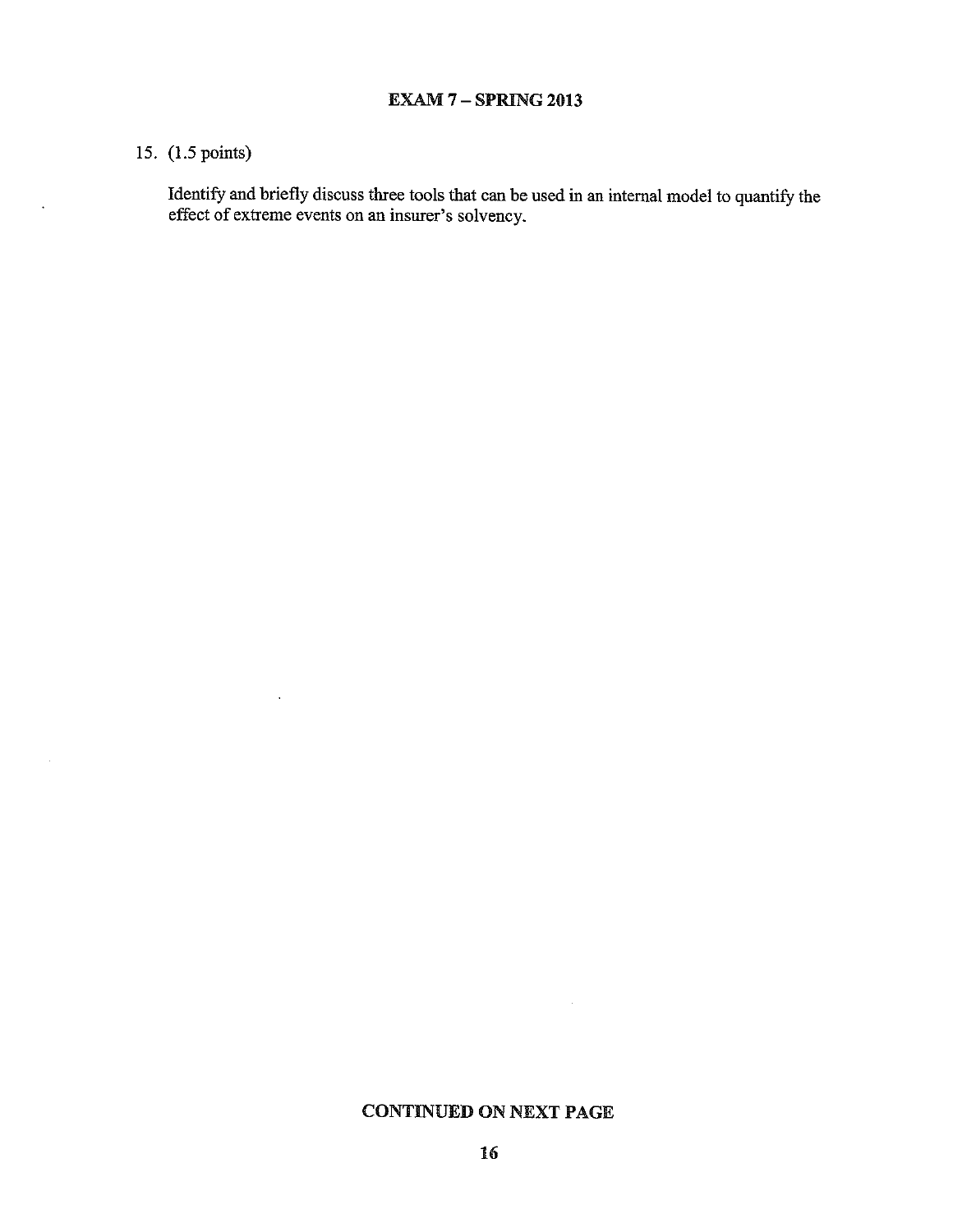#### **EXAM 7 - SPRING 2013**

# 16. (1 point)

An insurer with a large, stable book of personal auto insurance is building an internal model for solvency. The actuary building the model assumes that the loss ratios are positively correlated from one year to the next.

a. (0.5 point)

Provide two reasons why this assumption is reasonable.

b.  $(0.5 \text{ point})$ 

Describe how the model should incorporate this assumption.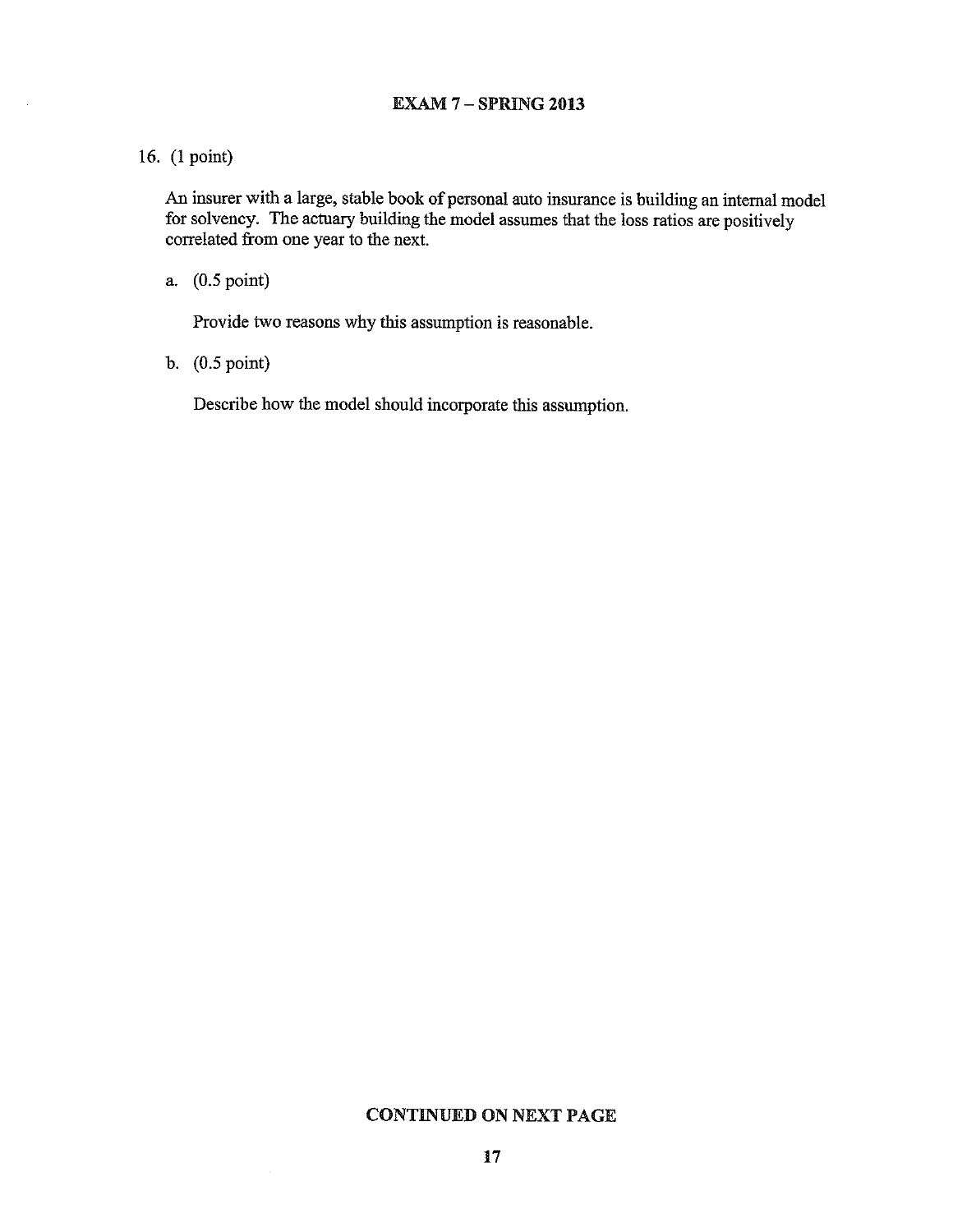## 17. (2.75 points)

Given the following data:

|                  | Policy Year Ultimate Loss (\$000) |       |       |      |       |  |  |  |
|------------------|-----------------------------------|-------|-------|------|-------|--|--|--|
| Line of Business | 2008                              | 2009  | 2010  | 2011 | 2012  |  |  |  |
| Personal Auto    | 900                               | 1.150 | 6,000 | 850  | 1.100 |  |  |  |
| Homeowners       | 340                               | 200   | 1.060 | 150  | 250   |  |  |  |

## a.  $(1 point)$

Calculate the Pearson product-moment correlation between the personal auto loss data and the homeowners loss data.

#### b.  $(1 point)$

Calculate the Spearman rank correlation between the personal auto loss data and the homeowners loss data.

## c. (0.75 point)

Explain the difference between these two measures of correlation as applied to this data set.

#### **CONTINUED ON NEXT PAGE**

 $\epsilon$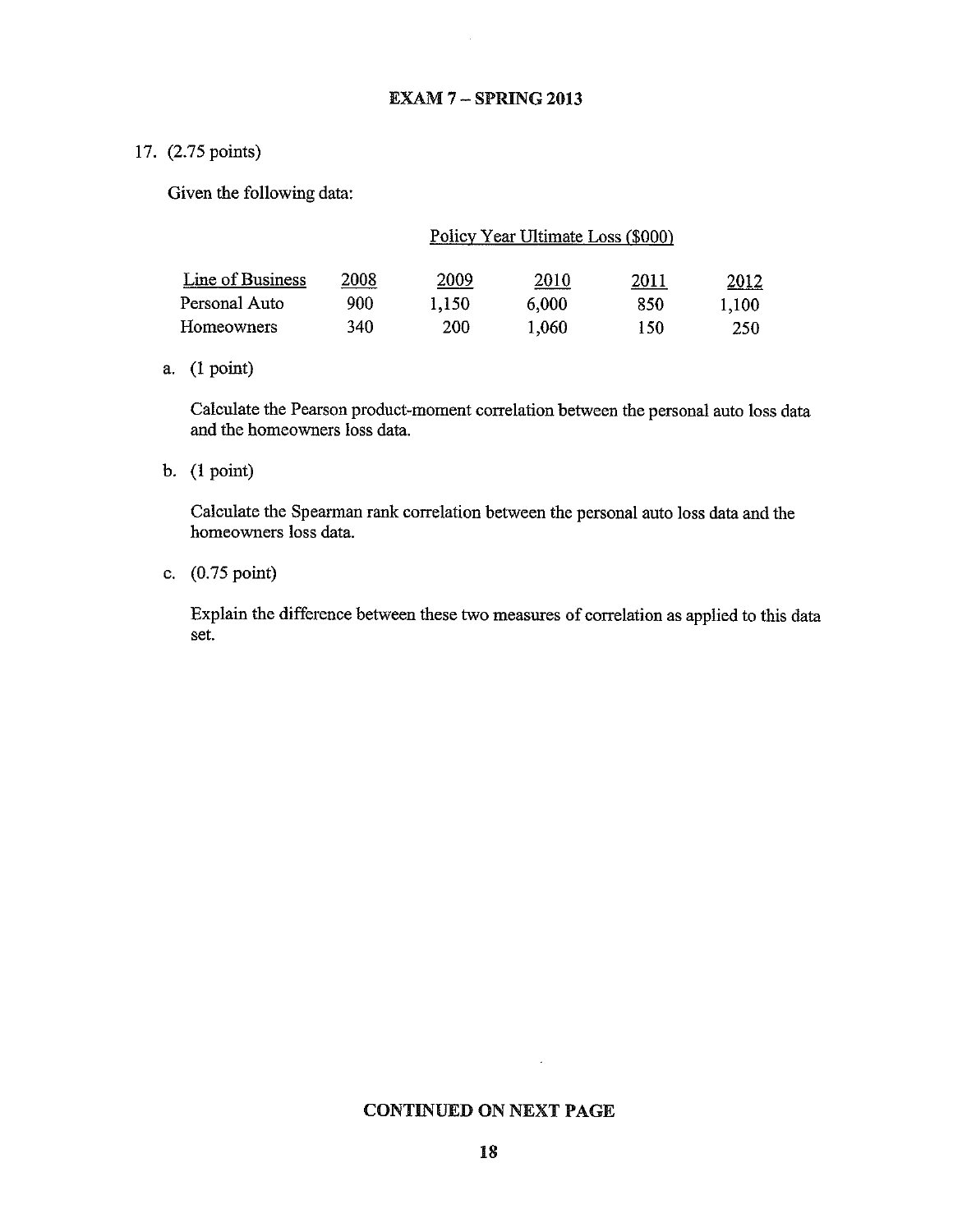#### 18. (1.25 points)

A reinsurance company is pricing a casualty excess-of-loss reinsurance treaty that covers loss and allocated loss adjustment expense (ALAE).

a. (0.75 point)

Discuss the relationship between loss and ALAE amounts for a casualty line of business, specifically, how the relationship typically differs between large and small claims.

b.  $(0.5 \text{ point})$ 

Describe how the relationship between loss and ALAE can be modeled in the pricing of a casualty excess-of-loss reinsurance treaty.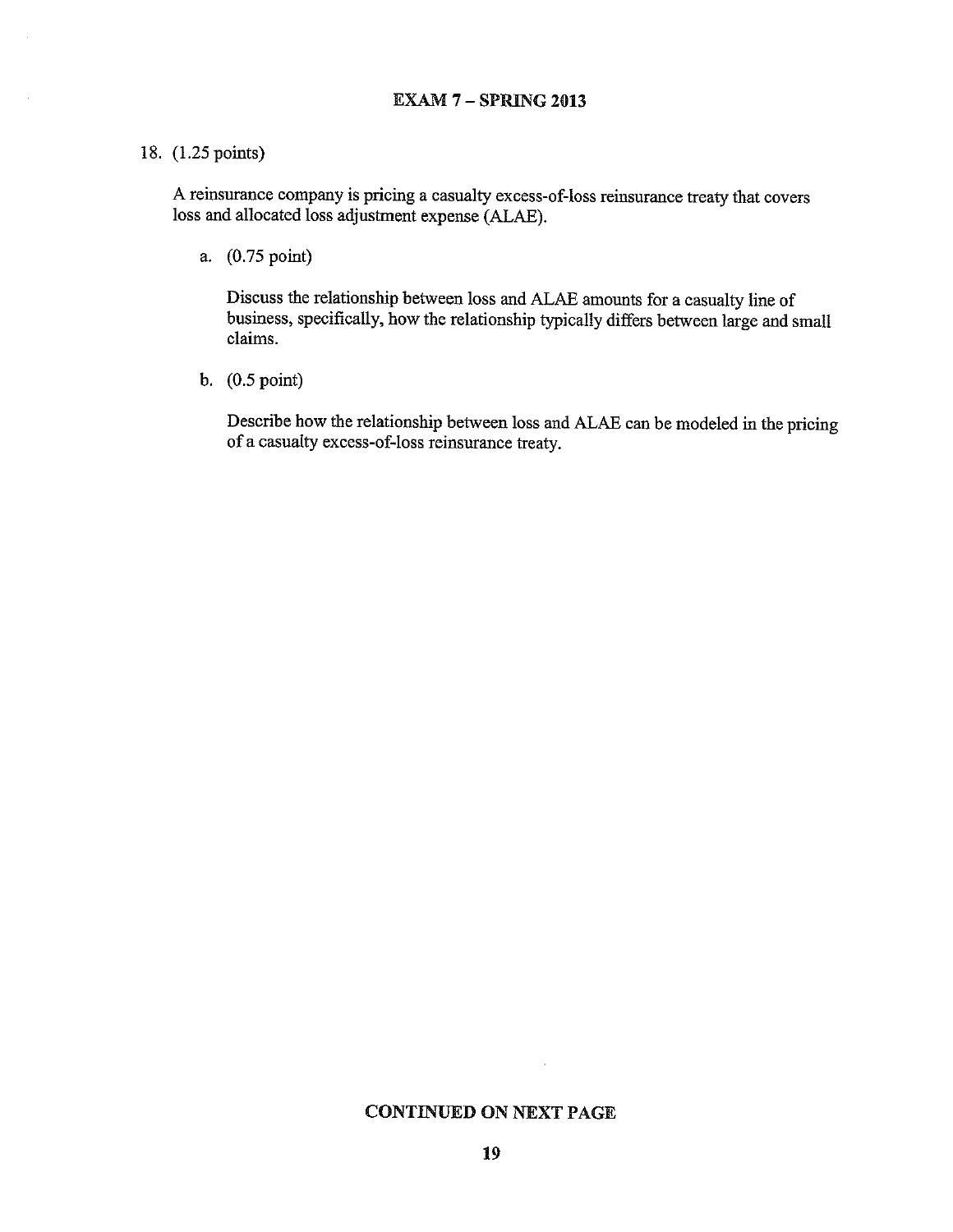19. (6.25 points)

Given the following information for an insurance company:

| Loss distribution for<br>earthquake $(EQ)$ |              | Loss distribution for<br>coastal property (CP) |                     |  |  |
|--------------------------------------------|--------------|------------------------------------------------|---------------------|--|--|
| Losses $(x, \text{ in } $000,000)$<br>0    | f(x)<br>0.91 | Losses $(y, \text{in } $000,000)$<br>0         | <u>g(y)</u><br>0.80 |  |  |
| 200                                        | 0.07         | 250                                            | 0.20                |  |  |
| 400                                        | 0.02         |                                                |                     |  |  |

- Losses for these two perils are independent.
- The Wang transform has the form  $F^*(x) = \Phi \{\Phi^{-1}[F(x)] \Phi^{-1}(\alpha)\}\$ , where  $\Phi$  represents the cumulative standard normal distribution.
- The Wang transform risk measure for CP is \$197.5 million.
- The Wang transform risk measure for CP and EQ combined is \$323 million.

| z     | $\Phi(z)$ |
|-------|-----------|
| 0.304 | 0.62      |
| 0.409 | በ 66      |
| 0.804 | 0.79      |
| 0.842 | 0.80      |
| 1.341 | 0.91      |
| 1.645 | 0.95      |
| 2.054 | 0.98      |
|       |           |

a. (1.75 points)

For EQ, calculate:

- $\mathbf{i}$ . Tail value-at-risk (TVaR) at the 95% level.
- Wang transform at the 95% level. ii.
- Expected policyholder deficit (EPD) at the 5% level. iii.
- b.  $(0.5 \text{ point})$

Evaluate whether using TVaR as a risk measure for EQ would satisfy the company's requirement to have a pricing charge for any risk taken.

#### **OUESTION 19 CONTINUED ON NEXT PAGE**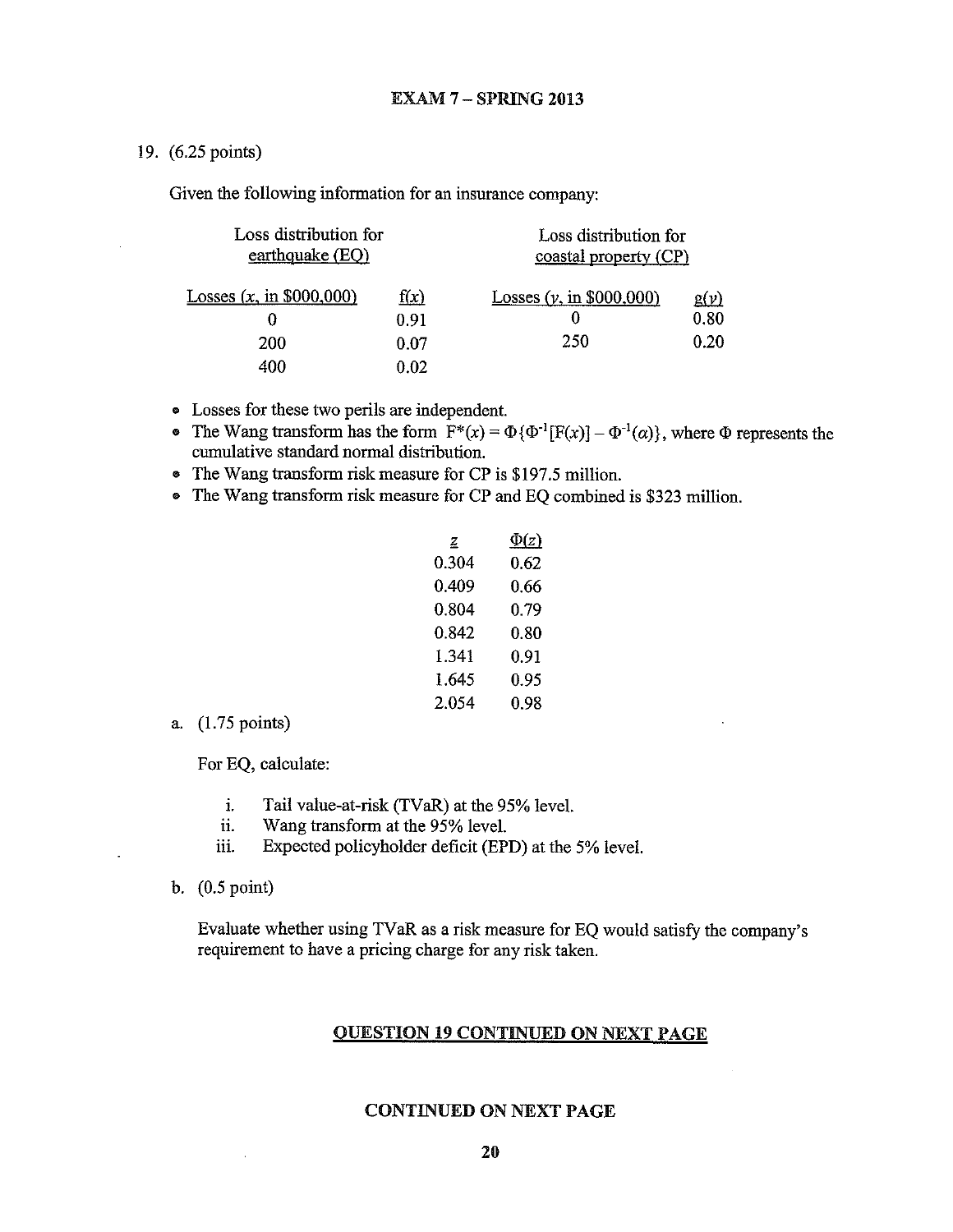#### **EXAM 7 - SPRING 2013**

## (19 continued)

c.  $(0.5 \text{ point})$ 

Evaluate whether using the Wang transform as a risk measure for EQ would satisfy the company's requirement to have a pricing charge for any risk taken.

d.  $(0.5 \text{ point})$ 

Evaluate whether using TVaR as a risk measure for EQ would reflect the company's increasing risk aversion to larger losses.

e.  $(0.5 \text{ point})$ 

Evaluate whether using the Wang transform as a risk measure for EQ would reflect the company's increasing risk aversion to larger losses.

f.  $(2.5 \text{ points})$ 

Calculate the TVaR and Wang transform risk measures at the 95% level for the combined CP and EQ book of business. Evaluate whether these measures exhibit the diversification benefits of writing both coverages.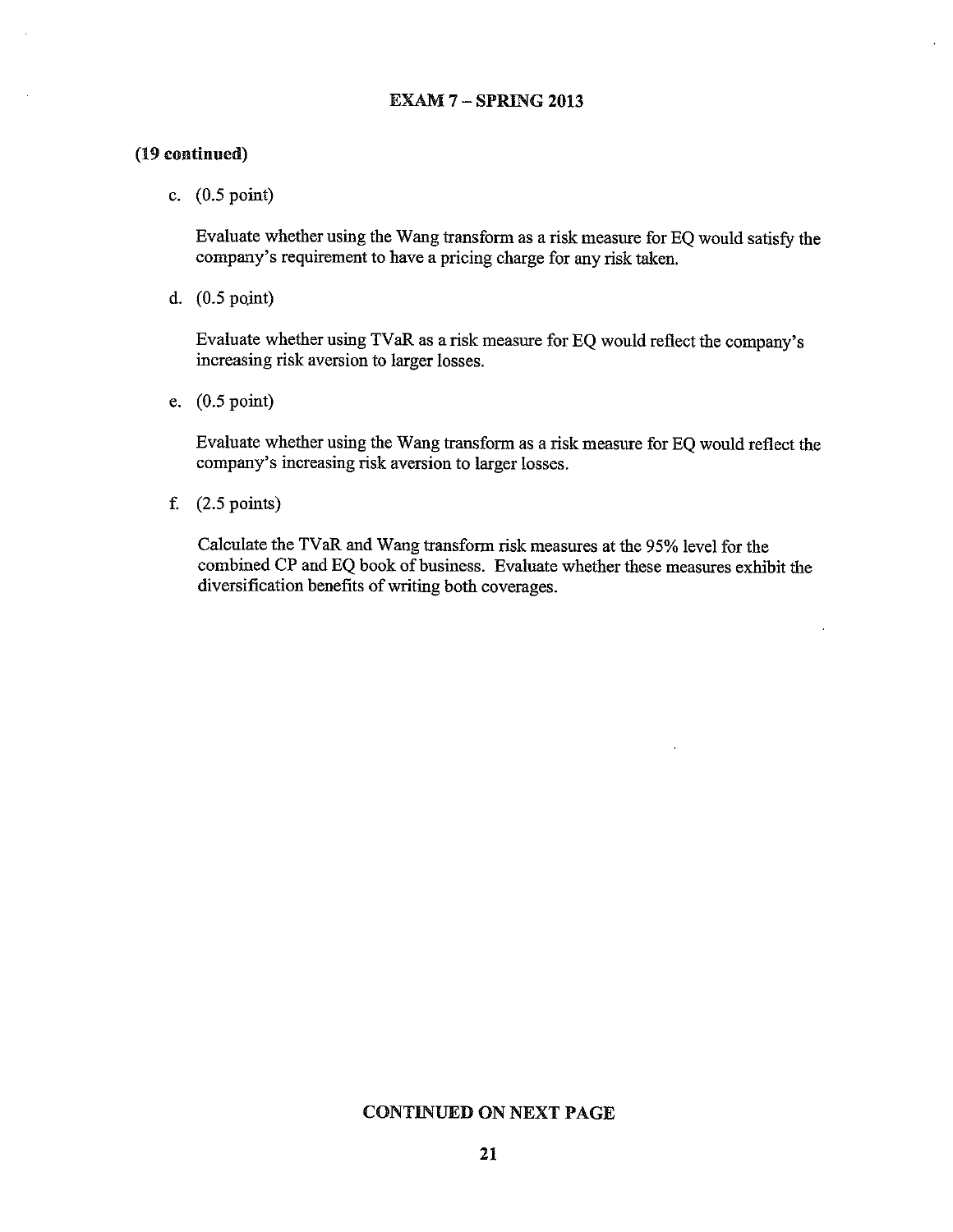## 20. (5 points)

Given the following 2013 information for an insurance company:

| Gross premiums                              | \$250 million |
|---------------------------------------------|---------------|
| Gross loss ratio                            | 60%           |
| Gross expense ratio                         | <b>32%</b>    |
| Risk-free interest rate                     | 1.5%          |
| Investment yield                            | $3.5\%$       |
| Beginning surplus                           | \$1 billion   |
| Probability of distress without reinsurance | 2%            |

The insurance company is considering a reinsurance treaty with the following characteristics:

| Proposed reinsurance                     | 20% quota share             |
|------------------------------------------|-----------------------------|
| Ceding commission                        | 10% of reinsurance premiums |
| Probability of distress with reinsurance | $0.4\%$                     |

- All premiums, expenses and commissions are collected or paid at the beginning of the year.
- All claims are paid at the end of the year.
- The insurance portfolio composition is not expected to grow or change in future years.
- a.  $(4 points)$

Using the risk-adjusted present value of future earnings, quantify the effect on the firm's value of purchasing the quota share reinsurance.

b.  $(1 point)$ 

Identify and briefly describe two alternative approaches to quantifying the value of risk transfer to the insurance company.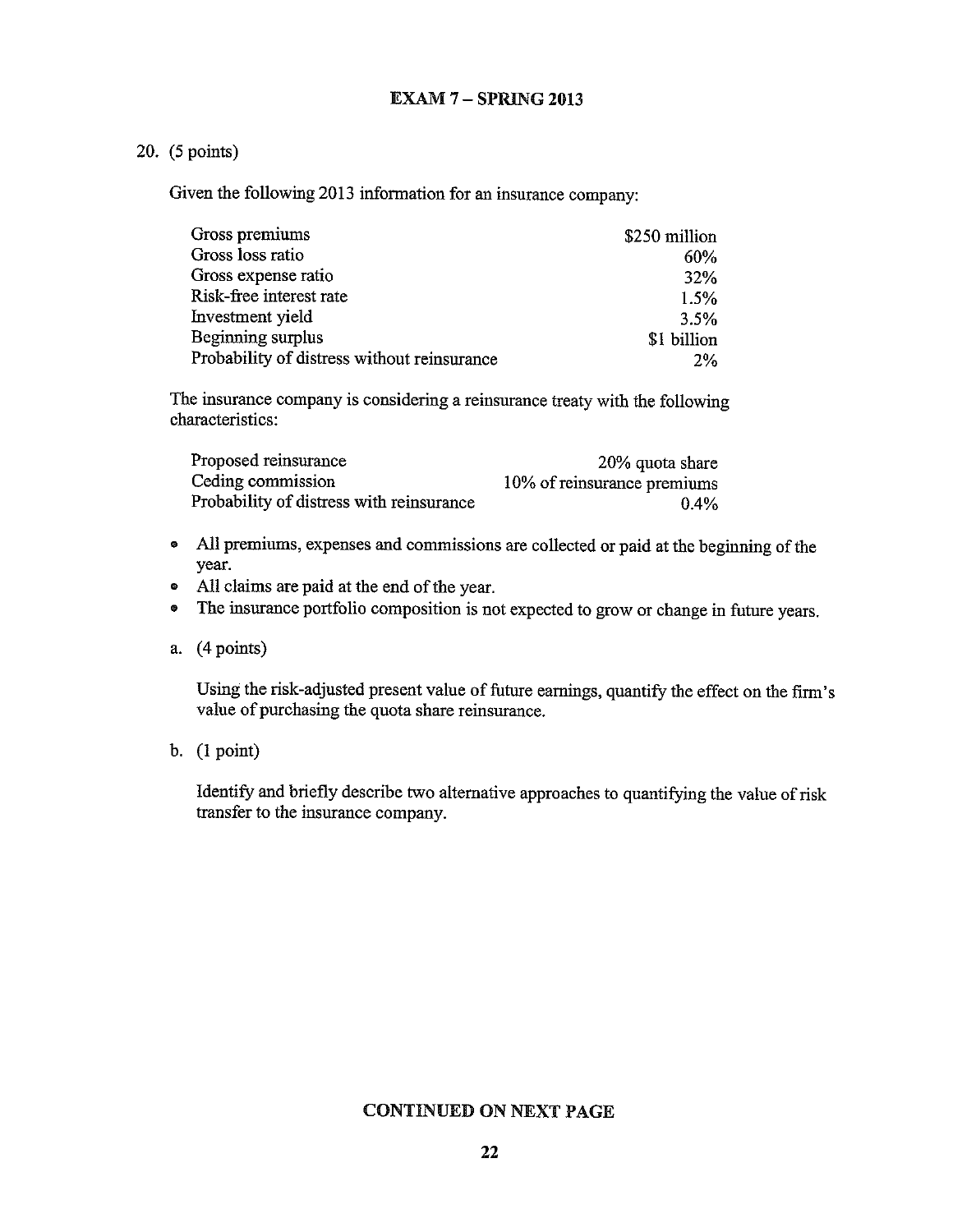# 21. (1.25 points)

a. (0.75 point)

Within the context of Basel II, describe how a firm's mix of business affects the basic indicator approach and the standardized approach to calculating the required capital for operational risk.

b.  $(0.5 \text{ point})$ 

Describe a feature of the standardized approach that could make a firm prefer it to the basic indicator approach.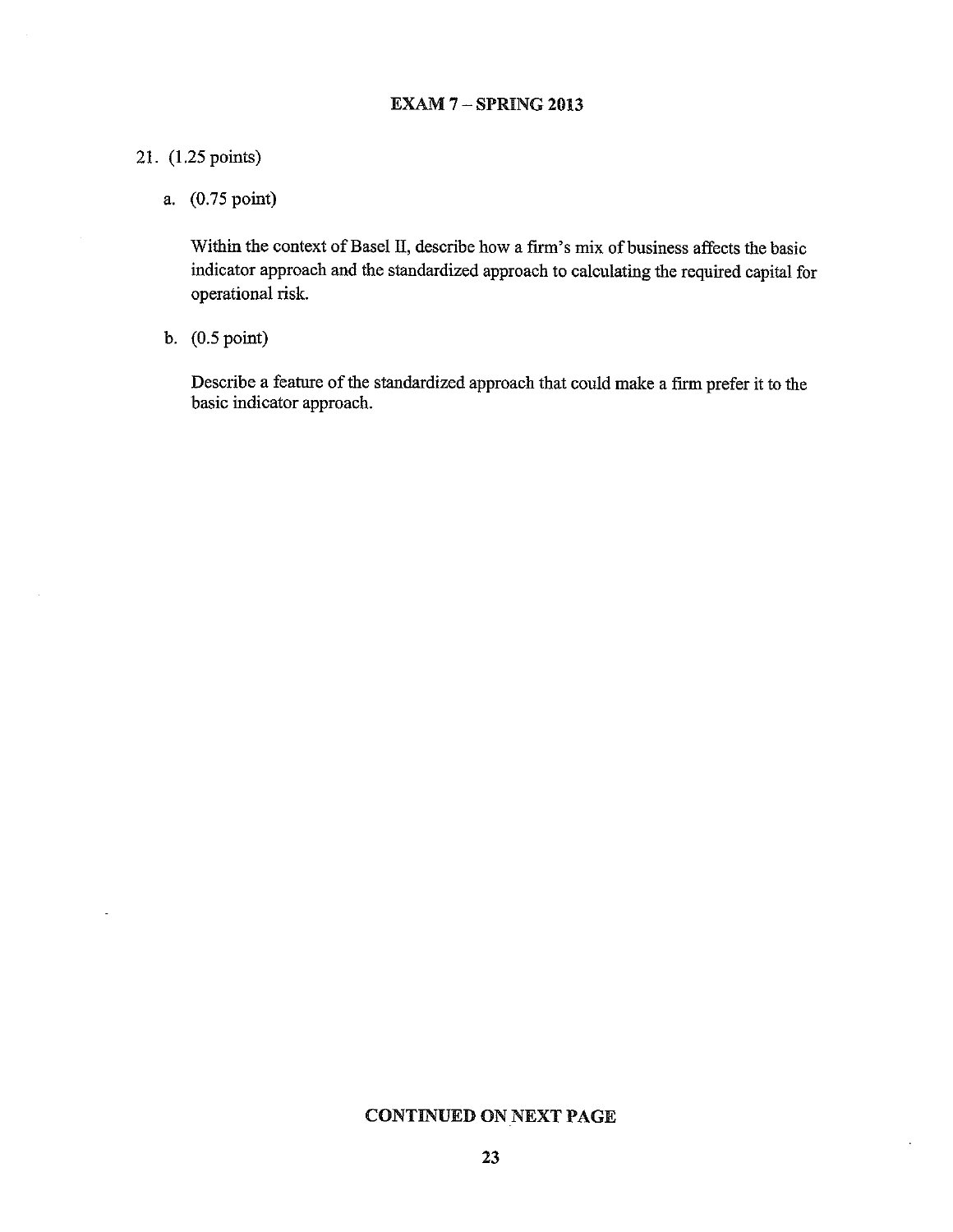# 22. (4 points)

Consider two companies:

- Company 1 is a basic limits private passenger automobile insurer that invests in duration- $\bullet$ matched US government securities.
- Company 2 is a large multi-line commercial insurance company that invests in a variety of fixed-income securities and in equity markets.

For each of the following risk categories, discuss the issues faced by each company.

a.  $(1 point)$ 

Pricing risk

b.  $(1 point)$ 

Claim variability

c.  $(1 point)$ 

Market risk

d.  $(1 point)$ 

 $\epsilon$ 

Correlation

# **END OF EXAMINATION**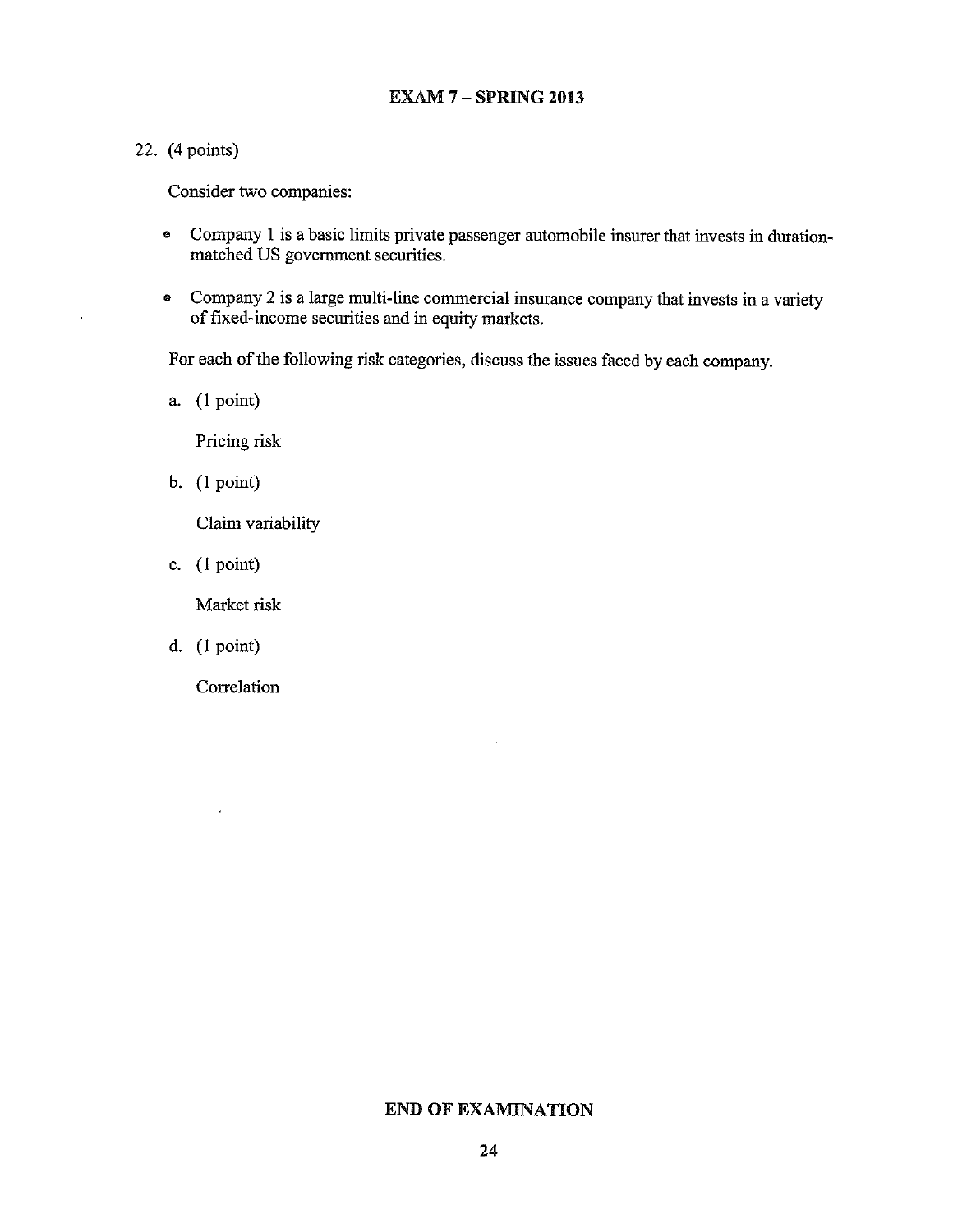| $\Lambda_{\rm c}$ | <b>Exam</b> 7                                                                 |                |                |              |          |     |     |     |      |  |
|-------------------|-------------------------------------------------------------------------------|----------------|----------------|--------------|----------|-----|-----|-----|------|--|
|                   | <b>Estimation of Policy Liabilities, Insurance Company Valuation, and ERM</b> |                |                |              |          |     |     |     |      |  |
| <b>QUESTION</b>   | POINT VALUE OF QUESTIONS                                                      | (a)            | (b)            | (c)          | (d)      | (e) | (f) | (g) | (h)  |  |
| 1                 | $\overline{3}$                                                                | 2.5            | 0.5            |              |          |     |     |     |      |  |
| $\overline{2}$    | 2.75                                                                          | $\overline{2}$ | 0.75           |              |          |     |     |     |      |  |
| 3                 | 5                                                                             | 3              | $\overline{2}$ |              |          |     |     |     |      |  |
| 4                 | $\overline{2}$                                                                | 1.5            | 0.5            |              |          |     |     |     |      |  |
| 5                 | 2.25                                                                          | 2.25           |                |              |          |     |     |     |      |  |
| $\overline{6}$    | 2.75                                                                          | 1              | 0.5            | 0.5          | 0.75     |     |     |     |      |  |
| $\overline{7}$    | $\overline{2}$                                                                | 0.75           | 0.5            | 0.75         |          |     |     |     |      |  |
| 8                 | 5.75                                                                          | 0.5            | 0.5            | $\mathbf{1}$ | 0.5      | 0.5 | 0.5 | 1.5 | 0.75 |  |
| 9                 | 3.5                                                                           | 0.5            | 0.5            | $1 -$        | $\bf{1}$ | 0.5 |     |     |      |  |
| $10\,$            | $\overline{4}$                                                                | 1.5            | $\overline{2}$ | 0.5          |          |     |     |     |      |  |
| 11                | 3.5                                                                           | 3              | 0.5            |              |          |     |     |     |      |  |
| 12                | 2.5                                                                           | 2              | 0.5            |              |          |     |     |     |      |  |
| 13                | 1.75                                                                          | $\mathbf{1}$   | 0.75           |              |          |     |     |     |      |  |
| 14                | 2.25                                                                          | 1.5            | 0.75           |              |          |     |     |     |      |  |
| 15                | 1.5                                                                           | 1.5            |                |              |          |     |     |     |      |  |
| 16                | $\mathbf{1}$                                                                  | 0.5            | 0.5            |              |          |     |     |     |      |  |
| 17                | 2.75                                                                          | 1              | 1              | 0.75         |          |     |     |     |      |  |
| 18                | 1.25                                                                          | 0.75           | 0.5            |              |          |     |     |     |      |  |
| $\overline{19}$   | 6.25                                                                          | 1.75           | 0.5            | 0.5          | 0.5      | 0.5 | 2.5 |     |      |  |
| 20                | 5                                                                             | 4              |                |              |          |     |     |     |      |  |
| 21                | 1.25                                                                          | 0.75           | 0.5            |              |          |     |     |     |      |  |
| 22                | 4                                                                             | 1              |                | 1            | 1        |     |     |     |      |  |
| <b>TOTAL</b>      | 66                                                                            |                |                |              |          |     |     |     |      |  |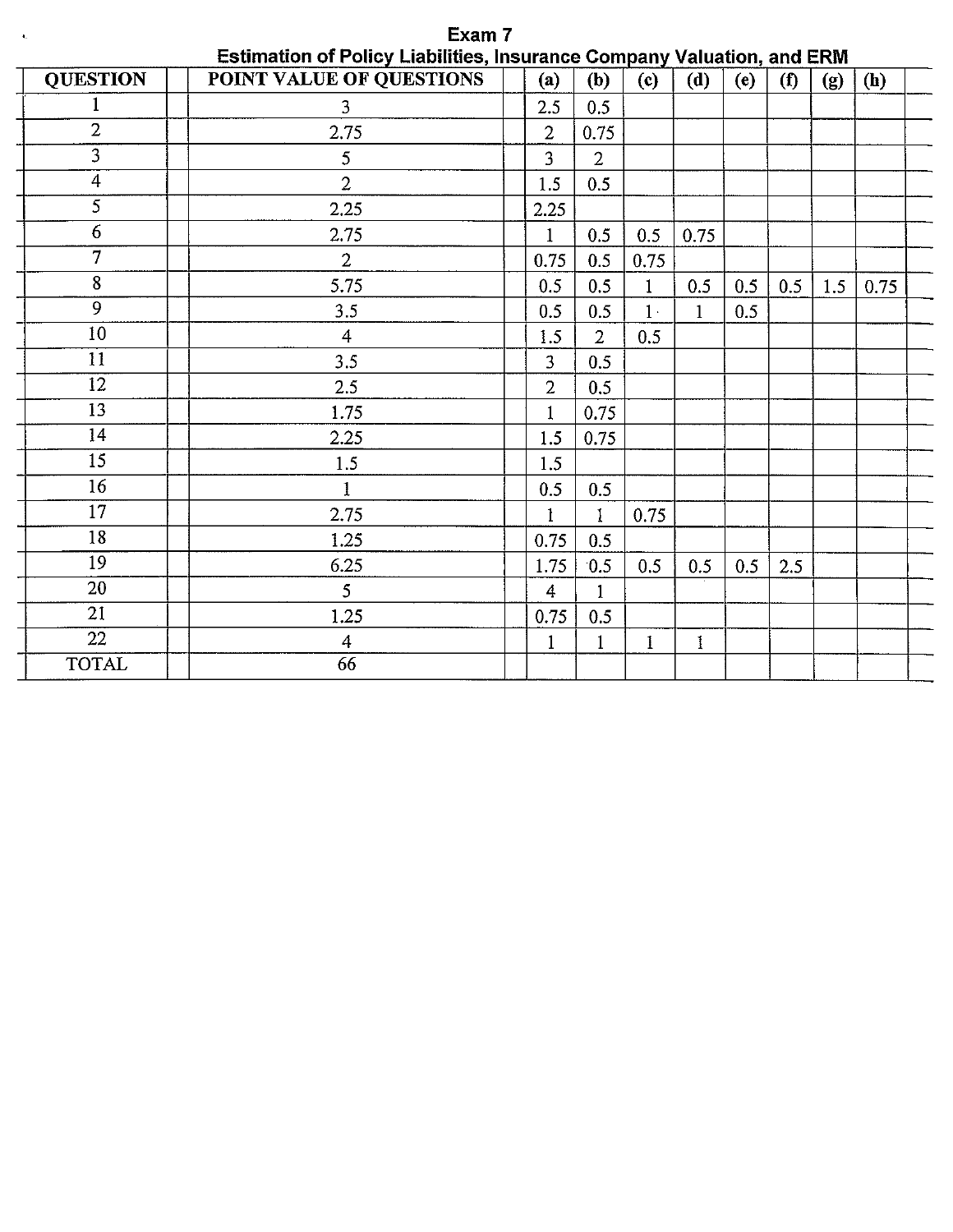# *Question 1 Sample Answer*

#### *Solution 1*

a)

|      | 12-24 | 24-36 | 36-48 | $-8 - 60$ | 60-72 |
|------|-------|-------|-------|-----------|-------|
| 2007 | S     |       | ∗     |           | ∗     |
| 2008 |       | S     |       |           |       |
| 2009 | ∗     | S     |       |           |       |
| 2010 | S     |       |       |           |       |
| 2011 |       |       |       |           |       |

 $S=$  Less than median L=Greater than median\*= median

| Diagonal             | #S            | #L             |          | $\underline{\mathbf{n}}$ | m                                      | $\underline{c}_n$ | $E[Z_n]$         | $'AR[Z_n]$ |
|----------------------|---------------|----------------|----------|--------------------------|----------------------------------------|-------------------|------------------|------------|
|                      |               |                | $\theta$ |                          |                                        | $.5\,$            | $.5\overline{)}$ | .25        |
|                      | $\mathcal{R}$ |                |          | 4                        | $\sim$ 1                               | .75               | 1.25             | .4375      |
| $\ddot{\phantom{1}}$ |               | $\overline{3}$ |          | $5\overline{)}$          | $\begin{array}{ccc} & 1 & \end{array}$ | .75               | 1.25             |            |
| Total                |               |                |          |                          |                                        |                   |                  | 125        |

Z= min(#S, #L)  $n=$  # of elements  $m=$  floor $\left[\frac{n-1}{2}\right]$   $c_n = \left(\frac{n-1}{m}\right) \frac{n}{2^3}$ 

$$
E[Z_n] = \frac{n}{2} - c_n \qquad var[Z_n] = \frac{n(n-1)}{4} - (n-1)c_n + E[Z_n] - (E[Z_n)^2]
$$

Test statistic  $=2$ 

90% CI =  $3 \pm 1.645(\sqrt{1.125})$  = (1.26, 4.74)

Since  $z$  is within range, accept  $H_0$  and conclude there is not a calendar year effect

b)

\* A Change on claim handling could cause this. For instance, the claims department might decide to strengthen outstanding case reserves for all claims in a given calendar year

\* Legislative Changes: A law change might impact all claims settled after that date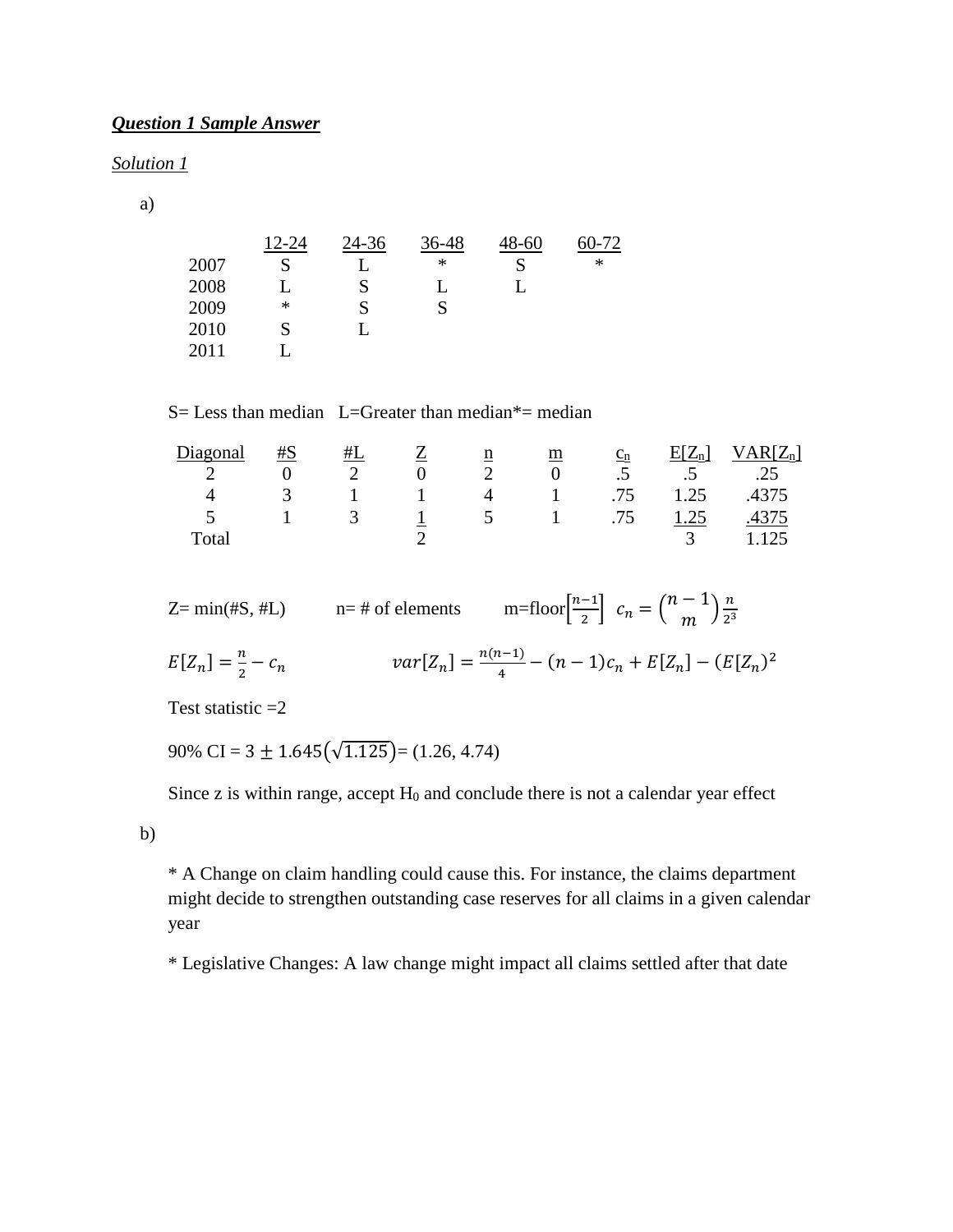## *Solution 2*

a)

| Development Period                   |                 | 12-24           | 24-36                        | 36-48          | $48 - 60$ | 60-72 |
|--------------------------------------|-----------------|-----------------|------------------------------|----------------|-----------|-------|
| Median Age to Age Factor             |                 | 2.64            | 1.45                         | 1.19           | 1.07      | 1.05  |
| 2007<br>2008<br>2009<br>2010<br>2011 | 12-24<br>H<br>н | 24-36<br>H<br>H | 36-48<br>$\overline{a}$<br>H | $48 - 60$<br>H | 60-72     |       |

## L= Less than median  $H=$ above the median $*$ = median

| <b>CY</b><br>Diag | #H            | #L            |          | $\underline{n}$ | $\underline{\underline{m}}$ | $c_n$ | $E[Z_n]$ | $VAR[Z_n]$ |
|-------------------|---------------|---------------|----------|-----------------|-----------------------------|-------|----------|------------|
| 2007              |               |               |          |                 |                             |       |          |            |
| 2008              | $\mathcal{D}$ | $\Omega$      | $\Omega$ |                 | $\theta$                    | .50   | 0.50     | .250       |
| 2009              |               |               |          |                 |                             |       |          |            |
| 2010              |               | $\mathcal{R}$ |          | 4               |                             | .75   | 1.25     | .4375      |
| 2011              | 3             |               |          | 4               |                             | .75   | 1.25     | .4375      |
| Total             |               |               |          |                 |                             |       |          | 125        |

 $N=$  # of L's and H's

Z= min(#L, #L)  $n=$  # of elements  $m=$  floor $\left[\frac{n-1}{2}\right]$   $c_n = \left(\frac{n-1}{m}\right) \frac{n}{2^3}$  $E[Z_n] = \frac{n}{2} - c_n$  $\frac{n}{2} - c_n$   $var[Z_n] = \frac{n(n-1)}{4} - (n-1)c_n + E[Z_n] - (E[Z_n)^2]$  $CI= E(z_n) \pm z_{90\%} \sqrt{Var(z)}$  $CI = 3 \pm 1.645 \sqrt{1.125} = (1.2552, 4.74487)$ 

Our z=2 is within the 90% confidence interval so we accept the null hypothesis that the triangle does not display calendar year effects

b)

\* A change in the legal environment could affect all the claims in a CY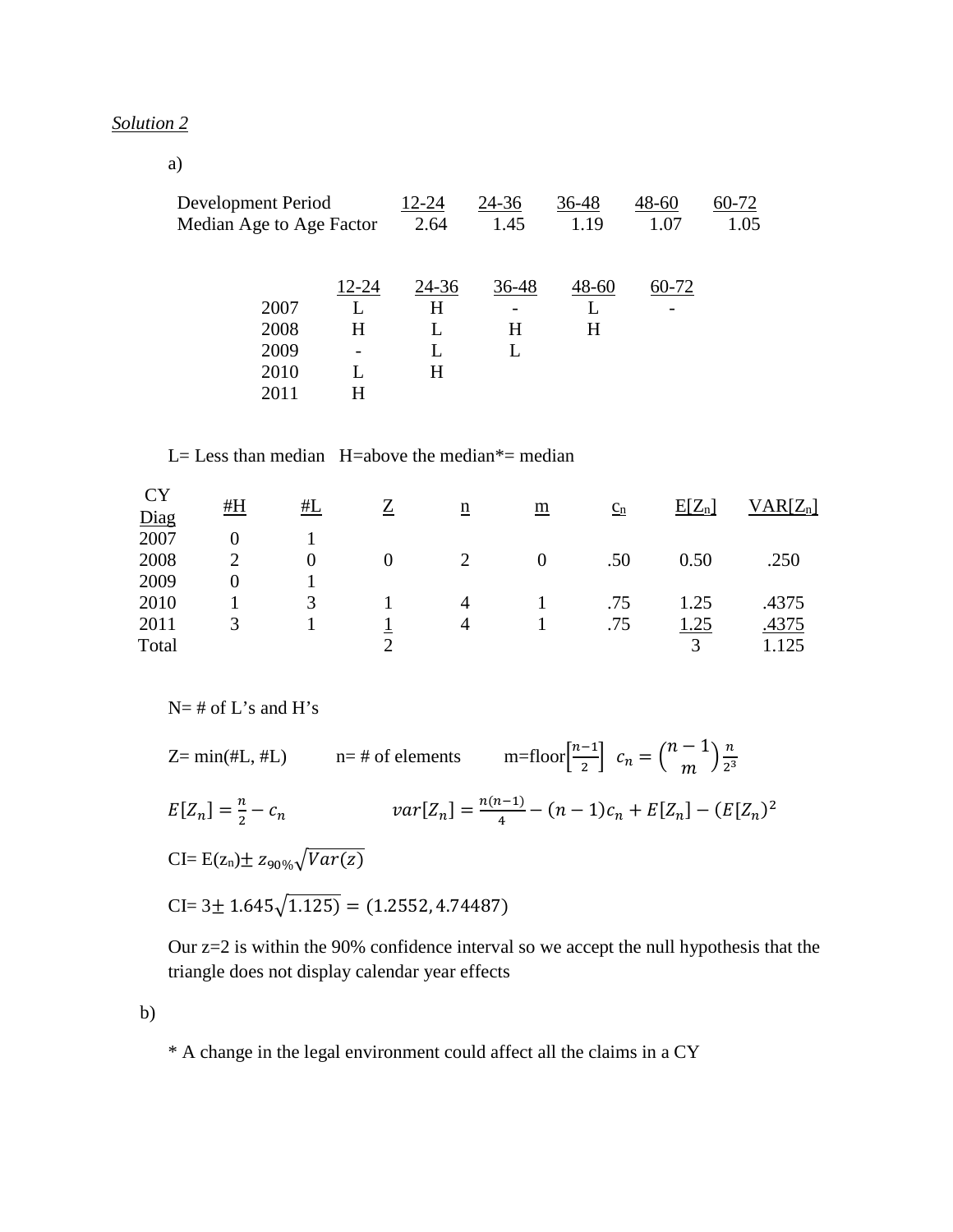\* If the claims department strengthened reserves for all open claims that would increase the ldf's for that CY.

# *Examiner Comment*

Part a) Most candidates were able to correctly create the S/L/\* table, but failed to mention the median or incorrectly used the mean. Some candidates used the rankings based on the calendar years and not accident years.

Candidates were expected to calculate the z,  $E(z)$ , and  $Var(z)$  as well as provide formulas for calendar years with at least 2 elements. Common mistakes included using the wrong diagonal, not calculating the mean and variance correctly, and not providing formulas. Credit was granted as long as the numbers were consistent with the S/L/\* table.

Most candidates were able to provide the confidence interval and provide accept/reject decision correctly. Common errors included missing the square root, not using the correct test statistic, and incorrect decision. Credit was granted if answers were consistent with previous steps.

Credit was given whether the CI was calculated based on the z-value of 1.645 provided in the question or 1.96.

We provided limited credit for candidates that described how to calculate the CI and the accept/reject criterion, but did not provide numbers.

b) We accepted standard comments on changes in inflation/trends, claim reserving practices, and legislative/judicial changes that would have a calendar year impact.

We also accepted answers with adequate explanation on how they would impact calendar year results.

The common mistakes were the same type of item twice and also including items that would cause accident year effects and not calendar year.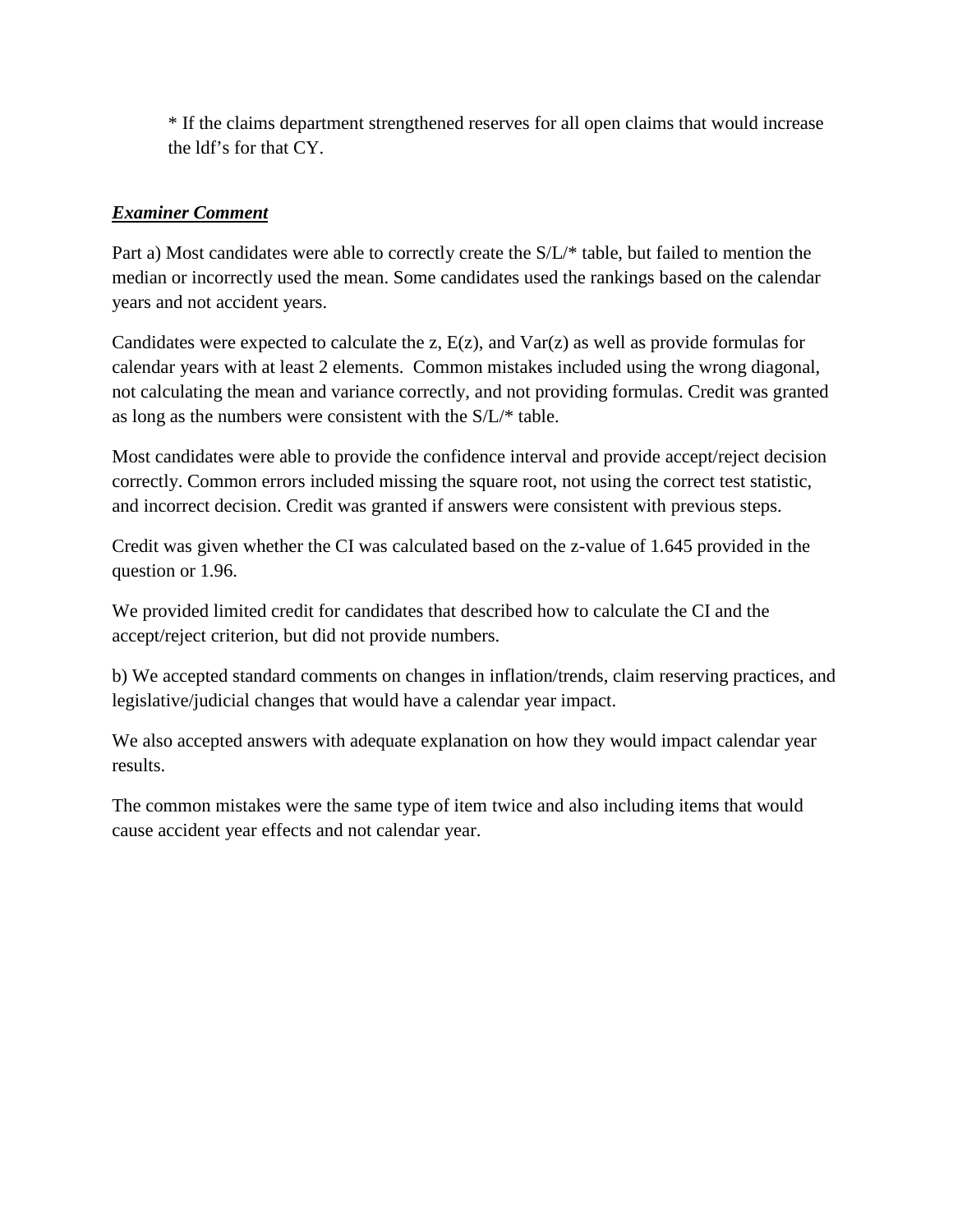# *Question 2 Sample Answer*

## *Solution 1*

a) R<sup>ind</sup> for total (2010-2012) = 
$$
\sum q_i / p_i \times C_i
$$
  
\n
$$
m_k = \frac{sum_loss \text{ @ } dev \text{ age } i)}{sum(Premium)}
$$
\n
$$
m_{0-12} = \frac{1400+1000+1500}{3600+3700+3650} = 0.356
$$
\n
$$
m_{12-24} = \frac{650+850}{3600+3700} = 0.205
$$
\n
$$
m_{24-36} = \frac{280}{3600} = 0.078
$$
\n
$$
p_i = \frac{\sum mi \text{ to date}}{\sum mi}
$$
\n
$$
p_{2010} = \frac{0.356+0.205+0.078}{0.356+0.205+0.078} = 1.000
$$
\n
$$
p_{2011} = \frac{0.356}{0.356+0.205+0.078} = 0.878
$$
\n
$$
p_{2012} = \frac{0.356}{0.356+0.205+0.078} = 0.557
$$
\n
$$
q_i = 1 - p_i
$$
\n
$$
q_{2010} = 1 - 1 = 0
$$
\n
$$
q_{2011} = 1 - 0.878 = 0.122
$$
\n
$$
q_{2012} = 1 - 0.557 = 0.443
$$
\n
$$
C_i = \sum \text{paid losses to date}
$$
\n
$$
C_{2010} = 1,400 + 650 + 280 = 2,330
$$
\n
$$
C_{2011} = 1,000 + 850 = 1,850
$$
\n
$$
C_{2012} = 1,500
$$

 $R^{ind}_{2010} = 0/1 \times 2,330 = 0$  $R^{ind}_{2011} = 0.122/0.878 \times 1,850 = 256$  $R^{ind}_{2012} = 0.443/0.557 \times 1,500 = 1,193$ 

 $R^{ind}$ <sub>Total</sub> = 0 + 256 + 1,193 = 1,449

b) Process variance =  $\sigma^2 \Sigma_i R_i = 10000(2032979)$ Process  $SD = \sqrt{(P \text{ Variance})} = 142,582.56$ 

 $R^{coll}$  for total =  $q_i \times U^{BC}$ <sub>i</sub> =  $q_i \times m_{total} \times V_i$ 

$$
R^{coll_1} = (0 \times .639) \times 3,600 = 0
$$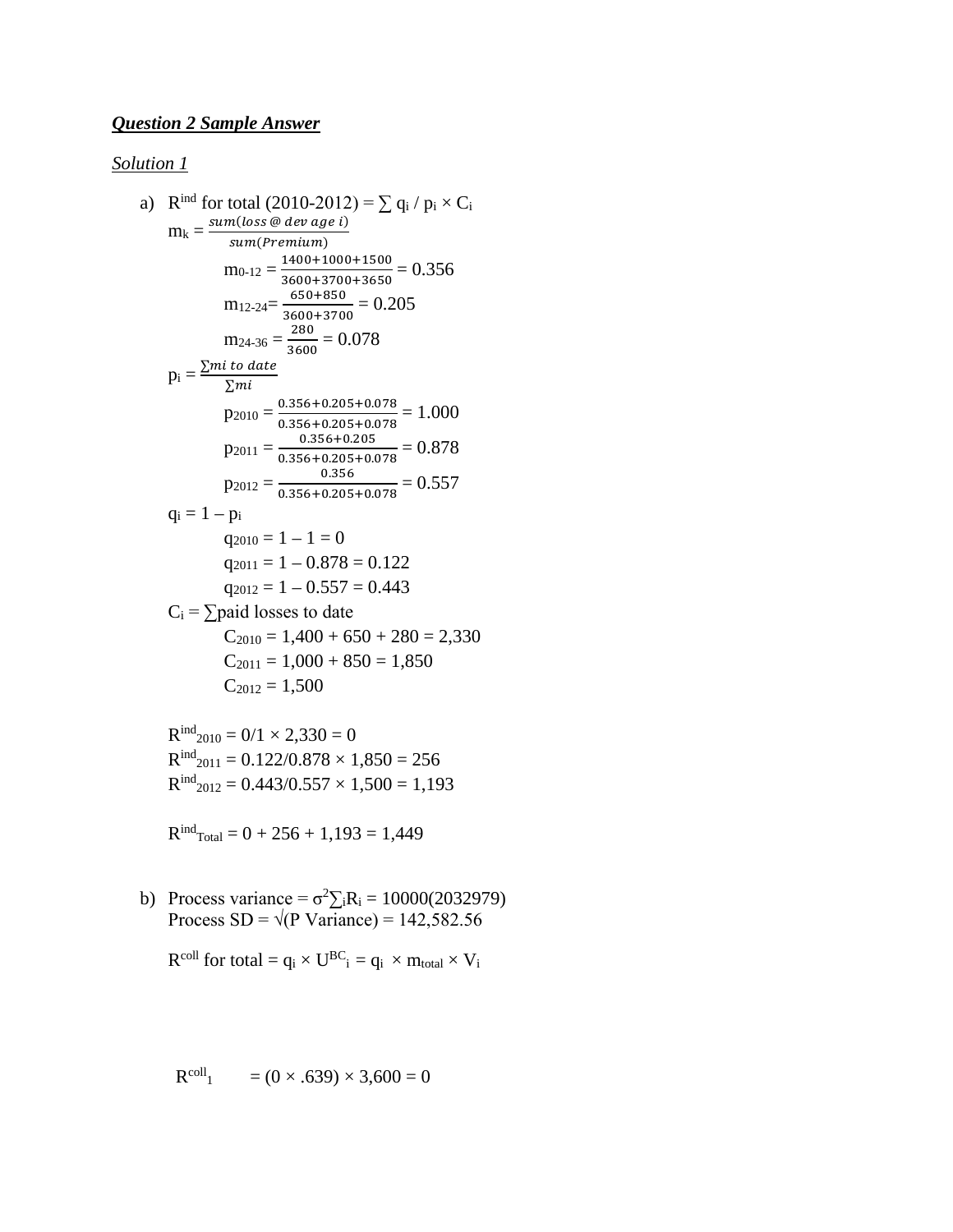$$
Rcoll2 = (.122 \times .639) \times 3,700 = 288
$$
  
\n
$$
Rcoll3 = (.443 \times .639) \times 3,650 = 1,034
$$
  
\n
$$
RcollTotal = 0 + 288 + 1034 = 1,322
$$

# *Solution 2*

a) R<sup>ind</sup> for total (2010-2012) = 
$$
\sum q_i / p_i \times C_i
$$
  
\n
$$
m_k = \frac{\text{sum}(loss \text{ @ } \text{dev age } i)}{\text{sum}(Premium)}
$$
\n
$$
m_{0-12} = \frac{1400+1000+1500}{3600+3700+3650} = 0.356
$$
\n
$$
m_{12-24} = \frac{650+850}{3600+3700} = 0.205
$$
\n
$$
m_{24-36} = \frac{280}{3600} = 0.078
$$
\n
$$
p_i = \frac{\sum m i \text{ to date}}{\sum m i}
$$
\n
$$
p_{2010} = \frac{0.356+0.205+0.078}{0.356+0.205+0.078} = 1.000
$$
\n
$$
p_{2011} = \frac{0.356+0.205}{0.356+0.205+0.078} = 0.878
$$
\n
$$
p_{2012} = \frac{0.356}{0.356+0.205+0.078} = 0.557
$$
\n
$$
q_i = 1 - p_i
$$
\n
$$
q_{2010} = 1 - 1 = 0
$$
\n
$$
q_{2011} = 1 - 0.878 = 0.122
$$
\n
$$
q_{2012} = 1 - 0.557 = 0.443
$$
\n
$$
C_i = \sum \text{paid losses to date}
$$
\n
$$
C_{2010} = 1,400 + 650 + 280 = 2,330
$$
\n
$$
C_{2011} = 1,000 + 850 = 1,850
$$
\n
$$
C_{2012} = 1,500
$$
\n
$$
R^{ind}_{2011} = 1,850 / .878 - 1,850 = 256
$$
\n
$$
R^{ind}_{2012} = 1,500/.557 - 1,500 = 1,193
$$
\n
$$
R^{ind}_{Total
$$

b)  $U^{BC}$ <sub>i</sub> = Premium × ELR =  $V_i \times \sum m_i$  $U^{BC}_{2010} = 3,600 \times (0.356 + 0.205 + 0.078) = 2,302$  $U^{BC}_{2011} = 3,700 \times (0.356 + 0.205 + 0.078) = 2,366$  $U^{BC}_{2012} = 3,650 \times (0.356 + 0.205 + 0.078) = 2,334$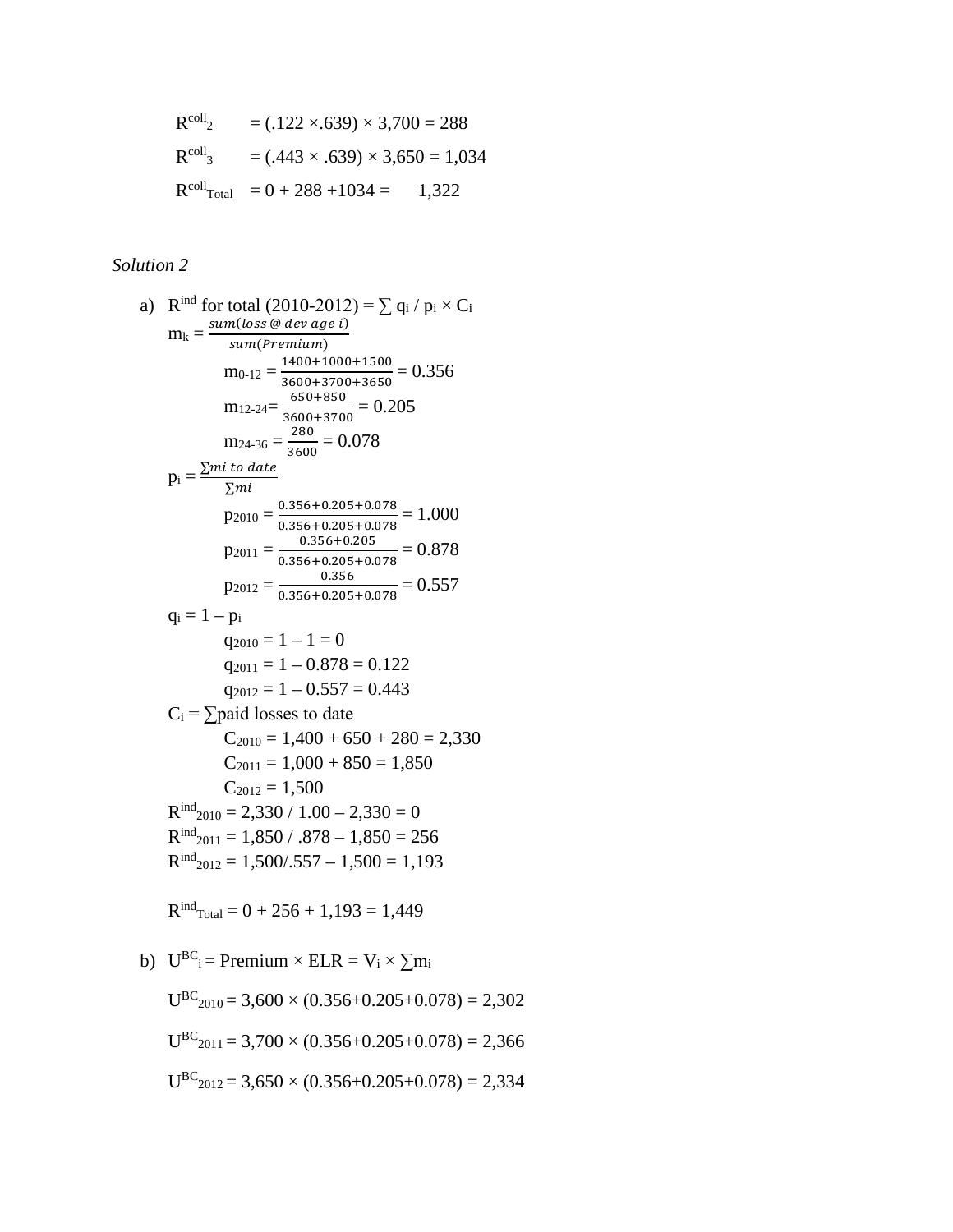| $R^{coll}$       | $= 0 \times 2,302 = 0$        |
|------------------|-------------------------------|
| $R^{coll_2}$     | $= .122 \times 2,366 = 288$   |
| $R^{coll_3}$     | $= .443 \times 2,334 = 1,034$ |
| $R^{coll}$ Total | $= 0 + 288 + 1,034 = 1,322$   |

## *Solution 3*

| $R^{coll}$       |       | $0 = (63.9\% - 35.6\% - 20.5\% - 7.8\%) \times 3,600$ |
|------------------|-------|-------------------------------------------------------|
| $R^{coll}$       |       | $288 = (63.9\% - 35.6\% - 20.5\%) \times 3,700$       |
| $R^{coll_3}$     |       | $1,034 = (63.9\% - 35.6\%) \times 3,650$              |
| $R^{coll}$ Total | 1,322 |                                                       |

# *Examiner Comment*

Several candidates used a standard paid loss development method instead of calculating the individual loss ratio claims reserve Rind as requested. Another common mistake was miscalculating the  $m_k$ 's using the total earned premium for all accident years. Another common mistake was candidates misidentifying  $R^{ind}$  as  $R^{coll}$ , and vice versa. Candidates making these mistakes did not receive full credit.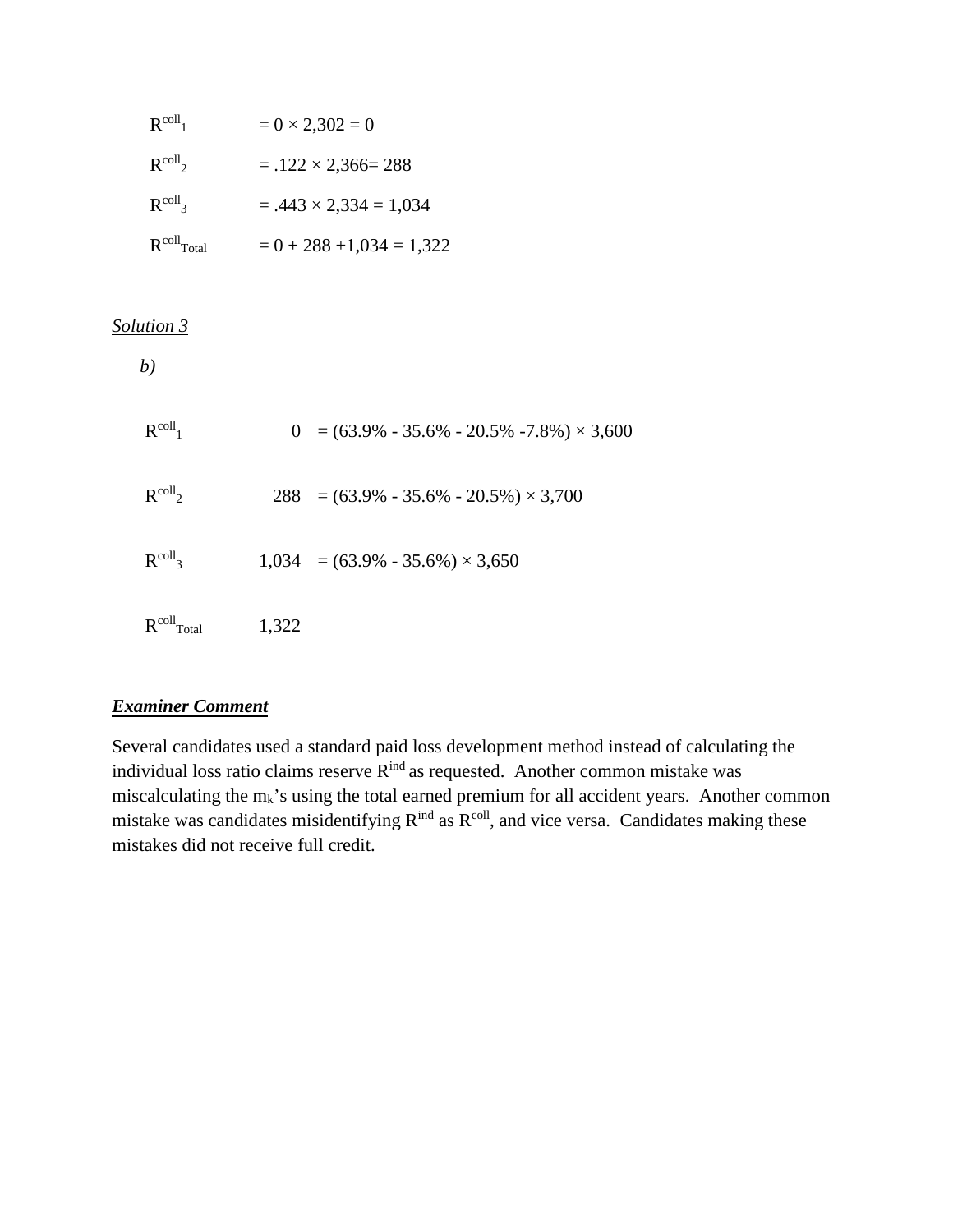# *Question 3 Sample Answer*

*Solution 1*

a)

Process st dev = 
$$
\sqrt{R\sigma^2}
$$
  $\sigma^2 = 1/(n - p) \sum (c - \mu)^2 / \mu$  n=6 p=2+3=5  
\nG(6)=1-e<sup>(-(6/20)^{A}1.5)</sup> = .1515  
\nG(18) = .5742  
\nG(30) = .8407

\* Check if truncation is needed:

- Extend  $\triangle$  out 3 years  $G(66) = .9975$
- G(66) is reasonably close to 1 and so the function does not need to be truncated

| AY   | G(x)   |        | $LDF = 1/G(x)$ Ult = Cum Pd×LDF Reserve |          |
|------|--------|--------|-----------------------------------------|----------|
| 2010 | 0.8407 | 1.1895 | 6,066.4                                 | 966.4    |
| 2011 | 0.5742 | 1.7416 | 7,488.7                                 | 3,188.7  |
| 2012 | 0.1515 | 6.6007 | 19.142                                  | 16,242   |
|      |        |        |                                         | 20,397.1 |

| avg age:                     | (6)    | (18)   | (30)   |
|------------------------------|--------|--------|--------|
| expected                     | 12     | 24     | 36     |
| 10                           | 919    | 2564.3 | 1616.7 |
| 11                           | 1134.5 | 3165.5 | 1995.7 |
| 12                           | 2900   | 8091.3 | 5101.3 |
| $\mu = [G(y) - G(x)]$ Ult AY |        |        |        |

 $1995.7 = (.8407-.5742)(7488.7)$ 

actual

$$
10 \t 2750 \t 1500 \t 850
$$
  
\n
$$
11 \t 2700 \t 1600
$$
  
\n
$$
12 \t 2900 \t \sqrt{4300-2700}
$$
  
\n
$$
\sigma^{2}=1/(6-5)\times \left[\frac{(2750-919)^{2}}{919} + \frac{(2700-1134.5)^{2}}{1134.5} + \dots\right] = 7387.84
$$

process standard dev =  $\sqrt{R\sigma^2}$  =  $\sqrt{7387.84 * 20397.1}$  = 12,275.607

b) 
$$
\varepsilon = (c - \mu) / \sqrt{\mu \sigma^2}
$$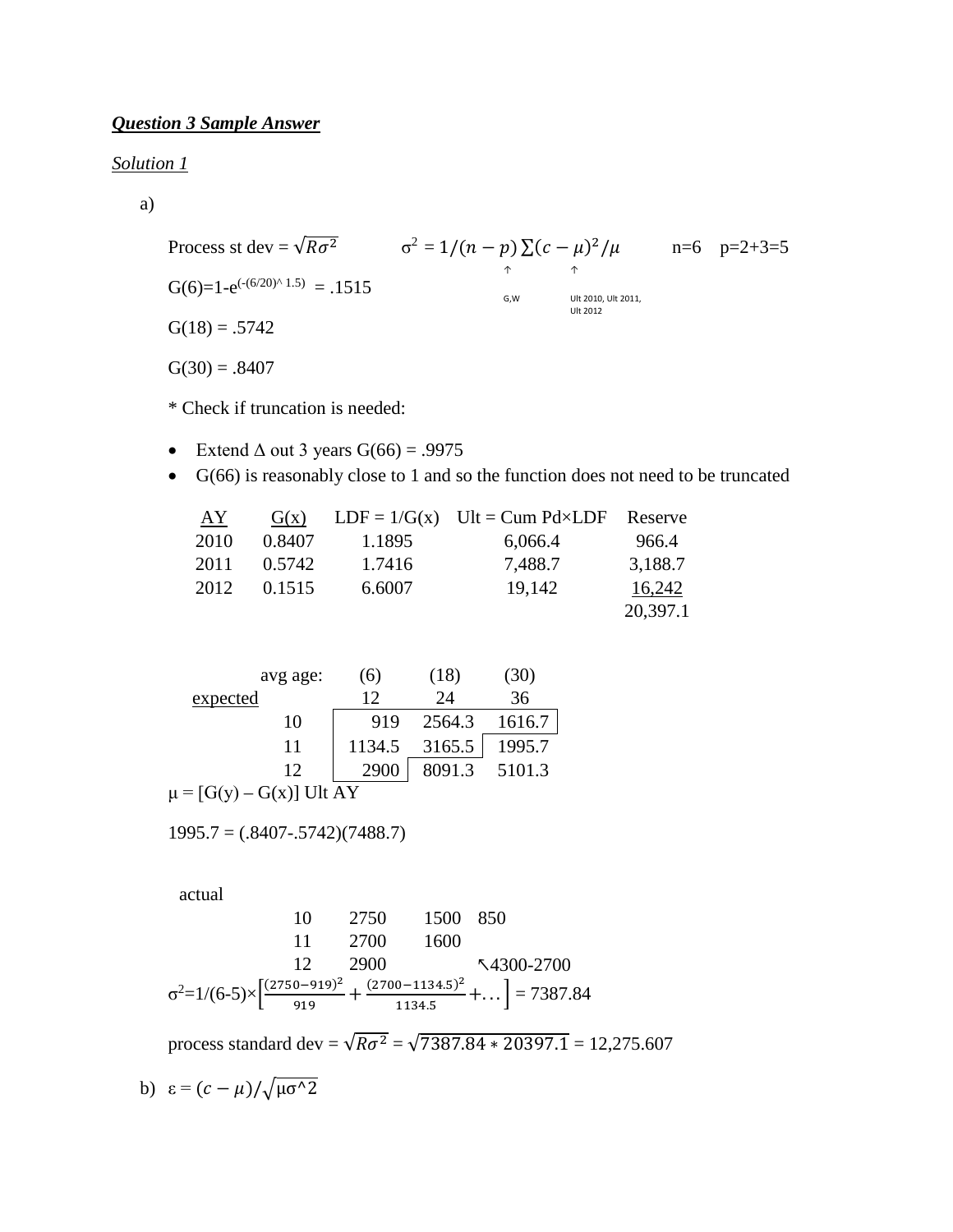| 6                 | 18              | 30                                               |
|-------------------|-----------------|--------------------------------------------------|
| 0.7027            | $-0.245$        | $-0.222$                                         |
|                   | $0.5407 -0.324$ |                                                  |
|                   |                 | $(850 -$                                         |
| $\mathbf{\Omega}$ |                 | $1616.7$ / $(7387.4\times1616.7)$ <sup>0.5</sup> |



\*expect points randomly scattered around zero, but it appears that the residuals at age 6 are all positive ( $\mu$  is underestimating) then the residuals are negative at later ages ( $\mu$  is over estimating). Thus Weibull model used may not be appropriate for this loss experience.

# *Solution 2*

a) Avg Age

| G(Age)                                                   |
|----------------------------------------------------------|
| $1-e^{\lambda}-(6/20)^{1.5} = .152$                      |
| $=.574$                                                  |
| $= 841$                                                  |
| $= 0.998$ Truncate at twice the triangle or 3(2)=6 years |
|                                                          |

|    | Paid to |        | LDE-     |                                 |
|----|---------|--------|----------|---------------------------------|
| AY | Date    | % paid | Ultimate | LDF Truncated                   |
| 12 | 2,900   | 0.152  |          | $1/.152=6.58$ $6.58(.998)=6.57$ |
| 11 | 4,300   | 0.574  | 1.74     | 1.736                           |
| 10 | 5,100   | 0.841  | 1.19     | 1.188                           |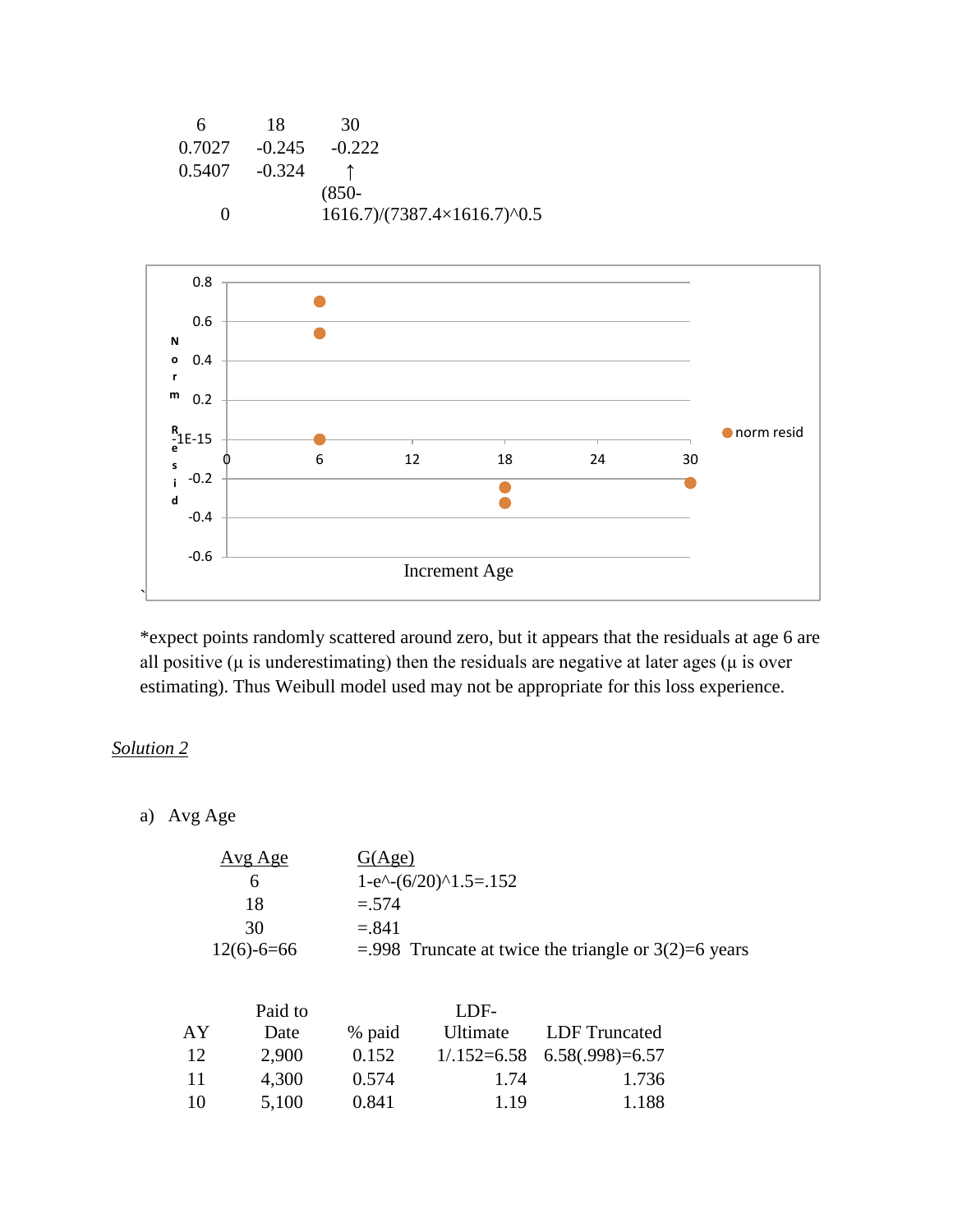| AY | Ult Loss                            | Reserve                |                                     |
|----|-------------------------------------|------------------------|-------------------------------------|
|    | 12 6.58×2900-19053                  | $19053 - 2900 = 16153$ |                                     |
|    | $11 \quad 1.736 \times 4300 = 7465$ | 3165                   |                                     |
|    | $10 \quad 1.188 \times 5100 = 6059$ | 959                    |                                     |
|    |                                     |                        | Total= $20277 \le$ --Total Reserves |

|           |              |      | Incremental Expected Triangle = Ult $%$ |          | <b>Actual Incremental</b> |      |     |
|-----------|--------------|------|-----------------------------------------|----------|---------------------------|------|-----|
|           | paid at age) |      |                                         | Triangle |                           |      |     |
| <u>AY</u> | 12           | 24   | $\frac{36}{5}$                          | AY       |                           | 24   | 36  |
| 10        | 921          | 2557 | 1618                                    | 10       | 2750                      | 1500 | 850 |
| 11        | 1135         | 3150 |                                         | 11       | 2700                      | 1600 |     |
| 12        | 2896         |      |                                         | 12       | 2900                      |      |     |
|           |              |      | $6059\times(.152)=921$                  |          |                           |      |     |

| $(\text{actual - expected})^2 /$ expected | ΑY |       | 24  | 36  |
|-------------------------------------------|----|-------|-----|-----|
|                                           |    | 3632  | 437 | 365 |
|                                           |    | 2158  | 763 |     |
| Sum of triangle = $7358$                  |    | 0.006 |     |     |

Total Reserves = 20,277

Process Variance =  $20277(\sigma^2)$ 

 $\sigma^2 = 1/(n-p)$   $\sum (A - E)^2 / E = 1/(6-5)(7335) = 7335$ 

Process standard deviation =  $\sqrt{20277(7335)}$  = 12196

b) normalized residual = (actual-expected)/( $\sigma$ (expected)<sup>0.5</sup>)  $\sigma = \sqrt{7335} = 85.6$ 

Residual Triangle AY 12 24 36 10 0.704 -0.244 -0.223

| * ∿  | <u>v. , v i </u> | <u>v.</u>      | v. |
|------|------------------|----------------|----|
| - 11 |                  | $0.543 -0.323$ |    |
| -12  | $\Omega$         |                |    |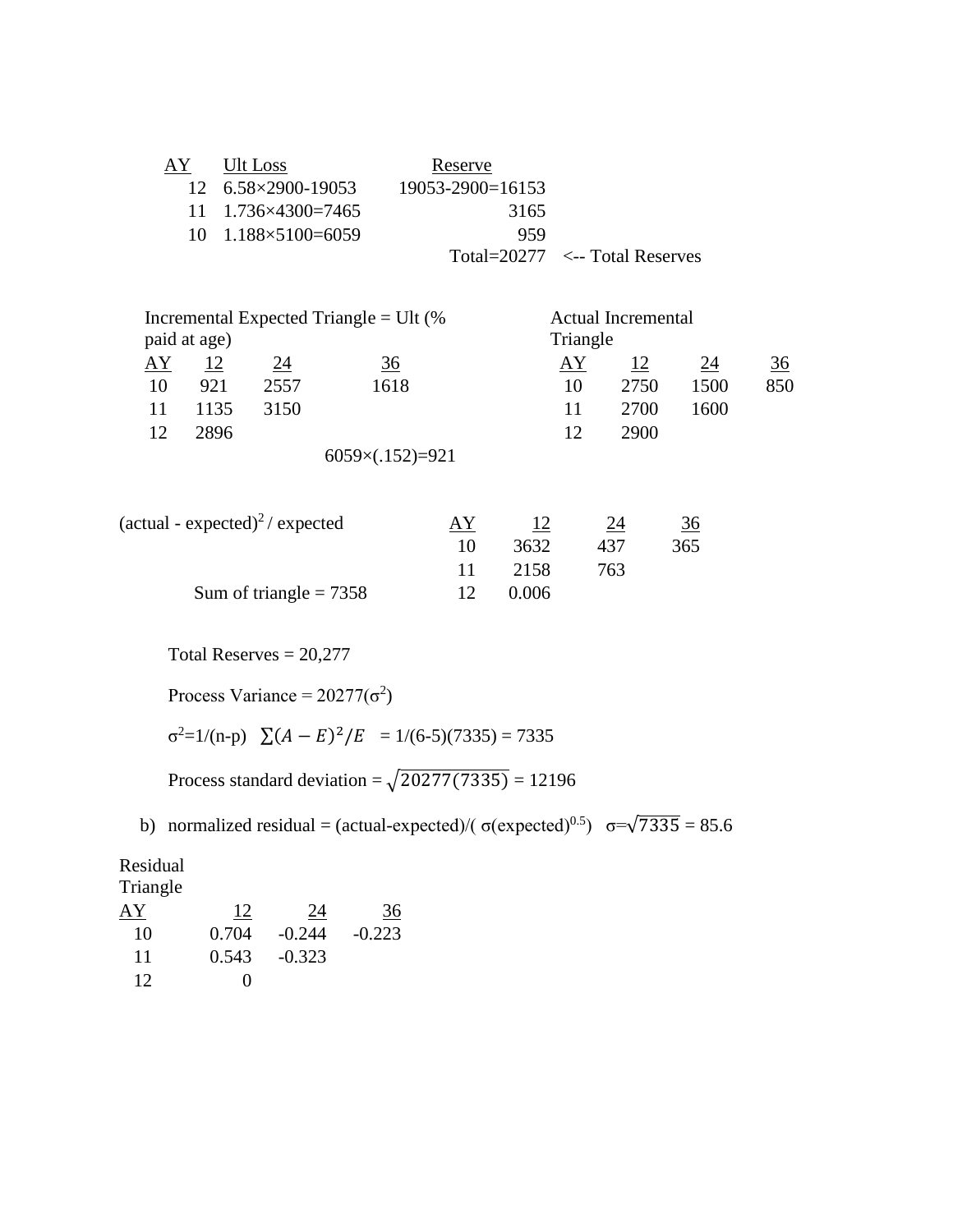

If the Weibull curve were appropriate, we would see residual randomly scattered around 0 at each age. In our graph, there is a clear trend from positive to negative as age increases. This means this Weibull model is not appropriate.

### *Examiner Comment*

a) The candidate was asked to determine the process standard deviation given a specific model. To get there, several basic calculations were needed such as determining ultimate losses given specific data and a specific curve, resulting reserves, and the chi squared formula – including corresponding degrees of freedom. Common errors included using cumulative instead of incremental actual and fitted data triangles, not recognizing the use of the average age in the application of the Weibull model, not correctly determining the degrees of freedom to use, and general math errors. Candidates often did not calculate the process standard deviation correctly - either incorrectly taking the square root of  $\sigma^2$  or calculating the correct process variance but forgetting that the standard deviation was requested.

Truncation was not specifically mentioned in the question and could be subject to candidate interpretation of model results. Both truncated and untruncated approaches were accepted for full credit.

b) The candidate is asked to calculate and graph normalized residual using the results from part a). A very common error in the determination of the normalized residuals was to fail to divide by the  $\sigma^2$  resulting in a set of residuals incorrectly scaled. Another common mistake was to take the square root of the chi-squared results from part a) which failed to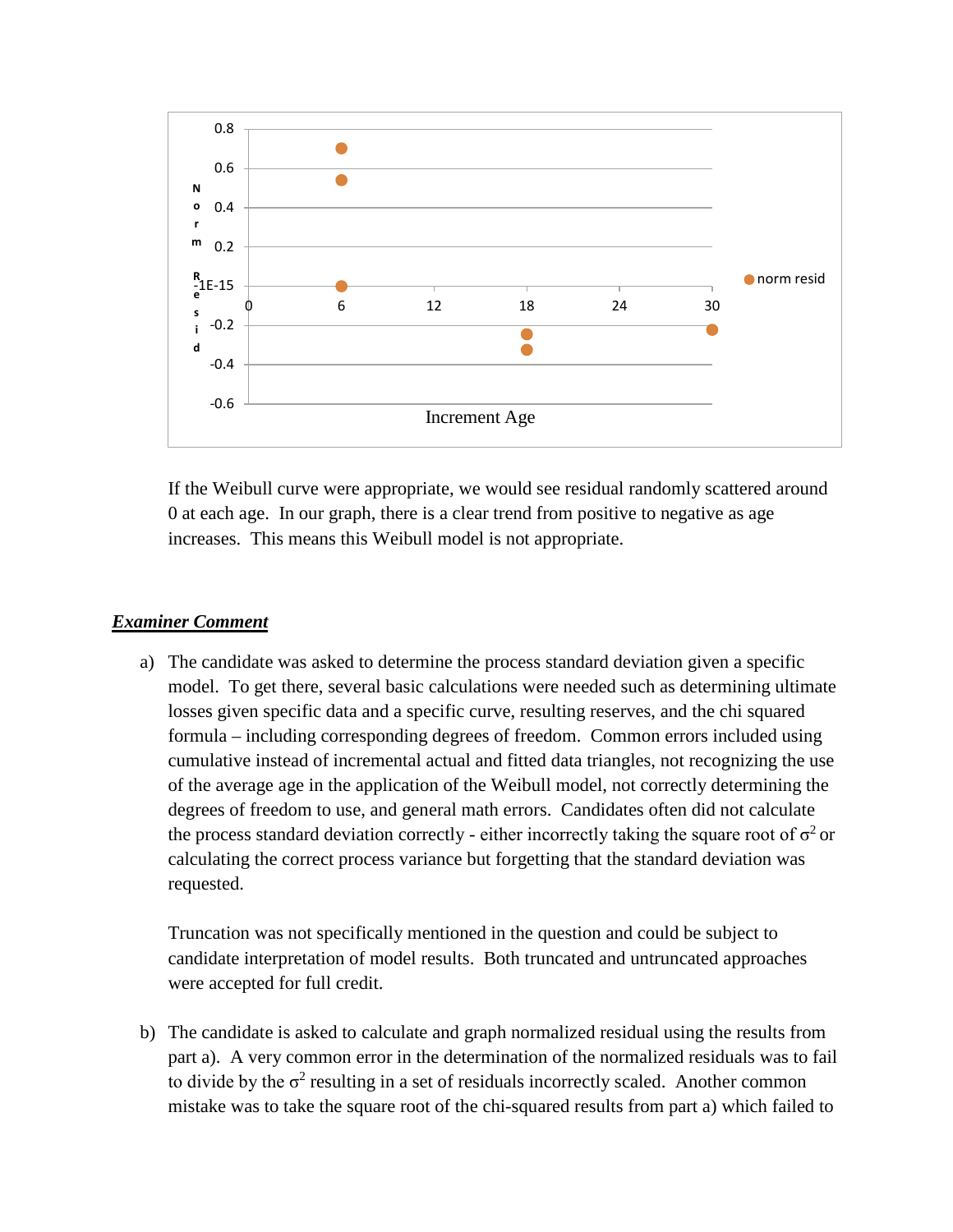recognize the possibility of negative residuals. Candidates generally graphed their calculated residuals correctly, but a common mistake observed was to graph the residual against incremental loss size which was not what the question specified. In the evaluation of the graph, most candidates recognized that the Weibull was not appropriate given the data and resulting residuals; however, explanations as to why were oftentimes incomplete or non-existent.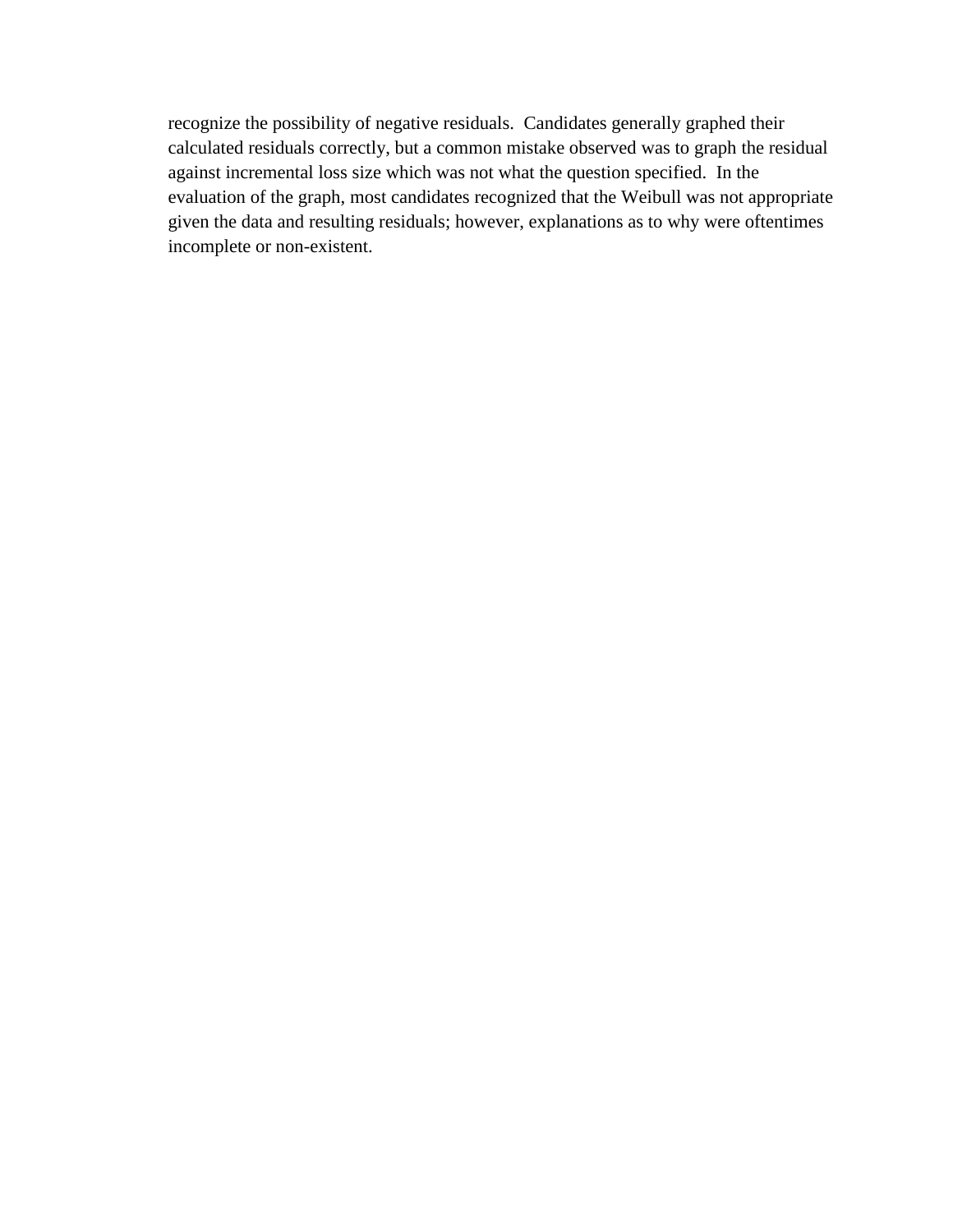#### *Question 4 Sample Answer*

#### *Solution 1*

- a)  $R_{GB} = q_k \times U_{BF}$  $(8204 - 7004) = (1 - 1/LDF_{24-ULT}) \times 8428$  $1200/8428 = 1 - 1/LDF_{24-ULT}$  $LDF = 1.1660$
- b) As you iterate on the BF method to infinity, the result will approach the chain ladder estimate.

#### *Solution 2*

- a) AY 2011  $U_{BF} = 8428 = 7004 + q_i \times U_0$  $U_{\text{BT}} = 8204 = 7004 + q_i \times 8428 \rightarrow q_i = .1424$  $p_i = %$  Reported = 1 -  $q_i = .8576$  $LDF<sub>24-ULT</sub> = 1/.8576 = 1.166$
- b)  $U_{BF} = U_{CL} \times (1 q_i) + U_0 \times q_i \rightarrow 1^{st}$  iteration  $U_{\text{BT}} = U_{\text{CL}} \times (1 - q_i^2) + U_0 \times q_i^2 \rightarrow 2^{\text{nd}}$  iteration  $3^{rd}$  iteration:  $U_{CL} \times (1 - q_i) + q_i [U_{CL} \times (1 - q_i^2) + U_0 \times q_i^2]$  $U_{CL} \times (1 - q_i) + q_i \times U_{CL} \times (1 - q_i^2) + U_0 \times q_i^3$  $U_{\rm CL}\times (1- q_{\rm i})$  [1+  $q_{\rm i}\times (1- q_{\rm i})$ ] +  $U_0 \times q_{\rm i}^3$  $U_{CL} \times (1 - q_i) [1 + q_i - q_i^2] + U_0 \times q_i^3$ …  $U_{CL} \times (1 - q_i^3) + U_0 \times q_i^3$

As the number of iterations approaches infinity  $\rightarrow$  U<sub>CL</sub> (1 - q<sub>i</sub><sup>∞</sup>) + U<sub>0</sub> × q<sub>i</sub><sup>∞</sup>

where  $\lim_{t\to\infty} q_i^t = 0$ 

thus the reserve estimate becomes  $U_{CL}$  (1 – 0) +  $U_0 \times 0 = U_{CL}$ 

 $U_{CL} = 7004 \times LDF_{24-ULT} = 7004 \times 1.166 = 8167$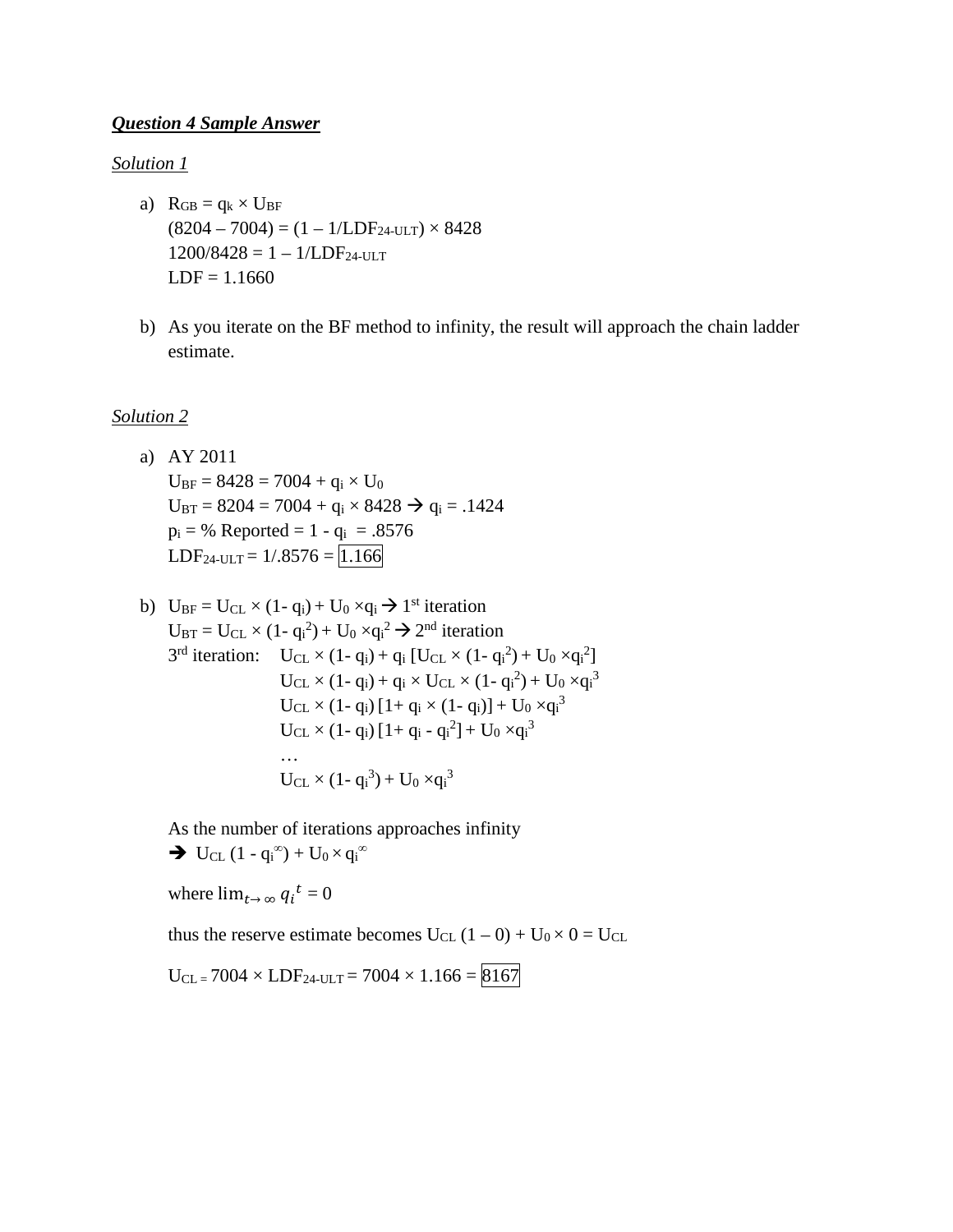# *Examiner Comment*

This question was generally answered well by candidates.

# Part a)

The majority of candidates received full credit for part a). Errors, if any, were generally due to calculation/arithmetic errors. The critical component of the solution was the relationship between the Benktander and Bornhuetter Ferguson method.

# Part b)

The question in part b) did not explicitly state that candidates needed to estimate the value, so full credit was given to candidates that mentioned chain-ladder ultimate without explicitly calculating the value of the chain-ladder ultimate.

A few candidates used a cumulative development factor inconsistent with their calculated cumulative development factor in part a). Partial credit was given to candidates with this response.

Some candidates derived the estimate showing iterations to infinity. These candidates received full credit if their derivation was correct.

Partial credit was given to candidates that calculated the value of the chain-ladder estimate, without explicitly stating that it is the chain-ladder estimate, or showing a derivation.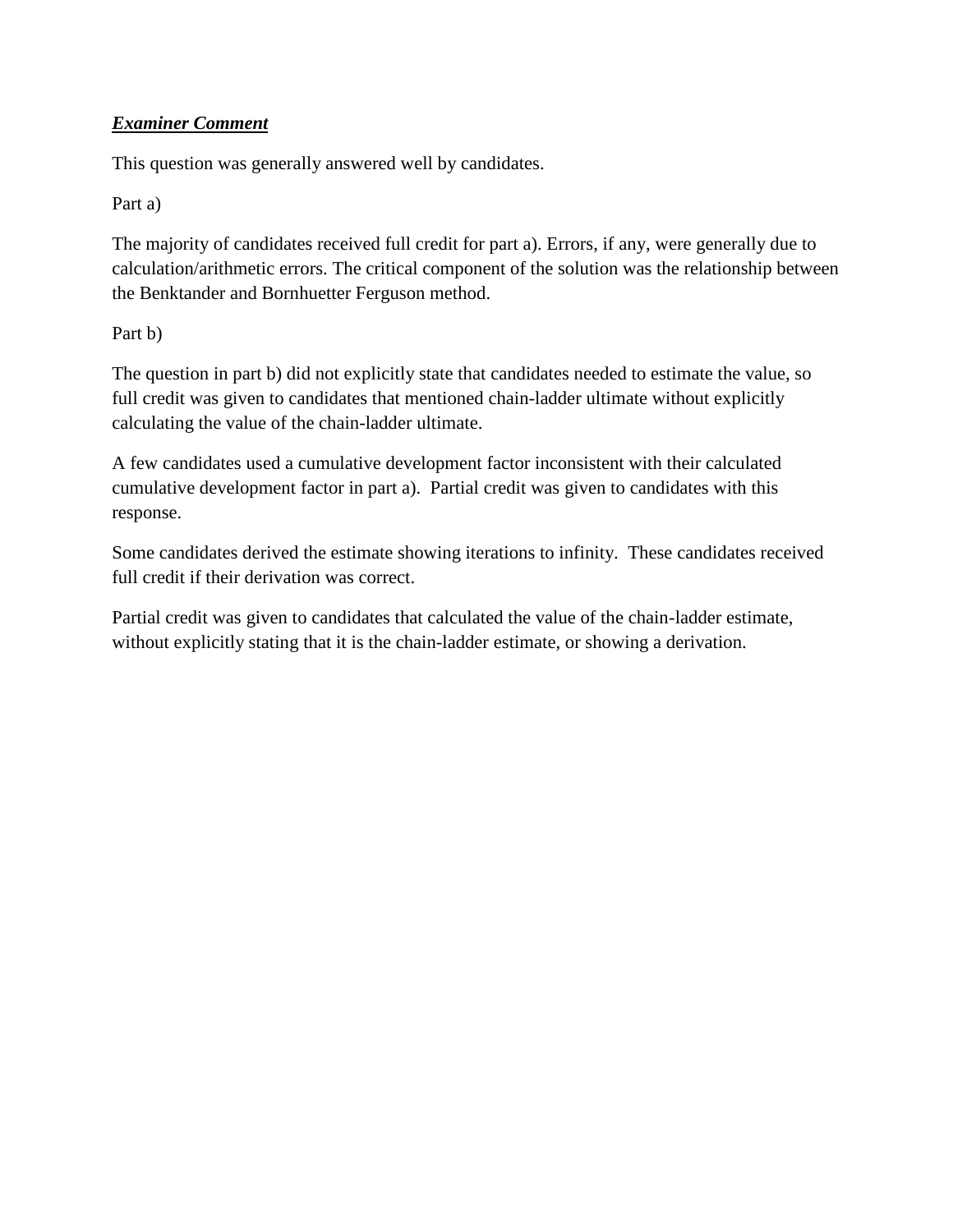#### *Question 5 Sample Answer*

#### *Solution 1*

| Triangle of Trend |      |      |                         |             | Triangle of Trended $\Theta$ 's |                             |    |    |    |
|-------------------|------|------|-------------------------|-------------|---------------------------------|-----------------------------|----|----|----|
| AY                | 12   | 24   | 36                      | 48          | AY.                             | 12                          | 24 | 36 | 48 |
| 09                |      | 1.05 |                         | 1.103 1.158 | 09                              | 22,453 41,447 50,136 57,036 |    |    |    |
| 10                | 1.05 |      | 1.103 1.158 1.216       |             | 10                              | 23,575 43,539 52,636        |    |    |    |
| 11                |      |      | 1.103 1.158 1.216 1.276 |             | 11                              | 24,765 45,711               |    |    |    |
| 12                |      |      | 1.158 1.216 1.276 1.34  |             | 12                              | 26,000 48,000 58,000 66,000 |    |    |    |

AY 09 at 48 months =  $66,000 \times (1.158/1.34)$ 

LEV's for basic limit – last row only

 $\frac{12}{24}$   $\frac{24}{36}$   $\frac{48}{48}$ 22,200 31,062 33,507 35,059  $\wedge$  $26,000(1-e^{-50,000/26,000})$ 

| AY   | Age             | cum loss @ B cost level                   |
|------|-----------------|-------------------------------------------|
| 2009 | 48              | $601 \times 35,059 / 57,036 = 369.42$     |
| 2010 | -36             | $512 \times 33,507 / 52,636 = 325.93$     |
| 2011 | -24             | $541 \times 31,026 / 45,711 = 367.63$     |
| 2012 | $\overline{12}$ | $255 \times 22{,}200 / 26{,}000 = 217.73$ |

#### *Solution 2*

Mean clm at BC at 2012 lvl 12 24 36 48 22,200 31,062 33,507 35,059  $22,200 = 26,000 \times (1-e^{-50,000/26,000})$ 

For latest CY 2012 Adjusted =  $255 \times 22{,}200 / 26{,}000 = 218$ 2011 Adjusted =  $541 \times 1.05 \times 31,062 / 48,000 = 368$ 2010 Adjusted =  $512 \times 1.05^2 \times 33,507 / 58,000 = 326$ 2009 Adjusted =  $601 \times 1.05^3 \times 35,509 / 66,000 = 370$ 

#### *Examiner Comment*

The question was fairly straightforward, with a number of acceptable approaches to the same answer. There was a typo in the given exponential limited mean formula, but this was recognized and corrected by almost all of the candidates. The most common error (other than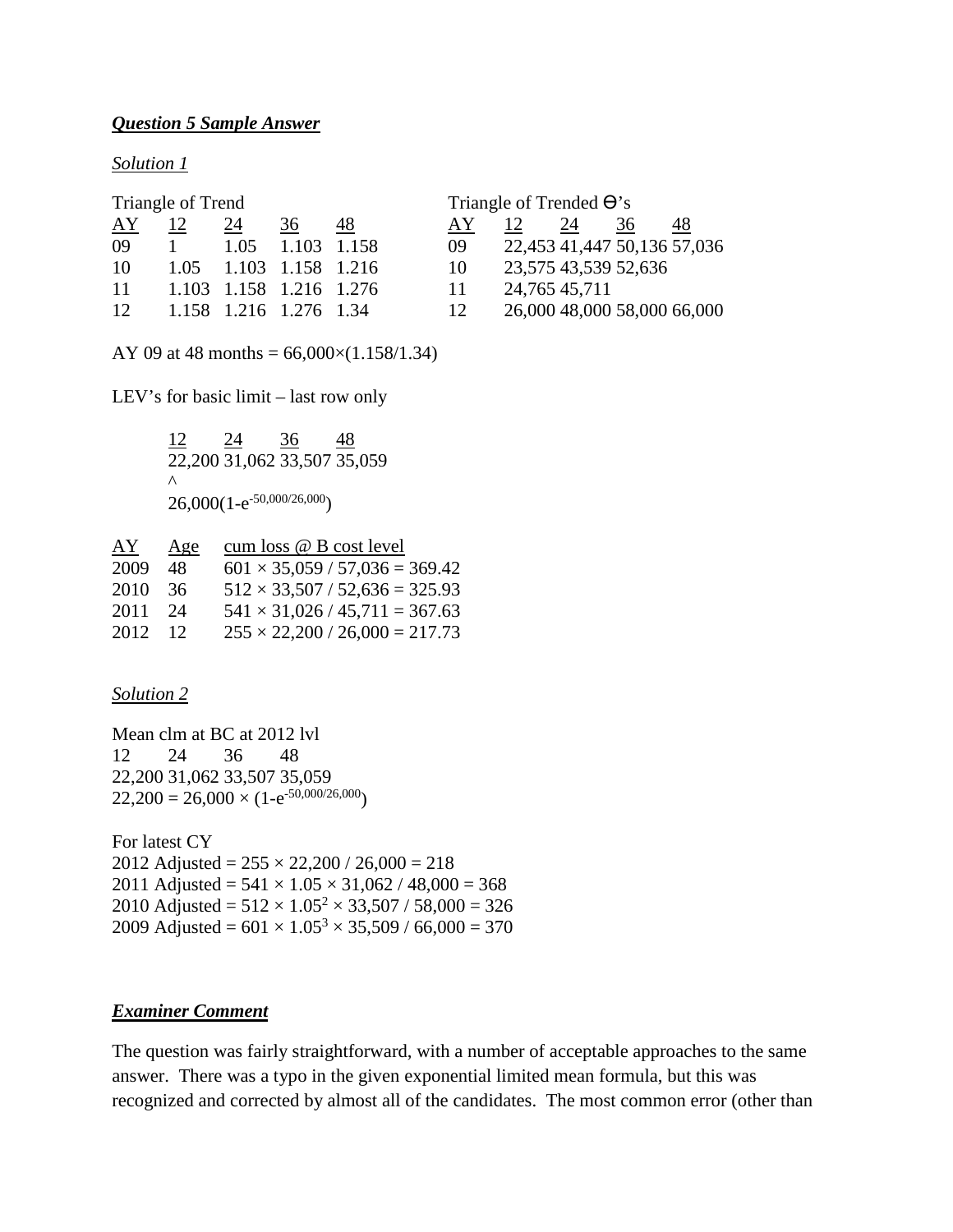the most basic of trending errors) was calculating and using the LEV's on the latest diagonal for each AY, as opposed to AY 2012 at the various evaluations. Following this line, some candidates knew how to calculate the individual pieces, but just couldn't wrap it all together.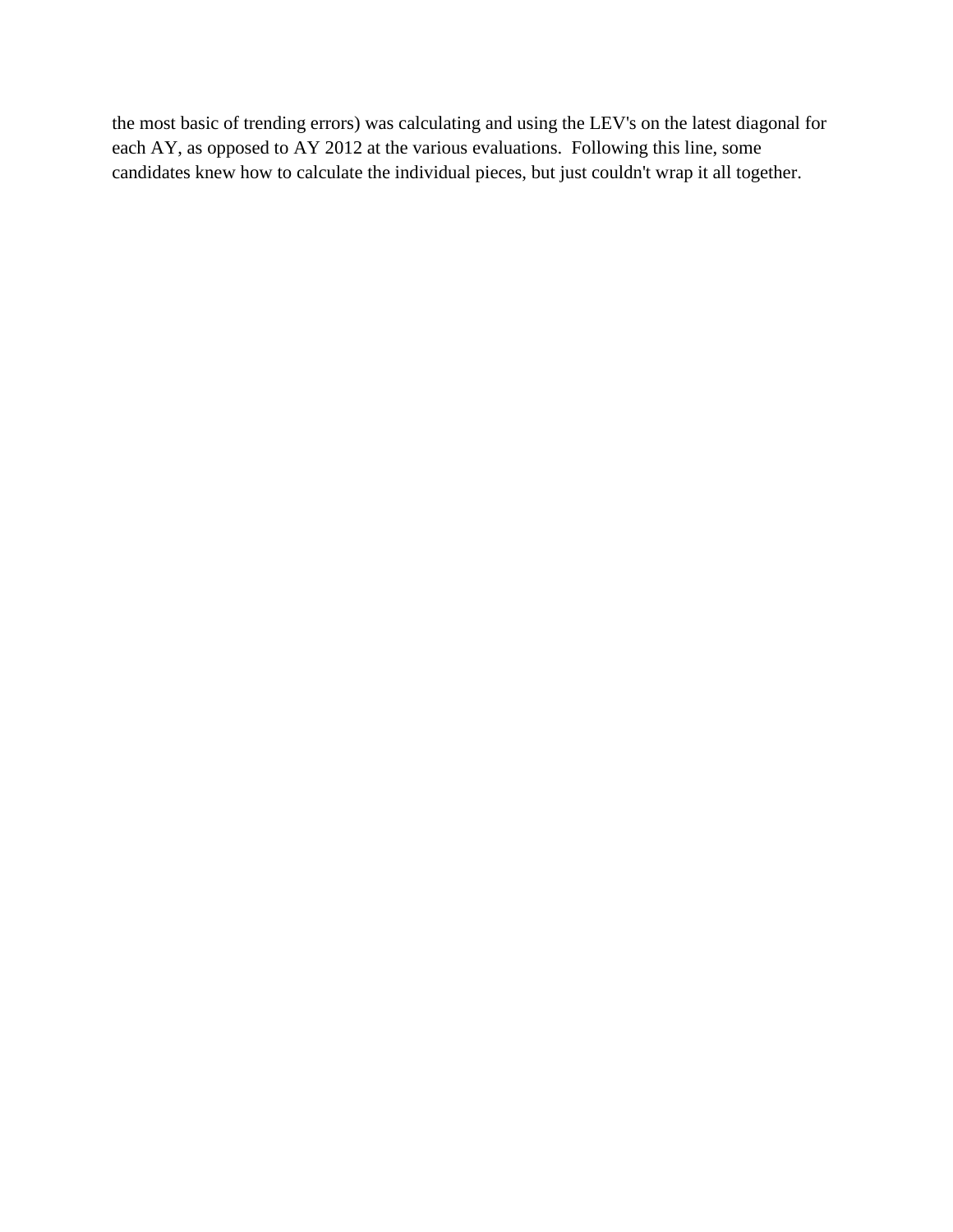# *Question 6 Sample Answer*

*Solution 1*

a) PDLD<sub>18</sub> = 
$$
\frac{P_{18}}{L_{18}} = \frac{(BP + CL_{18}xLCF)xTM}{L_{18}}
$$
  
\n=  $\frac{12,456,000 \times 1.04 + 18,103,000 \times 1.15 \times 1.04}{22,628,750} = 1.53$   
\nE(L) = 75% × 54,309,000 = 40,731,750  
\nLoss<sub>18</sub> = 40,731,750 × 1/1.8 = 22,628,750  
\nCL<sub>18</sub> = 22,628,750 × 80% = 18,103,000

b) PDLD<sub>2</sub> = 
$$
\left(\frac{CL_{30} - CL_{18}}{L_{30} - L_{18}}\right)
$$
 × LCF×TM  
\n
$$
= \left(\frac{17,709,457 - 18,103,000}{35,418,913 - 22,628,750}\right)
$$
 × 1.15×1.04 = -0.0368  
\nCL<sub>30</sub> = E(L)/1.15 × 50% = 17,709,457  
\nL<sub>30</sub> = E(L)/1.15 = 35,418,913

c)  $CL_{42} = E(L)/1.05 \times 0.7 = 27,154,500$ 

$$
L_{42} = E(L)/1.05 = 38,792,143
$$

$$
PDLD = \left(\frac{CL_{42} - CL_{30}}{L_{42} - L_{30}}\right) \times LCF \times TM
$$

$$
=\frac{27,154,500-17,709,457}{38,792,143-35,418,913} \times 1.15 \times 1.04 = 3.35
$$

d) Loss capping ratio should be decreasing ideally, however, in the question, 70% is higher than 50%. So, it's not reasonable.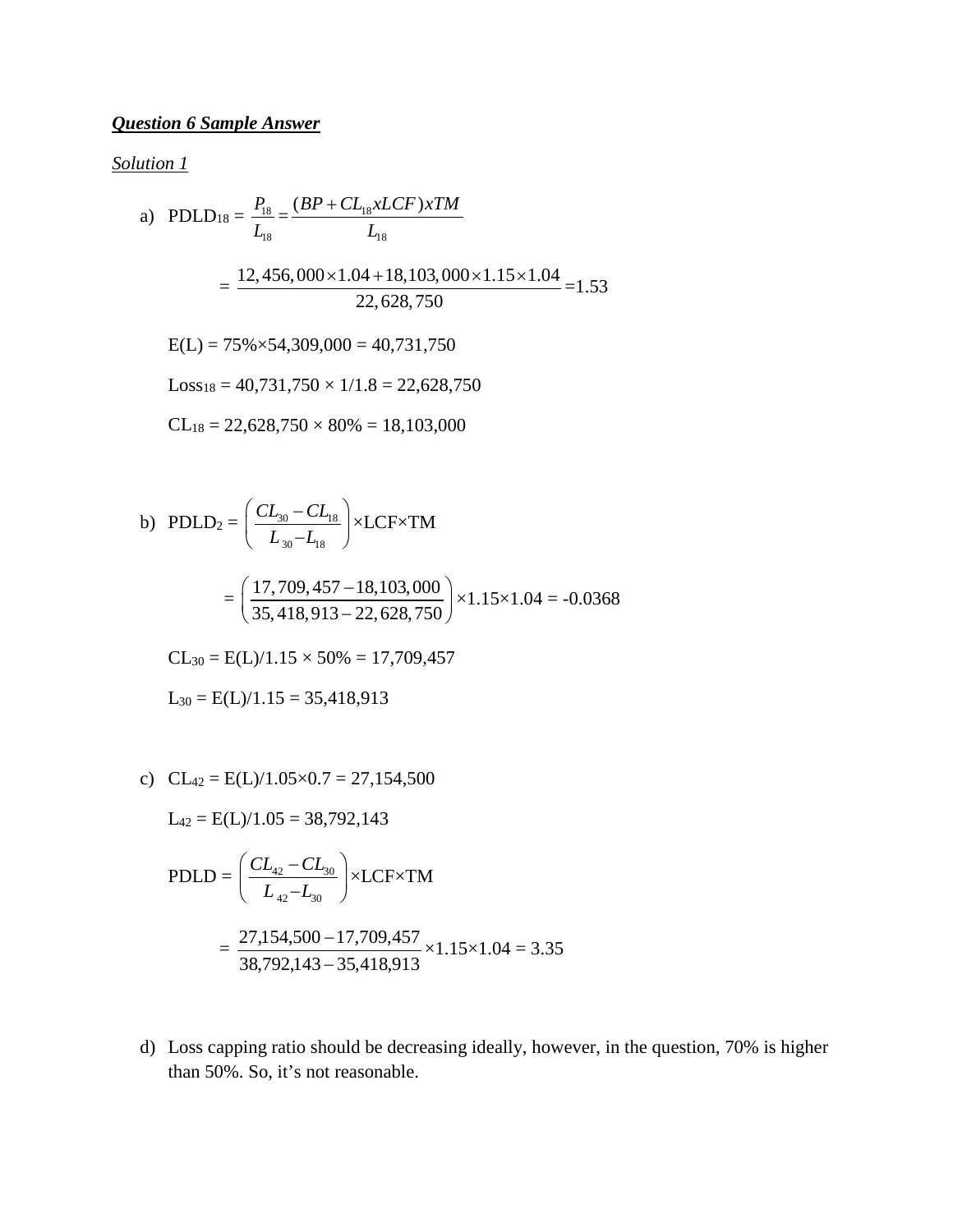Because as losses matures, more policies will hit the max premium and per occurrence limit and more losses will develop outside the caps. So capping ratios should decrease as losses mature.

*Solution 2*

a) PDLD<sub>1</sub> = 
$$
\frac{BP}{SPxELRx\%L_1} \times TM + \frac{CL_1}{L_1} \times LCF \times TM
$$

$$
= \frac{12,456,000}{54,309,000 \times 75\% \times (1/1.8)} \times 1.04 + 0.8 \times 1.15 \times 1.04
$$

$$
= 1.529268 \approx 1.53
$$

- b) PDLD<sub>2</sub> =  $\frac{CD_2 CD_1}{2}$ 2  $-1$  $CL_2 - CL$  $\left(\frac{CL_2 - CL_1}{L_2 - L_1}\right)$ ×LCF×TM (Assuming loss capping ratio given is incremental loss capping ratio)  $= 0.5 \times 1.15 \times 1.04$  $= 0.598$
- c) PDLD<sub>3</sub> =  $\frac{CL_3CL_2}{CL_3}$  $3\quad \overline{2}$  $CL<sub>3</sub> - CL$  $\left(\frac{CL_3 - CL_2}{L_3 - L_2}\right)$ ×LCF×TM (Assuming loss capping ratio given is incremental loss capping ratio)  $= 0.7 \times 1.15 \times 1.04$  $= 0.8372$
- d) Typically we expect premium responsiveness to decline with increasing maturity, since as more time passes and more losses emerge, we expect more losses to be capped by the per-occurrence limit or the maximum premium, and only capped losses contribute to additional premium. Based on a-c above, we see that premium responsiveness at the 3rd adjustment is higher than the  $2<sup>nd</sup>$ , which is contrary to the explanation above. This is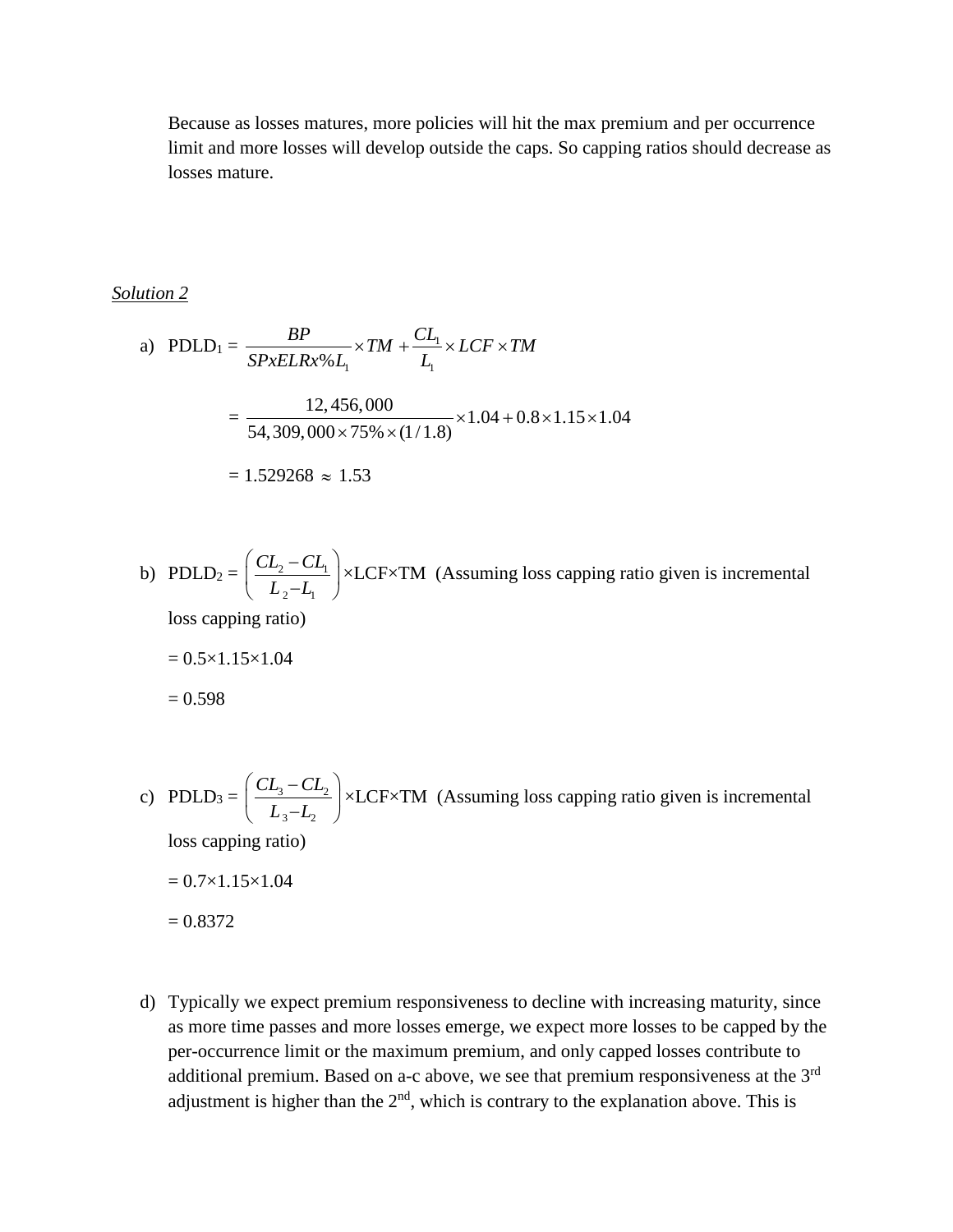because the loss capping ratio is higher at the  $3<sup>rd</sup>$  adjustment, suggesting fewer losses are being capped, which is not a reasonable assumption.

# *Examiner Comment*

Part A, this is a relatively straightforward application of the formula for PDLD ratio as provided within Teng and Perkins which calculates the Initial Premium as of the first adjustment as compared to the expected losses to have emerged as of that time. Common errors include arithmetic errors and errors in memorizing formulas.

Part B, the graders were expecting the candidates to understand the difference between cumulative and incremental activity. The true retrospective premium adjustments are based on the incremental activity from the prior adjustment to the subsequent adjustment. The loss capping ratios are cumulative unless they are labeled as incremental loss capping ratio. And candidates are expected to know how to use cumulative loss capping ratios to calculate the incremental ones. Common errors include confusing cumulative loss capping ratios to be incremental ones, forgetting TM and LCF, and arithmetic errors. For candidates who are using loss capping ratios as incremental ones, they must state their assumptions clearly; otherwise they will need to treat loss capping ratios as cumulative.

Part C, please see part B.

Part D, the candidates are expected to understand that the loss capping ratios given in the question were not reasonable in normal circumstance and why. The candidates are also expected to answer the question by using the data given in the question. Common errors will be candidates just giving generic comments/conclusions without tying them back to the situation that was given in the question.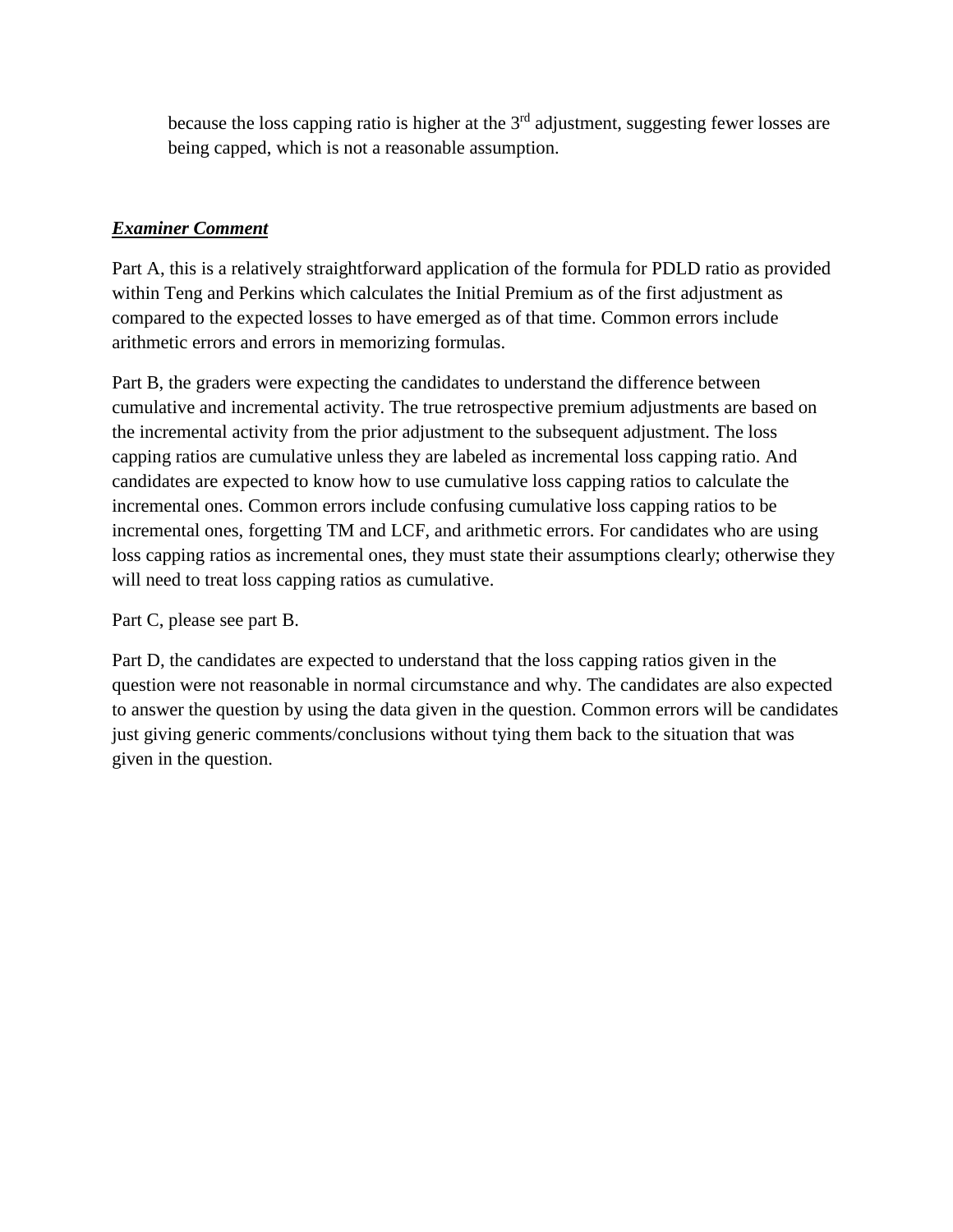# *Question 7 Sample Answer*

#### *Solution 1*

a) Incremental losses

| AY | 12      | 24     | 36     |
|----|---------|--------|--------|
| 10 | 200,000 | 25,000 | 25,000 |
| 11 | 300,000 | 25,000 |        |
| 12 | 450,000 |        |        |

Log link triangle  $=$  ln(incr. loss)

| AY              | 12     | <u>24</u> | 36     |
|-----------------|--------|-----------|--------|
| 10              | 12.206 | 10.127    | 10.127 |
| 11              | 12.612 | 10.127    |        |
| 12 <sub>1</sub> | 13.017 |           |        |

### b) Incremental losses

| ΑY<br>10<br>11<br>12 | 12<br>200,000<br>300,000 | 24<br>$-30,000$<br>25,000 | 36<br>80,000 |
|----------------------|--------------------------|---------------------------|--------------|
|                      | 450,000                  |                           |              |

The GLM bootstrap model assumes all incremental losses are non-negative. The log link function fails for negative inputs. Furthermore, the sum of the 12-24 columns is negative, so the first method of fixing the triangle (-ln(abs(incr. loss))) fails.

c) Subtract the largest negative number from every value in triangle, then take log.

| revised incr |      |      |      | log link |        |        |        |
|--------------|------|------|------|----------|--------|--------|--------|
| AY           |      | 24   | 36   | ΑY       |        | 24     | 36     |
| 10           | 230K |      | 110K | 10       | 12.346 |        | 11.608 |
|              | 330K | 55 K |      |          | 12.707 | 10.915 |        |
| 1 າ          | 180K |      |      | 12       | 13.082 |        |        |

modify the fitted values by adding -30K to each value (i.e. subtract 30,000 from all fitted values)

#### *Solution 2*

a)  $\ln m = \eta_{w,d}$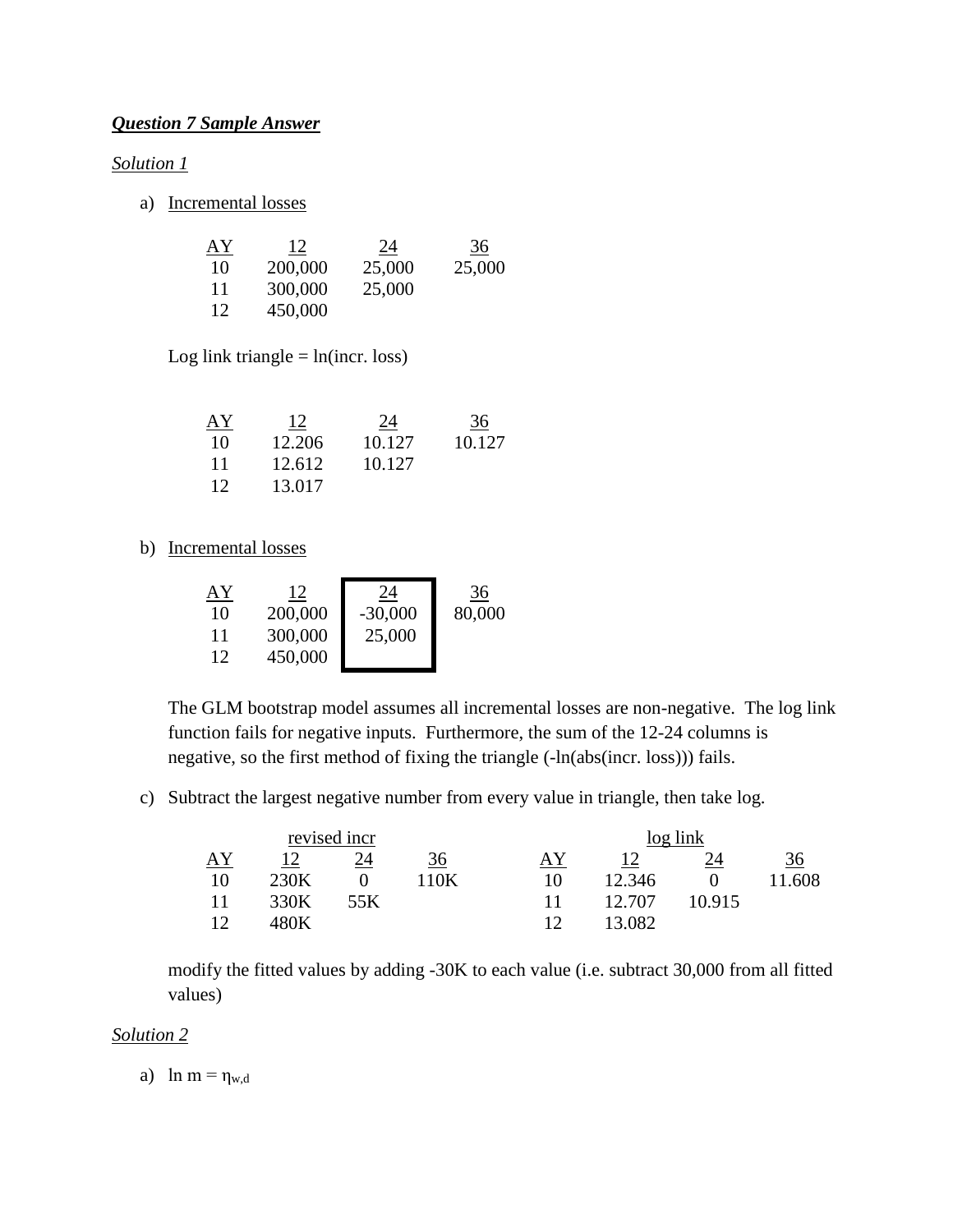convert triangle to incremental triangle and take ln of each incremental.

| <u>AY</u> | 12                                                          | 24       | 36 |
|-----------|-------------------------------------------------------------|----------|----|
| 2010      | $\ln (200,000) = 12.2061$ $10.1266$ $\ln(25,000) = 10.1266$ |          |    |
| 2011      | 12.6115                                                     | -10.1266 |    |
| 2012      | 13.0170                                                     |          |    |

b) There will now be a negative incremental value at 24 months for 2010.

ie  $170,000 - 200,000 = -30,000$ 

Cannot use negative numbers in the model: ln (negative #) does not work.

c) With b) change, incremental loss triangle loss becomes:

| AY           | 12      | 24        | 36     |
|--------------|---------|-----------|--------|
| $^{\circ}10$ | 200,000 | $-30,000$ | 80,000 |
| $^{\circ}11$ | 300,000 | 25,000    |        |
| $^{\circ}12$ | 450,000 |           |        |

Since sum of 24 month column is negative, we will take the largest negative value (ie - 30,000) and subtract from all values in the table, then take the ln of those values to create the triangle. Set  $\ln 0 = 0$ .

| <u>AY</u>    |                         | 24         | 36                               |
|--------------|-------------------------|------------|----------------------------------|
| $^{\circ}10$ | $ln(230,000) = 12.3458$ | $\sqrt{1}$ | $ln(80,000-(-30,000)) = 11.6082$ |
| $^{\circ}11$ | 12.7068                 | 10.9151    |                                  |
| $\cdot$ 12   | 13.0815                 |            |                                  |

#### *Solution 3*

c) Now, incremental value is  $170K - 200K = -30K$ . Sum of column of incremental values is  $-30K + 25K = -5K$ 

We now adjust all incremental values by adding Ψ, where  $\Psi = -(5K) = 5,000$ .

Our incremental value at AY 2010, 24 months is still negative so we adjust it by using the log link function as  $-\ln(-(25,000))$  since  $-30K + 5K = -25K$ .

Once we run GLM, we must remove  $\Psi$  from all of the fitted values so we subtract all fitted values by 5,000.

Log-link triangle:

 $\frac{AY}{12}$   $\frac{12}{12}$   $\frac{24}{12}$   $\frac{36}{12}$ 2010 12.231  $-10.127 = -ln(-(25,000)) ln(85,000) = 11.350$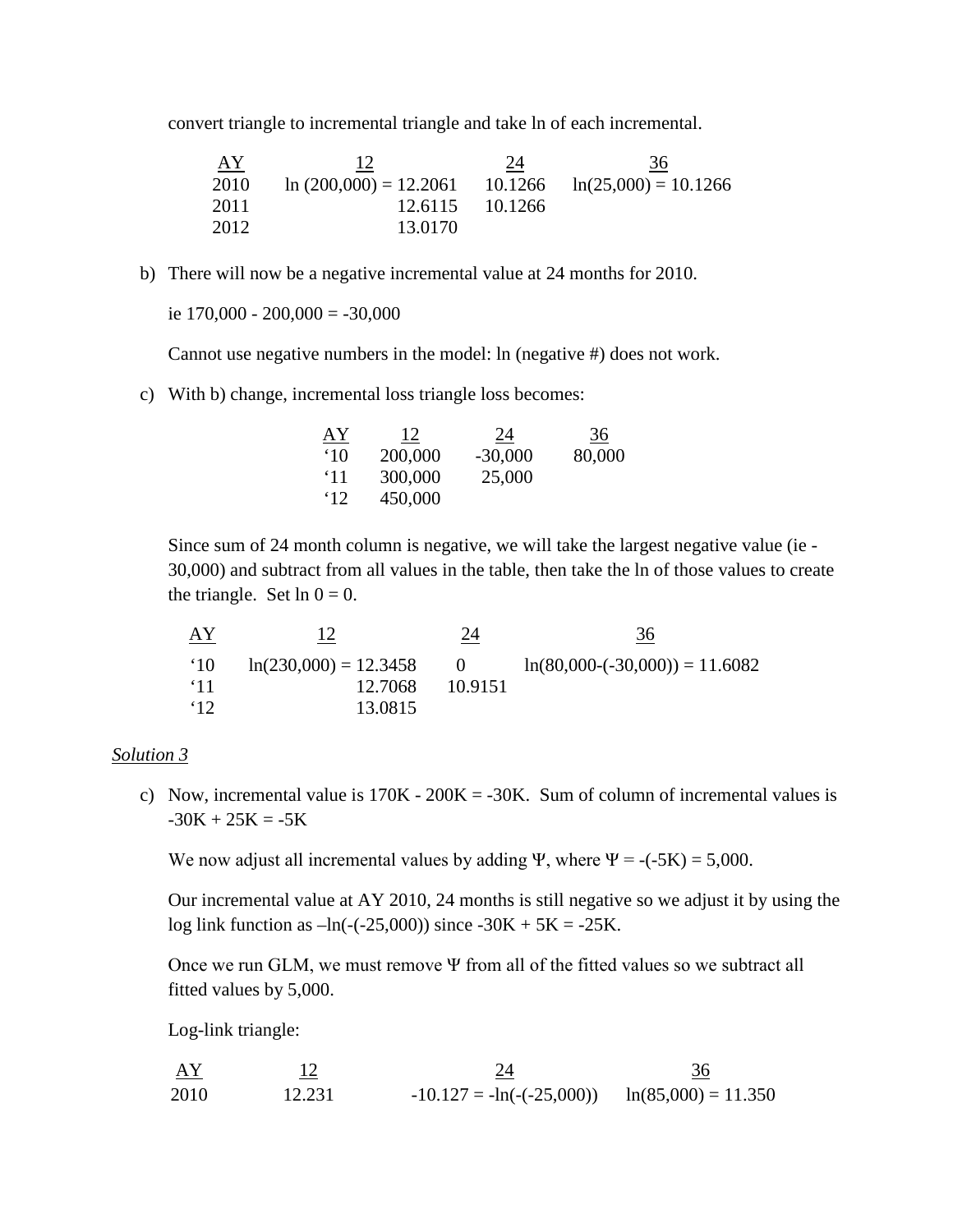| 2011 | 12.628                       | $10.309 = \ln (30,000)$ |
|------|------------------------------|-------------------------|
|      | 2012 $13.028 = \ln(455,000)$ |                         |

#### *Examiner Comment*

Most candidates knew how to construct the log link triangle for part a. Common errors for this part included taking the ln of the cumulative amounts rather than incremental or taking the incremental of the ln of the cumulative amount. For part b, most candidates knew that you can't take the ln of a negative number but very few mentioned the secondary issue of the negative sum of the column. Candidates who only indicated that the incremental value was negative without explaining why that was a problem were given no credit. In part c, the candidate had to recognize that the substitution of the  $-\ln(-(30,000))$  wouldn't work due to the negative sum of the column of incremental values. The most common errors included adjusting a subset of the incremental triangle rather than all values in the triangle, using an incorrect value for adjusting, and not correcting the 36 month incremental value for the adjusted 24 month cumulative value.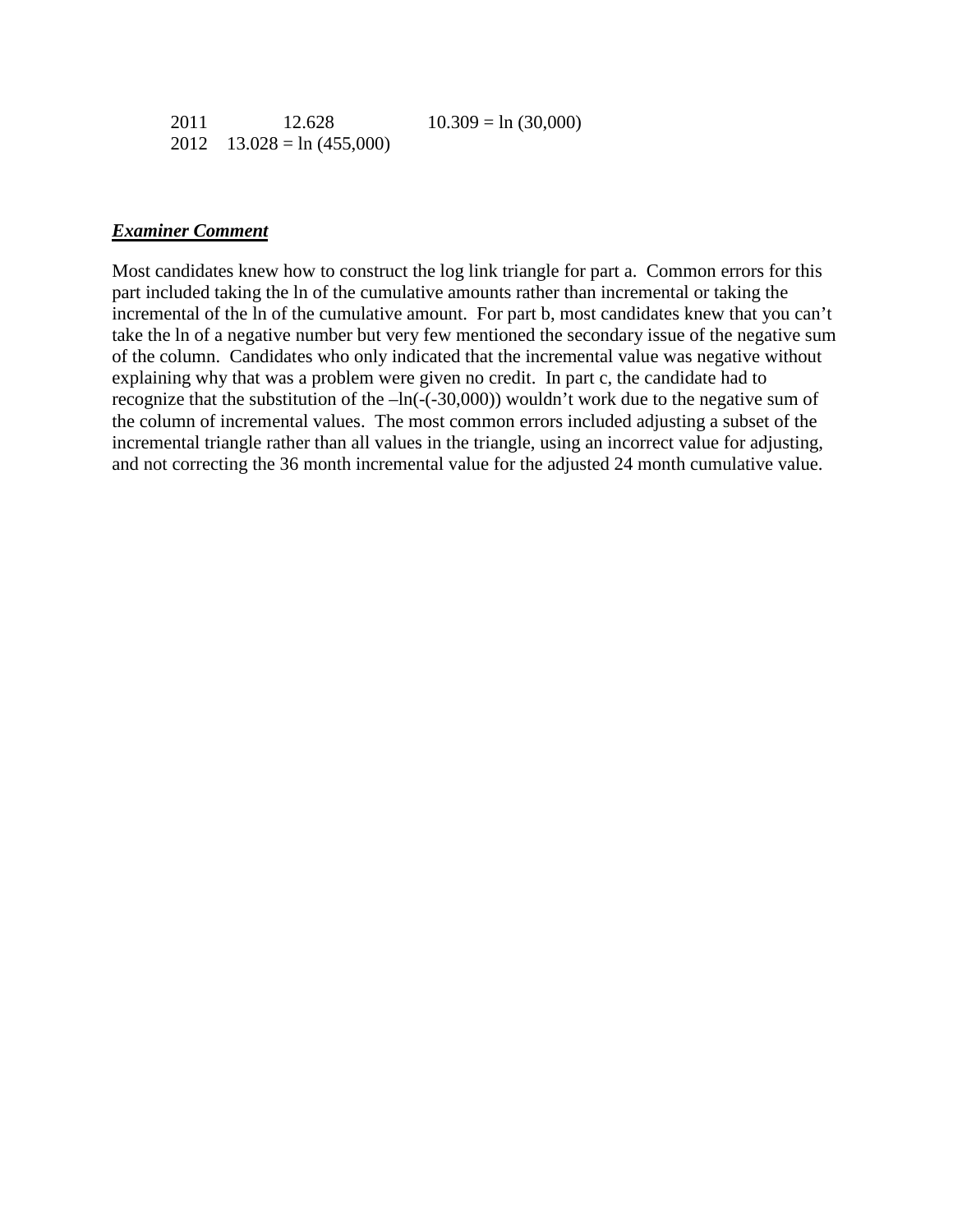#### *Question 8 Sample Solution*

#### *Solution 1*

- a) The  $\Phi$  of independent risk = ( $\Sigma$  ( $\omega_i \times \Phi_i$ ) ^ 2) ^ 0.5;  $= [$  (.44 × 0.72)^2 + (.38 × .052)^2 + (.18 × .058)^2 ]^0.5;  $= .039$
- b) In the case of the same individual performing actuarial analyses of the central estimates for all lines of business, the "same actuary effect" can be present, resulting in estimates that are subject to the same biases and therefore positively correlated.

c) 
$$
\Phi_{\text{Internal}} = [\Sigma \rho_{ij} \times (\omega_i \times \Phi_i) (\omega_j \times \Phi_j)]^{\wedge} 0.5 \text{ where } \rho_{ij} = 0.25 \text{ for all } i, j
$$
  
\n $= [ .44 \times 0.75 \times ( 1 \times .44 \times .075 + .25 \times .38 \times .045 + .25 \times .18 \times .05) \leftarrow -\text{WC}$   
\n $+ .38 \times .045 \times (.25 \times .44 \times .075 + 1 \times .38 \times .045 + .25 \times .18 \times .05) \leftarrow -\text{Auto}$   
\n $+ .18 \times .05 \times (.25 \times .44 \times .075 + .25 \times .38 \times .045 + 1 \times .18 \times .05) ]^{\wedge} 0.5 \leftarrow -\text{HO}$   
\n $= .044$ 

d)  $\Phi_{\text{External}} = .047$  (given in problem)

 $\Phi_{\text{Total}} = [ .039 \text{ }^{\circ}\text{2} + .044\text{ }^{\circ}\text{2} + .047\text{ }^{\circ}\text{2} ] \wedge 0.5$ 

 $= .075$ 

- e) Risk margin =  $Z_{\alpha} \times \Phi_{\text{Total}} = .674 \times .075 = .05055 \times $250 \text{m} = $12,637,500$
- f) A high cross correlation would raise the internal risk CoV, since adverse results of one class would mean adverse results in another class with a stronger dependency. The overall CoV would then increase as well as the risk margin.
- g) 1-Independent Risk: This includes both process risk (randomness) and parameter risk, the risk that parameters selected do not fit the line of business. The CoV's rank from least complex line (auto) to most complex (work comp), and it makes sense that a more complex line such as work comp, which involves additional parameters (inflation, court decisions, disability schedules) would have a higher CoV for independent risk.

2-Internal Systemic Risk: This includes specification error, parameter selection error, and data error. Among the risks here are the same actuary effect, lack of knowledge about a line of business, and the idea that no model will accurately capture the entire risk. The resulting CoVs follow a similar pattern as independent risk, that is a less complex line (auto) has a lower CoV than work comp. The follows the logic discussed above.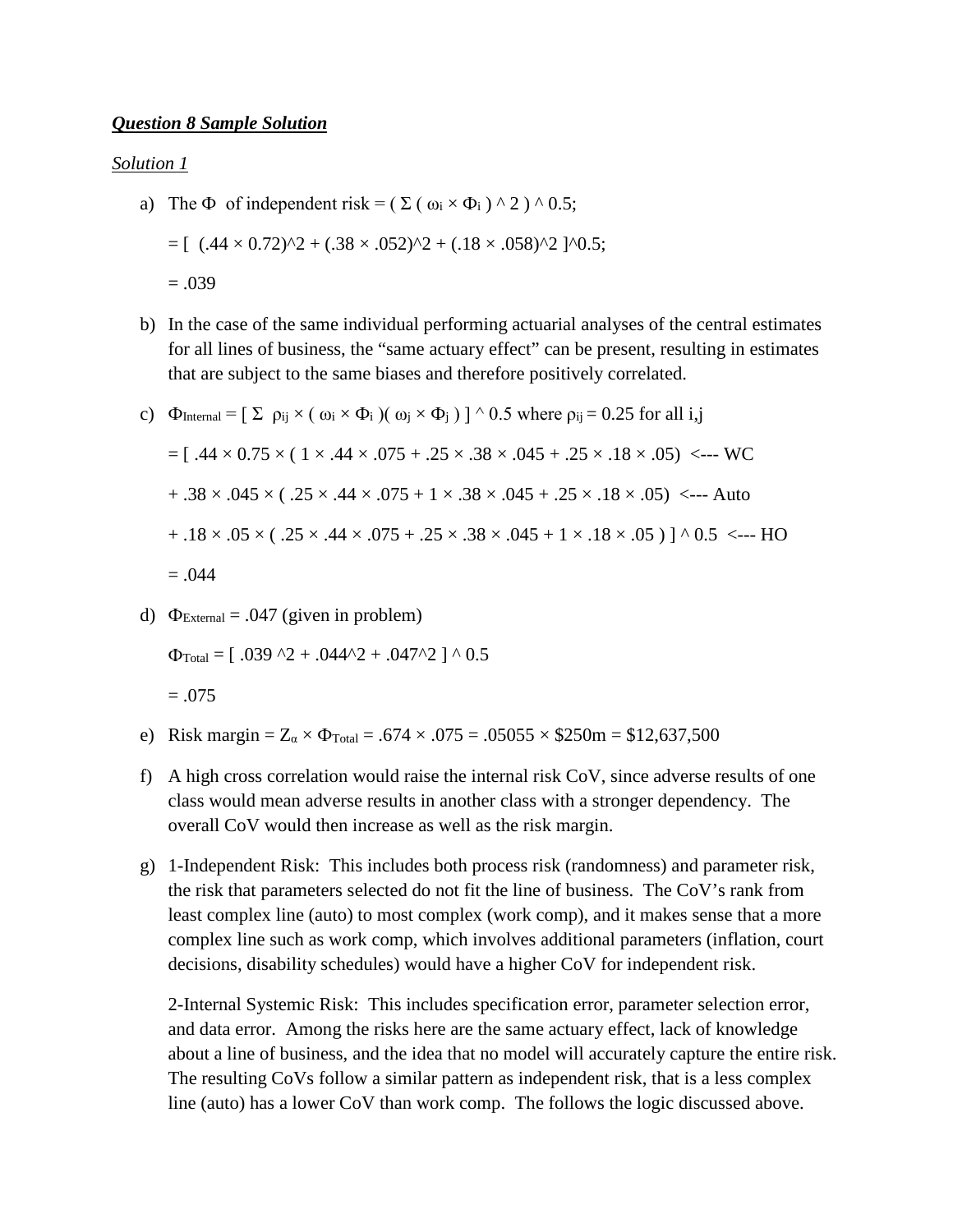3-External Systemic Risk: This includes economic and social risk, legislative, political and claims inflation risk, claims management process risk, event risk, expense risk, latent claim risk, and recovery risk. HO has the highest CoV here, likely due to the influence of event risk on this book of business. Also, since HO is a smaller liability than work comp or auto, its CoV will be higher here. It is surprising that auto's CoV is higher than work comp, though this may also be due to event risk and due to a smaller liability size than WC.

h) Event risk – There will be increased correlation in the tail between auto and homeowners in the event of a catastrophe (and work comp as well if it is an earthquake with damage to a building while employees are in it). To incorporate this variable correlation, a copula could be used to join the distributions of different lines of business. This would be more rigorous computationally, but would result in a more accurate view of increased tail dependencies in the case of a catastrophic event.

#### *Solution 2*

a) Total cov<sup>$$
\wedge
$$</sup>2 =  $\Sigma$  ( $\omega_i \times \Phi_i$ )  $\wedge$  2

$$
= \{ [ (110/250) \times .075 ] ^{^{\wedge}2} + [ (95/250) \times .052 ] ^{^{\wedge}2} + [ (45/250) \times .058 ] ^{^{\wedge}2} \} ^{^{\wedge}0.5}
$$

 $=.0388$ 

b) Internal systemic risk is risk internal to the insurance liability valuation modeling process. Possible risks include data errors, parameter mis-specification, or even the "same actuary" effect, all of which will impact multiple lines of business in the same way thus resulting in positive correlation.

c) 
$$
\left[\sum \sum \rho_{ij} \times (\omega_i \times \Phi_i) (\omega_j \times \Phi_j) \right] \wedge 0.5
$$

$$
= [ (110/250 \times .075)^{2} + (95/250 \times .045)^{2} + (45/250 \times .05)^{2}
$$
  
+ 2 × (.25)×(110/250 × .075)(95/250 × .045)   

$$
+ 2 × (.25)×(110/250 × .075)(45/250 × .05) 
$$
= 2 × (.25)×(95/250 × .045)(45/250 × .05) ] \cdot 0.5 
$$
= [ .00146 + .00028 + .000149 + .000077 ] \cdot 0.5
$$
  
= .0444  
d) = [.0388 ~2 + .0444 ~2 + .047 ~2 ] ~0.5 = .0754
$$
$$

e) =  $\mu \times (1 + Z \times CoV) - \mu$  = Risk Margin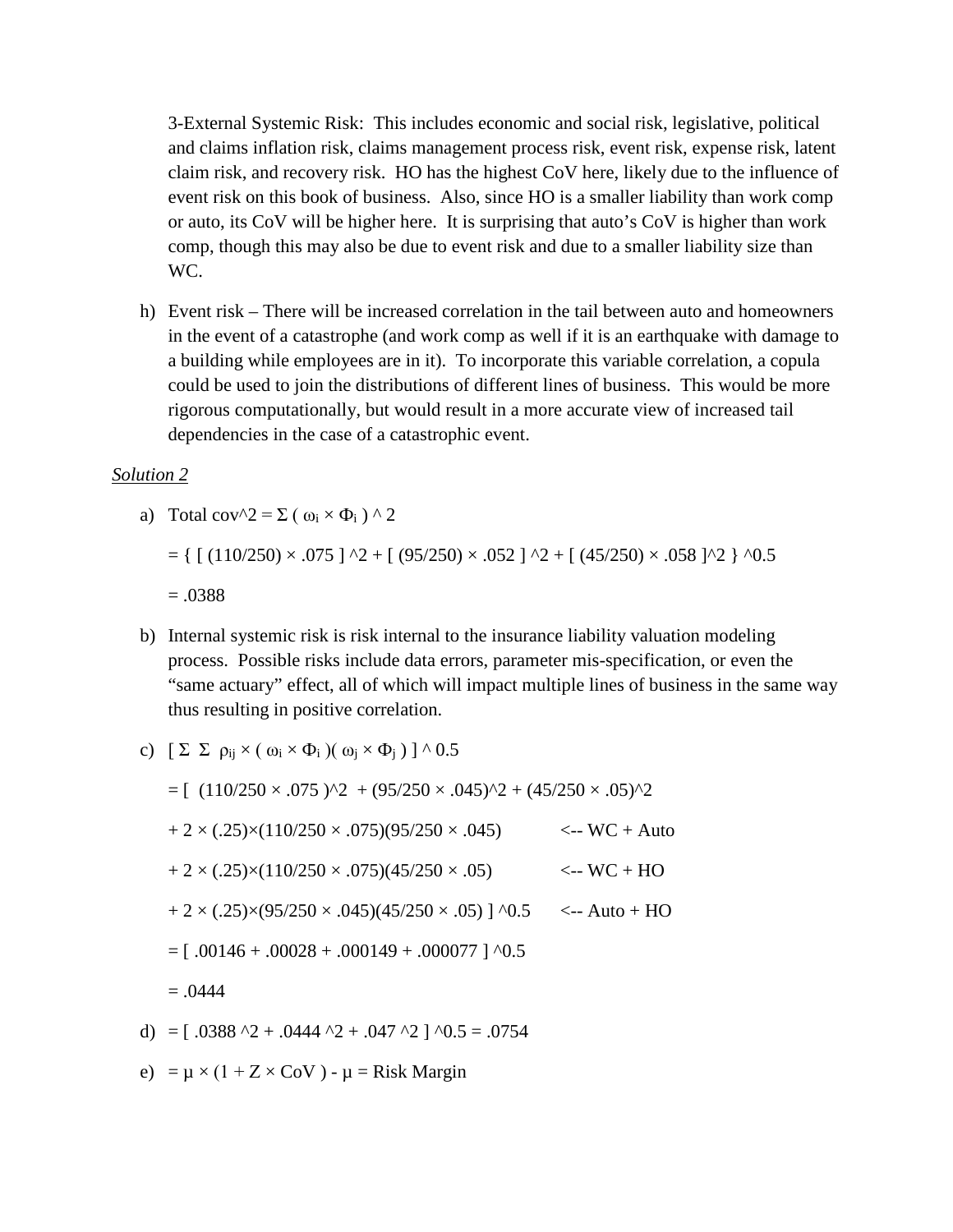$250 \times (1 + .674 \times .0754) -250 = 12,705,615$ 

- f) If the correlations were higher, this would increase the overall CoV for internal systemic risk, which would increase the total CoV and thus increase the risk margin.
- g) For independent risk, we should consider the portfolio size and length of claim runoff when selecting CoV's. As we might expect, WC has a higher CoV because it has a longer claim runoff. This should be tempered though by the fact that it is the largest in size of reserves – law of large numbers should drive this CoV down.

For internal systemic risk, the low CoV's for HO and auto suggest we are more confident in our models and parameters compared to WC. Perhaps we have fewer models for WC or haven't identified the best predictors of claim cost outcomes.

For external systemic risk, we might expect the HO CoV to be lower since it is for O/S claim liability only (the prem liability CoV would be higher due to event risk). The WC CoV seems low given the risk of claim inflation and the potential for legislative changes for this LOB.

h) Event risk for auto and homeowners. Event risk is the risk of a single event causing a large number of claims. Auto and HO results are likely to be uncorrelated except in the tails of the distribution, for instance when there is a large catastrophe. We could use copulas to model this correlation structure so that the results only show dependency in tails.

# *Examiner Comment*

Part a) of the problem depended upon an understanding that the weighted CoV values by line should be squared and then added, prior to taking the square root for the overall independent risk. Common errors included not using the line of business proportional weights in the formula, not squaring the weighted CoV values prior to taking their sum, or squaring the individual line CoV values but not squaring the individual line weights.

Part b) of the problem could be answered in several ways for full credit, however simply mentioning "the same actuary effect" without any elaboration did not qualify for full credit. A number of candidates referred to internal system issues that would affect multiple lines of business (e.g., policy issuance problems) but had no mention of uncertainty arising from actuarial valuation models and therefore that type of response did not receive any credit.

Part c) of the problem depended upon the proper application of the formula using weighted CoV values by lines of business and incorporating the effect of correlations between lines. Candidate errors on this part included the omission of line of business weights in the formula, failure to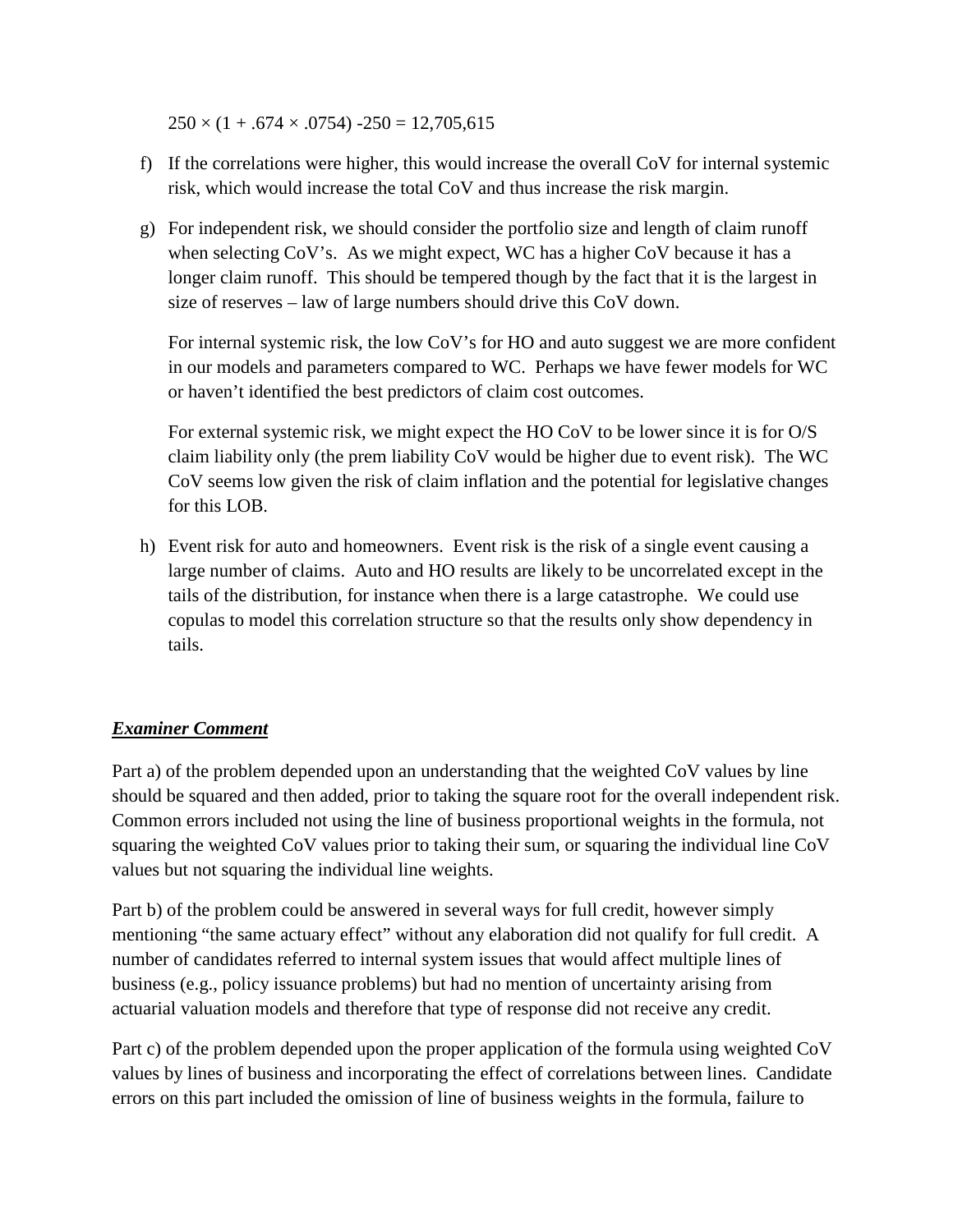include a factor of 2.0 in the correlation component of the formula for each line of business pair, and failure to square the line of business weights in the stand-alone CoV components for each line of business, all leading to minor point reductions. Part d) of the problem required the use of the CoV values calculated in parts a) and c) of the problem along with the total external systemic risk CoV value stated in the problem. If the candidate had miscalculated either or both of the CoV values in parts a) and c) of the problem but used the errant figures correctly in the setup to part d), there was no additional penalty applied in this part of the problem. Also, due to the complexity of the formula in this part, candidates were more likely to make a computational error in evaluating the formula value, but as long as the formula set-up was clearly shown only a minor penalty was applied for that computational error.

Part e) of the problem required the candidate to use the consolidated CoV value determined in part d) along with the Z-value given in the problem and calculate a risk margin in dollars. If a candidate had miscalculated the consolidated CoV in part d) of the problem but used the errant figure correctly in the setup to part e), there was no additional penalty applied in this part. Some candidates also failed to calculate the risk margin in dollars as explicitly required by the problem or else provided the low/high range of reserve values instead of a reserve margin, both of which resulted in only partial credit. Part f) of the problem required some explanation of how the risk margin in part e) would change; therefore candidate solutions that stated solely that the margin would increase received only partial credit.

Part g) of the problem required some discussion of the relative CoV values within each risk category (independent, internal systemic, and external systemic) for full credit, along with some recognition that the external systemic risk CoV for the homeowners line appears abnormally high relative to the other two lines of business. Part h) required the candidate to explain why the assumption of constant correlation between lines of business across their loss distributions does not hold. Some candidates mentioned event risk and noted that correlations would be higher in the tail but did not explain why or give any example which resulted in a minor point reduction.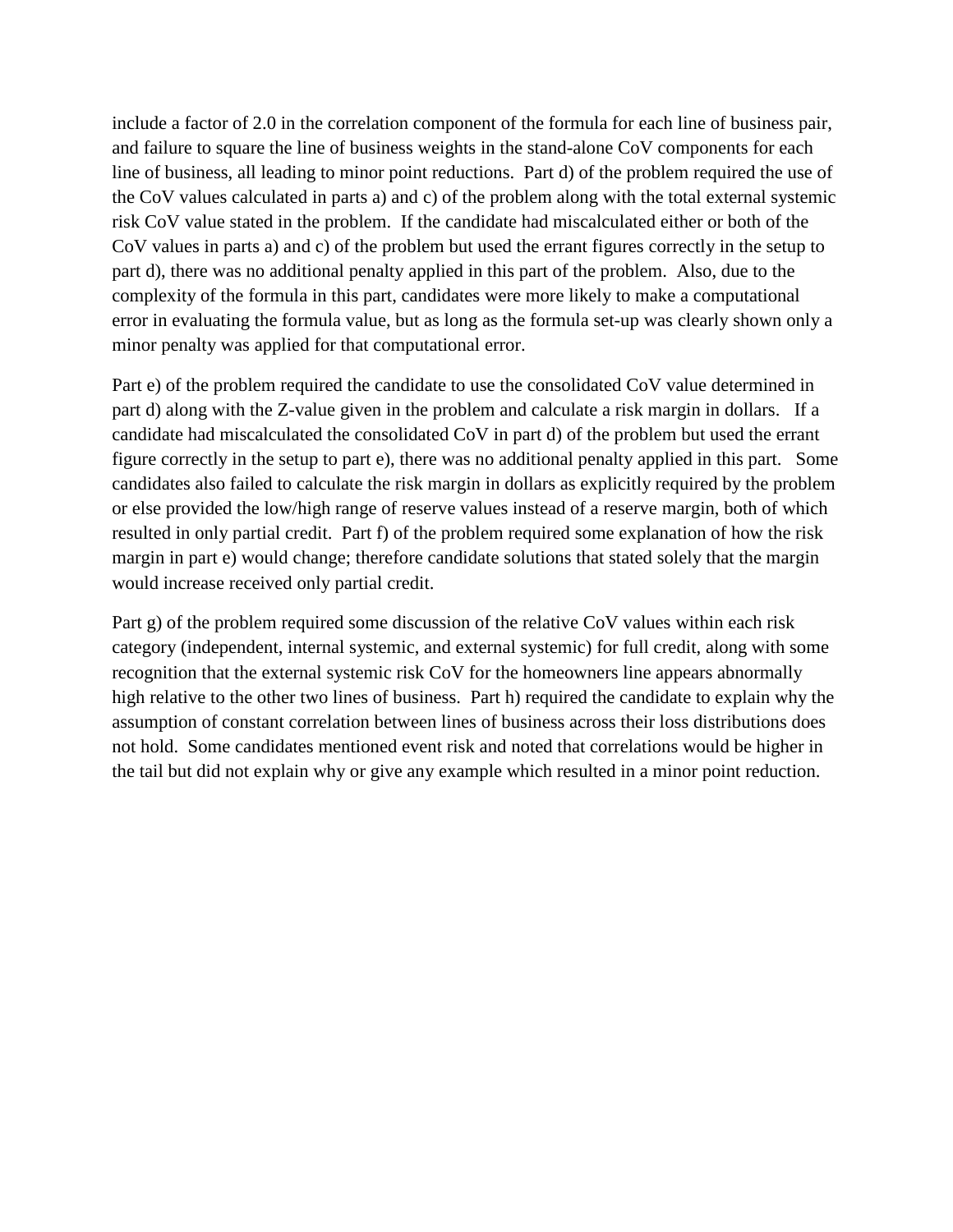### *Question 9 Sample Answer*

### *Solution 1*

- a) High Variances If we are not confident in our prior estimates, a wide variance will cause the model to output parameters based on the actual data rather than our prior opinion.
- b) Let the distribution for the LDF<sub>36-48</sub> have the actuary's opinion as the expected value, but leave a wide variance around the estimate. This will let the model consider the actuary's selection to some degree, but will still use the historical data to determine the parameter.
- c) It will pull the LDF36-48 closer to the actuary's estimate. Because the LDF's distribution specified a large variance, prediction error will similar to the chain ladder, though probably larger as the variance selection is large.
- d) Over bootstrapping: Can insert your opinion into the parameter selection without much difficulty. Over Mack: We will get a full distribution of the loss estimate, not just the first two moments.
- e) We could insert row parameters, one for each accident year, and specify relatively tight variance around them. This will make the model use the prior estimate more, as in BF where the reserve estimate is based on our prior expected LR.

# *Solution 2*

- a) Use large variance for the prior distribution to put more weight on the chain ladder outcome. The larger variance reflects we are not as confident in our prior distribution.
- b) Put a distribution with a mean equal to his selection, but with large variance. For example, for the 36-48 interval LDF,  $\gamma'=1.5$  ,  $variance(\gamma')=w$ ; such that  $w$  with large variance
- c) The simulated results will incorporate the expert opinion for the 36-48 LDF, and the prediction error will be higher since we are less confident in our selection for this LDF than the weighted average.
- d) Compared to bootstrapping, the Bayesian approach can incorporate expert knowledge into the selection of the ratios. Compared to Mack, the full predictive distribution can be easily calculated and we can calculate the prediction error as the square root of the MSEP of the distribution.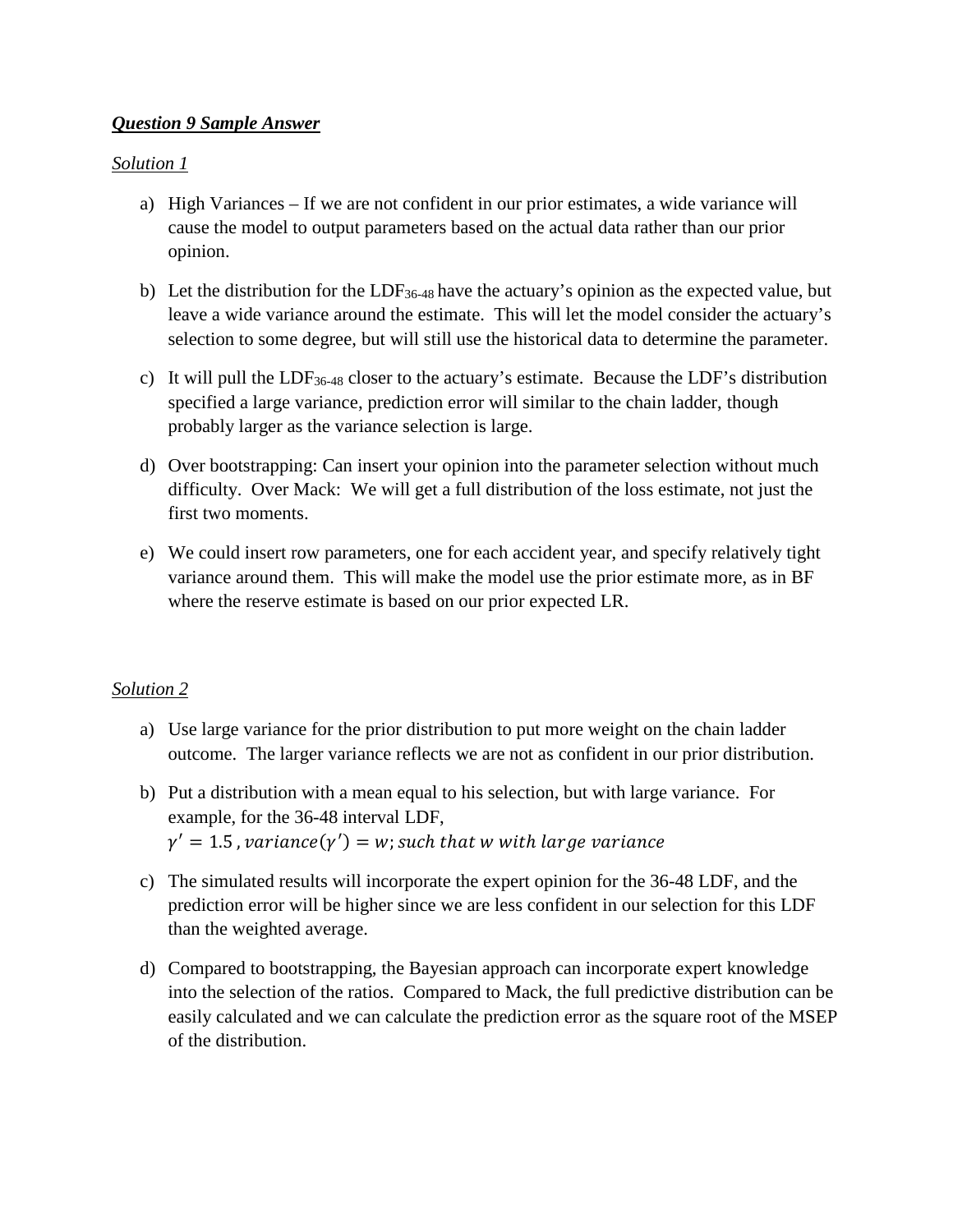e) If we use really strong priors (i.e. low variance) for the row parameters, this allows us to set row parameters equal to the BF estimate of ultimate for each year. This will replicate the BF method.

### *Examiner Comment*

- a) Responses with low variance were not given credit.
- b) In order to receive full credit candidate responses had to include the use of high variance for the 36-48 LDF interval due to the actuary's high uncertainty with the selected LDF.
- c) In order to receive full credit candidate responses had to discuss the effect of the change in b. on mean and predication error of the simulated results. A candidate's response may receive part c. credit even if they did not receive full credit for part b.
- d) Candidates were given full credit for response which describing the same advantage of Bayesian over both. For example full credit could be given for response which identified and described the accommodation of actuary's expert opinion in the predictive distribution for reserves afforded by Bayesian approach is an advantage over both Mack and Bootstrapping.
- e) Overall this question part appeared to be the most difficult for candidates. Candidate's responses frequently discussed the BF modification to the chain ladder method but did not address predictive or stochastic features. Credit was not given to candidates who only discussed the deterministic, non-stochastic BF model modification to the chain ladder.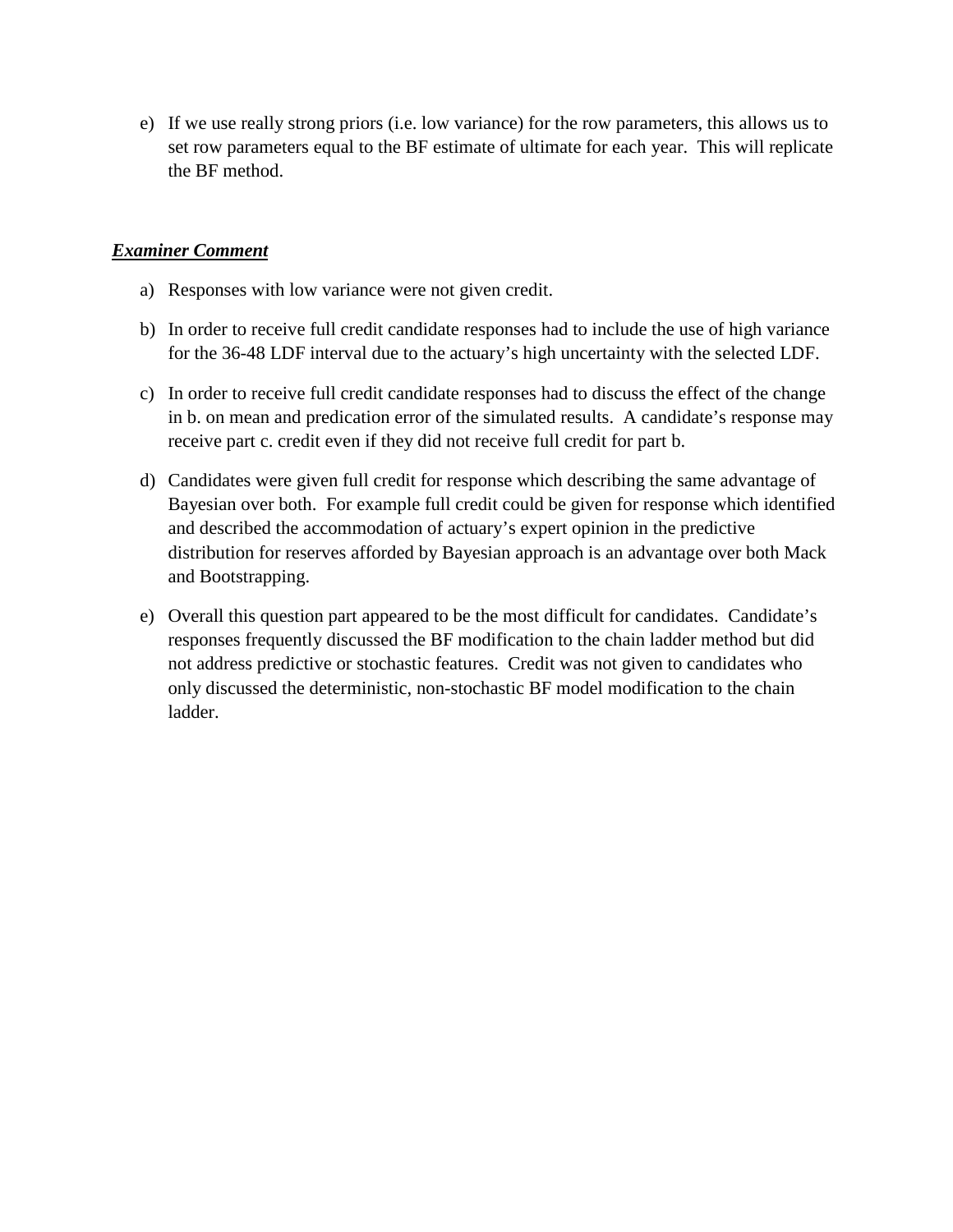# *Question 10 Sample Answer*

#### *Solution 1*

a)

| AY    | Used premium = (Adjusted prem) $\times$ (Report Lag) |
|-------|------------------------------------------------------|
| 2010  | $9200(0.7) = 6440$                                   |
| 2011  | 3700                                                 |
| 2012. | 3000                                                 |
|       | 13140                                                |
|       |                                                      |

ELR =  $\Sigma$  Reported losses =  $3600 + 2500 + 4200 = 0.784$  $\Sigma$  Used Premium 13140

| AY.  | IBNR = $%$ unreported) $\times$ (Adjusted prem) $\times$ ELR |
|------|--------------------------------------------------------------|
|      | $2010$ $(1 - 0.7)(9200)(0.784) = 2164$                       |
|      | $2011$ $(1 - 0.5)(7400)(0.784) = 2901$                       |
| 2012 | 5488                                                         |
|      | 10,553                                                       |

b)

| AY | LDF                        | IBNR = Reported loss $\times$ (LDF - 1) | Credibility               | Cred. wtd<br><b>IBNR</b> |
|----|----------------------------|-----------------------------------------|---------------------------|--------------------------|
|    | $2010 \quad 1/0.7 = 1.429$ | $3600(1.429 - 1) = 1543$                | $0.35 \times 0.7 = 0.245$ | 2,012                    |
|    | 2011 1/0.5                 | 2500                                    | $0.35 \times 0.5 = 0.175$ | 2,831                    |
|    | 2012 1/0.3                 | 9800                                    | 0.105                     | 5,941                    |
|    |                            |                                         |                           | 10,784                   |

Cred. Weighted IBNR =  $Z \times$  [Chain ladder IBNR] + (1 - Z)[Stannard-Buh...IBNR] Where  $Z = 0.35 \times$  Reporting lag

c) Advantage: more stable at less mature years

Disadvantage: requires many adjustments to earned premium that could be time consuming or difficult

### *Solution 2*

a)

|      |      | Used Up Premium Unpaid = $ELR \times Adj$ Prem $\times (1 - Loss$ Lag) |
|------|------|------------------------------------------------------------------------|
| 2010 | 6440 | 2164                                                                   |
| 2011 | 3700 | 2901                                                                   |
| 2012 | 3000 | 5488                                                                   |
|      |      | $\widehat{10,533}$                                                     |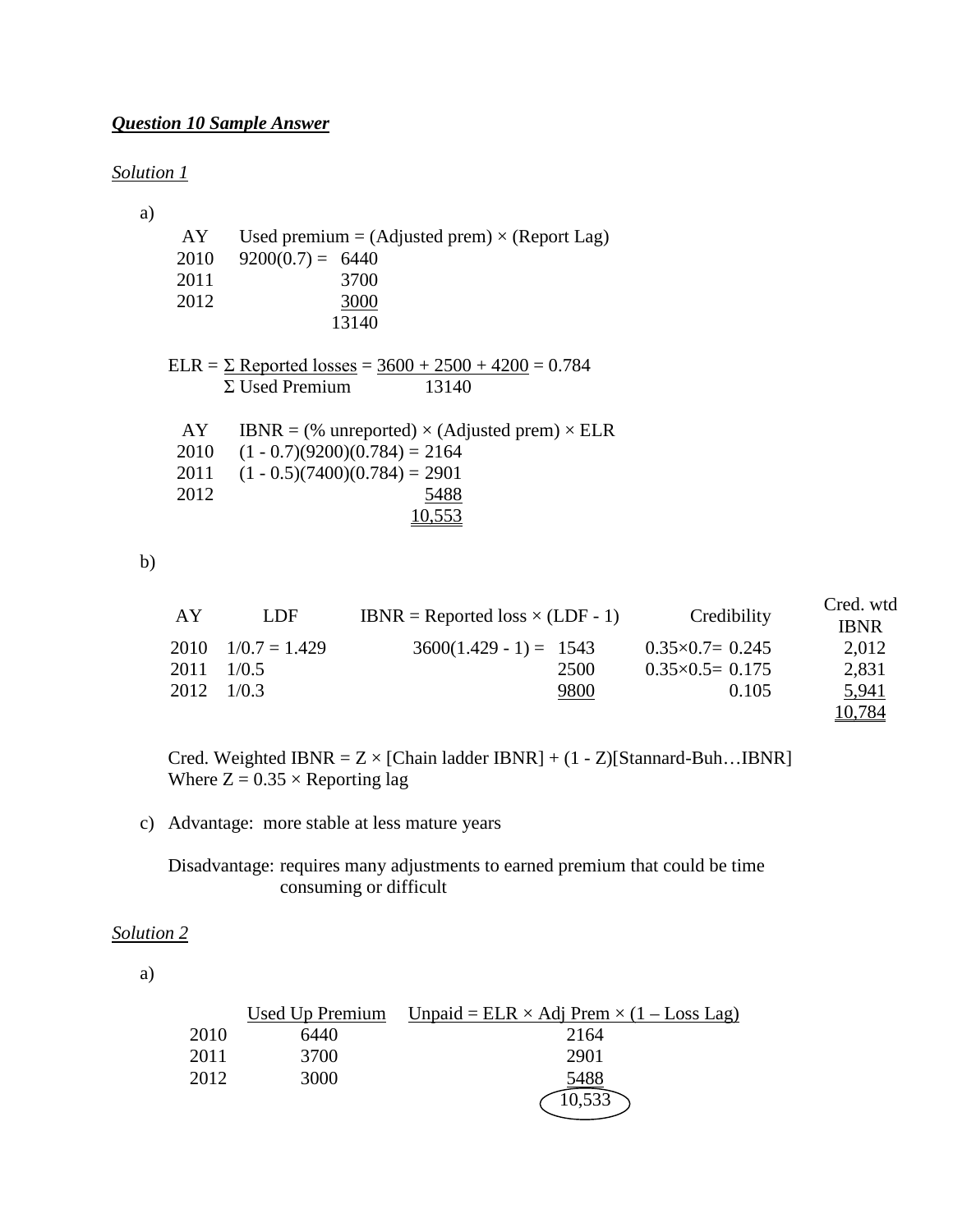$$
ELR = \frac{\Sigma Rep \text{ Loss}}{\Sigma Used \text{ Up } Premium} = 0.784
$$

b)

|      | Unpaid $CL =$                                                 | $Cred Factor =$      | Cred Weighted $=$                 |
|------|---------------------------------------------------------------|----------------------|-----------------------------------|
|      | $\frac{Loss}{Loss \text{ }tag} \times (1 - Loss \text{ }Lag)$ | $\rho_i \times 0.35$ | $CL \times (z) + SB \times (1-z)$ |
| 2010 | 1543                                                          | .245                 | 2012                              |
| 2011 | 2500                                                          | .175                 | 2831                              |
| 2012 | 9800                                                          | .105                 | 5941                              |
|      |                                                               |                      |                                   |

c) The SB method uses a expected loss ratio, resulting in a more stable estimate of IBNR. The CL method is more responsive to emerged loss experience than the S-B method.

### *Examiner Comment*

This problem was fairly straightforward though calculation intense. Calculation errors were very common. For parts a) and b), several candidates forgot to provide the total IBNR as instructed in the question, but just provided it by year. For part c, a common error was providing an advantage of the Stanard-Bühlmann method relative to a method other than the chain ladder method.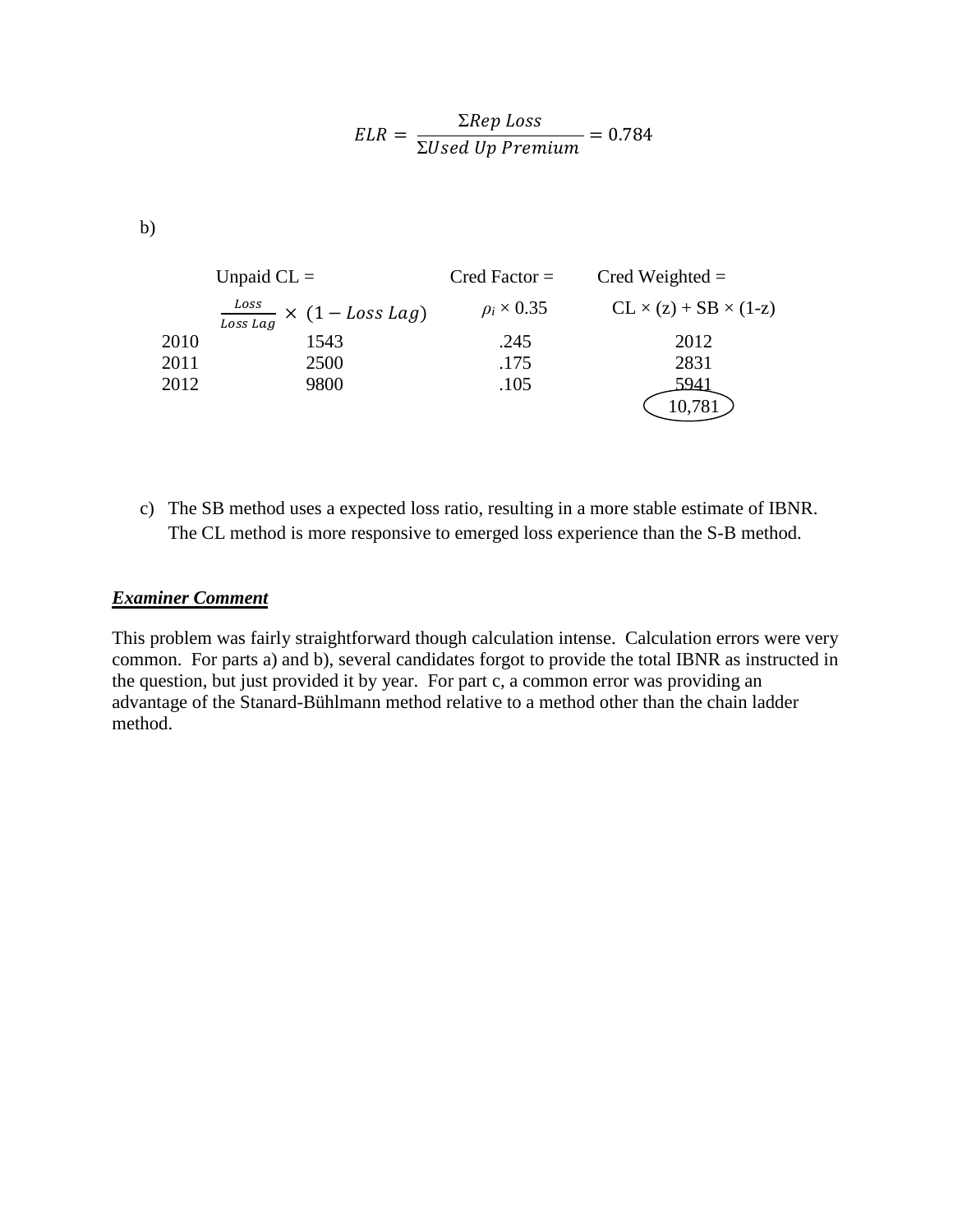#### *Solution 1*

a) k =  $r_f$  +  $\beta$  (  $E(r_m) - r_f$ ) = 2% + 1.25 × (10% - 2%) = 12%

 $FCF_1 = 100 + 15 - 110 = 5$  $FCF_2 = 110 + 16 - 120 = 6$  $FCF_3 = 120 + 17 - 130 = 7$ 

```
Assume g = Capital<sub>2015</sub>/Capital<sub>2014</sub> - 1 = 130/120 - 1 = 8.3%Firm Value = \Sigma FCF / (1+k)<sup>i</sup> = 5/(1+12%) + 6/(1+12%)<sup>2</sup> + 7/(1+12%)<sup>3</sup>
                    + [7(1+8.3%)/(12% - 8.3%)]/(1+12%)<sup>3</sup>
```
 $= 160.07 (15000,000)$ 

b) 1. Debt vs Policyholder Liability: FCFF method firstly calculates total firm value and then subtract debt. There is no economic rationale for different treatments of two kinds of liability.

2. WACC and unlevered return k: FCFF use either WACC or unlevered return for discount rate k. Due to policyholder liability, it is hard to precisely define and estimate either one.

#### *Solution 2*

a) FCFE = NI + Non-cash charges  $(0)$  + net borrowing  $(0)$  – net working cap  $(0)$  -  $\Delta$  capital req.

| 2013 | 2014 | 2015 |
|------|------|------|
|      |      |      |

FCFE  $15 - (110 - 100) = 5$  6 7

 $k = r_f + \beta$  ( $E(r_m) - r_f$ ) = .02 + 1.25 × (0.01 – 0.02) = 12% need  $g = ROE$  x Reinvestment Rate

|                           | 2013 | 2014    | 2015    | selected |
|---------------------------|------|---------|---------|----------|
| $ROE = \frac{NI}{BegEq.}$ | 0.15 | 0.14545 | 0.14167 | 0.14167  |

Reinv Rate  $=$   $\frac{NI - FCFE}{NI}$ =0.667 0.625 0.58823 0.58823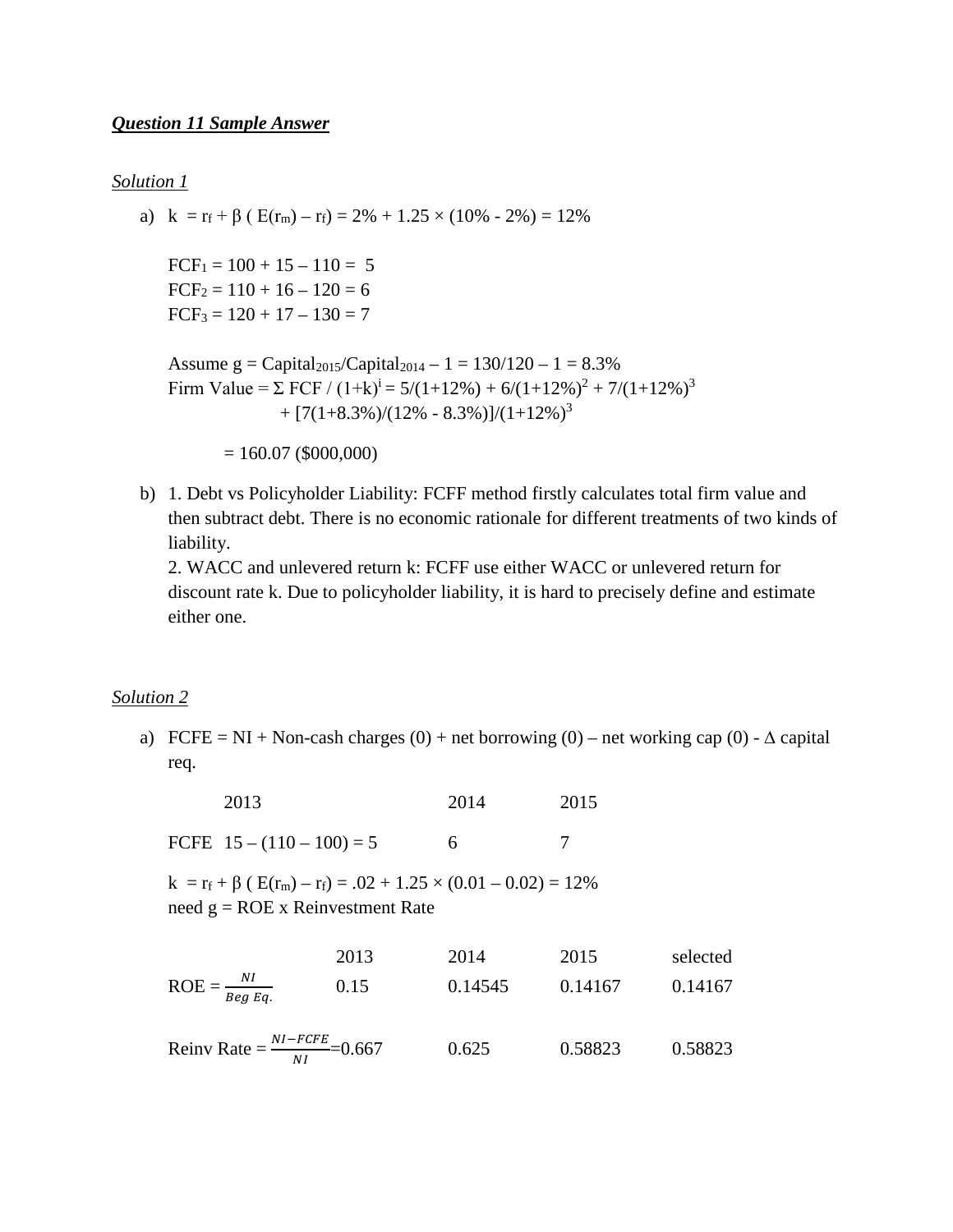Since ROE & Reinv rate are decreasing over years, I will select latest year ROE & Rein. Rate to use to calculate g.

$$
\begin{aligned}\n\blacktriangleright \text{ g} &= 0.14167 \times 0.58823 = 0.0833 = 8.33\% \\
\text{V}_0 &= \frac{5}{(1.12)} + \frac{6}{(1.12)^2} + \frac{7}{(1.12)^3} + \frac{1}{(1.12)^3} \times \frac{[7(1.0833)]}{.12 - .0833} \\
&= 14.2299 + \frac{1}{(1.12)^3} \text{TV} \\
&= 14.2299 + 147.07 \underbrace{\text{161.3}}\n\end{aligned}
$$

b) Because policyholder liability is considered debt, & the FCFF method must incorporate debt into formula. However, incorporating policyholder liability both explicitly & in the WACC is not easy task, and therefore prefer FCFE method.

#### *Solution 3*

| a) (1) Determine K with CAPM                  |
|-----------------------------------------------|
| $K = 0.02 + 1.25 \times (0.10 - 0.02) = 0.12$ |

(2)

| Year                 | 2013 | 2014 | 2015 |
|----------------------|------|------|------|
| Net Income           | 15   | 16   | 17   |
| Req. Cap.            | 110  | 120  | 130  |
| Increase in Req Cap. | 10   | 10   | 10   |
| FCFE                 |      | h    | 7    |
| Reinvested Cap.      |      |      |      |

# $\rightarrow$  FCFE = NI – Increase in Req. Capital For g, we use  $ROE<sub>2015</sub> \times Reinvestment Rate<sub>2015</sub>$

$$
= \left(\frac{17}{120}\right) \times \left(\frac{10}{17}\right) = 0.083
$$

(3) Terminal Value at  $12/31/2015 = \frac{7 \times (1.083)}{0.12 - 0.083}$  $\frac{1}{0.12 - 0.083} = 204.89$ (4)  $V = \frac{5}{11}$  $\frac{5}{1.12} + \frac{6}{1.12^2} + \frac{7}{1.12^3} + \frac{204.89}{1.12^3} = 160.07$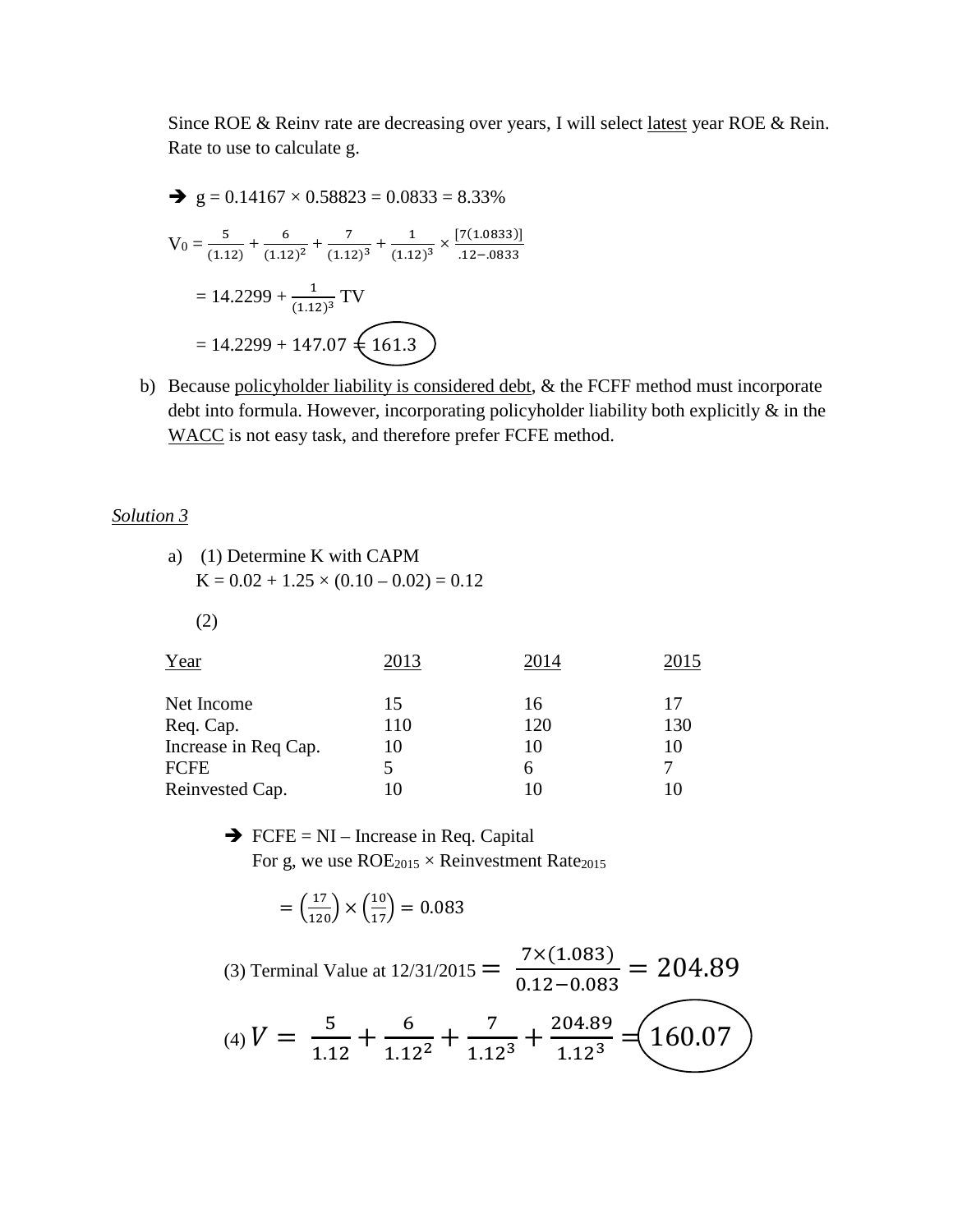b) Since policyholder's liabilities account for most of an insurer's debt, it is hard to precisely define the WACC or the discount rate for the APV.

#### *Solution 4*

a)  $k = r_f + \beta (E(r_m) - r_f)$  $= 2\% + 1.25 \times (10\% - 2\%) = 12\%$ 

| $\Delta$ Equity                    | 2013<br>$110 - 100 = 10$ | 2014<br>$120-110=10$ | 2015<br>10 |                   |
|------------------------------------|--------------------------|----------------------|------------|-------------------|
| NI - $\Delta$ Equity               | $15 - 10 = 5$            | 6                    | 7          |                   |
| $\text{ROE} = \frac{NI}{Beg\;Cap}$ | $\frac{15}{100} = .15$   | 0.145                | 0.142      | Selected<br>0.146 |
| $\rho$                             | 10<br>$\frac{1}{15}$     | 10<br>16             | 10<br>17   | .627              |
|                                    |                          |                      |            |                   |

$$
\frac{5}{(1.12)} + \frac{6}{(1.12)^2} + \frac{7}{(1.12)^3} = 14.23
$$

growth =  $(.146 \times .627) = .0915$ 

 $\frac{7 (1.0915)}{1.12^3 (12 - 0.0915)} = 190.82$  $190.82 + 14.23 = 205.05$ 

b) FCFE calculates the value of Firm then subtracts the value of debt to the equity value. However, the distinction between policyholder liabilities  $+$  debt is arbitrary  $+$  there is no economic rationale for treating them differently. The FCFE met alleviates this problem and calculates the equity directly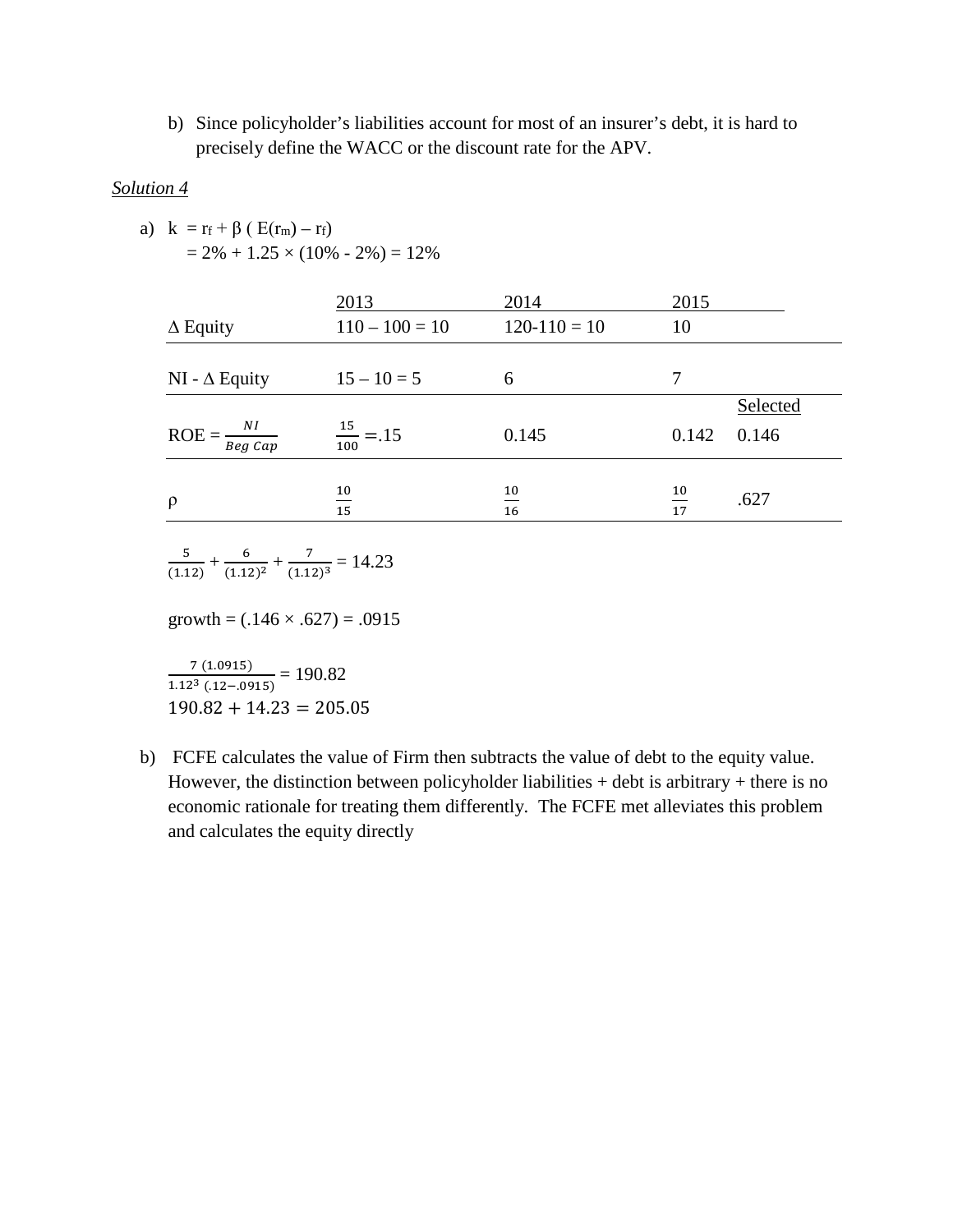

bit high even w/ the low selection

PV Time Horizon

*Solution 5*

$$
= \frac{5}{1.12} + \frac{6}{1.12^2} + \frac{7}{1.12^3} = 14.23 M
$$

PV Extended Horizon =  $\frac{7(1.10)}{12.12}$  $\frac{1}{12-10}$  =  $FCFE(1+g)$  $k-g$  (1.12)<sup>3</sup>  $=\frac{385}{1125}$  $\frac{1}{1.123} = 274$  $= 288.26 M$ 

# *Examiner Comment*

Part a) was generally answered well by candidates.

We accepted several valid methods for calculating the growth rate.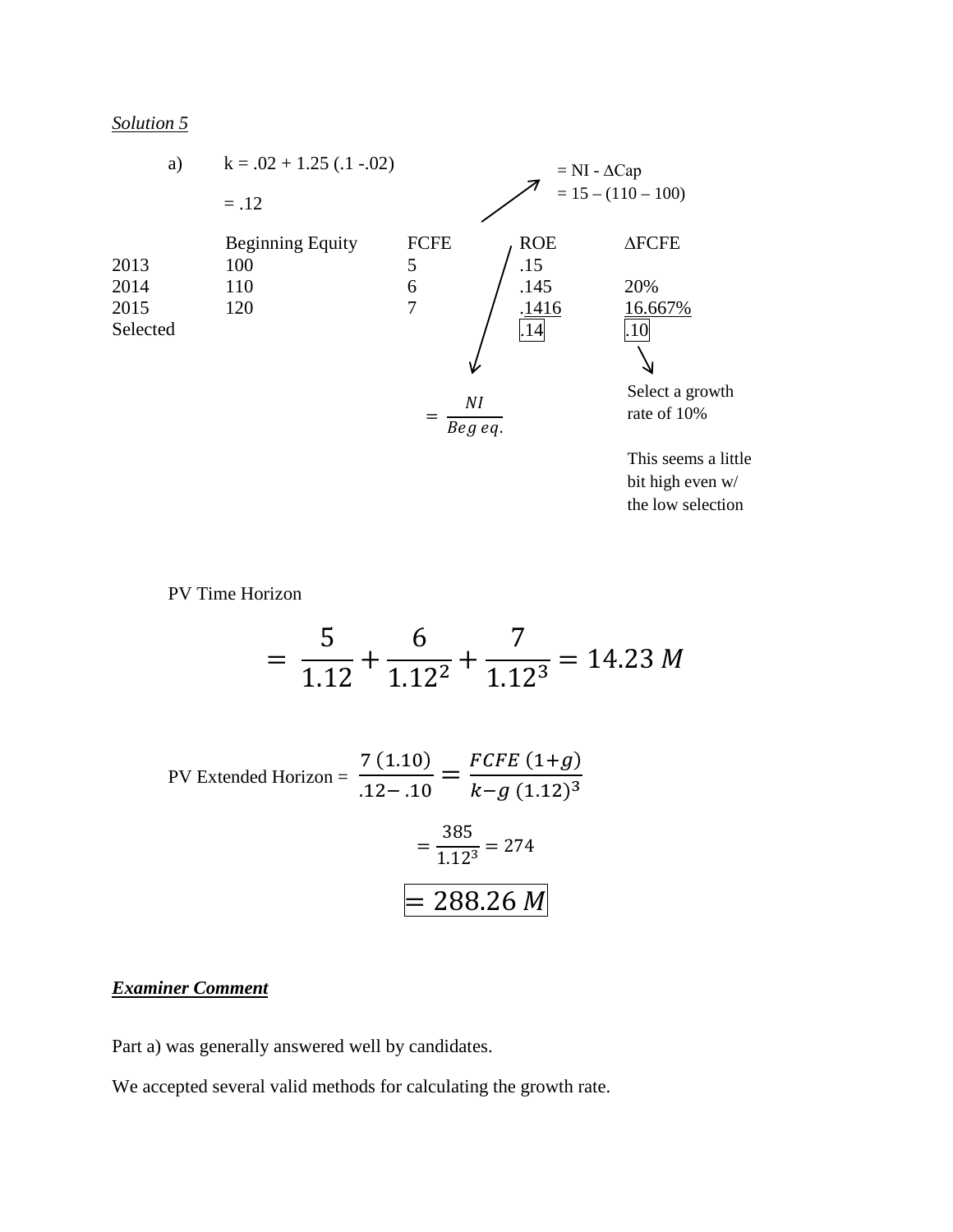- $g =$  Reinvestment Rate  $\times$  ROE
- $g = FCFE_t / FCFE_{t-1} 1$
- $g = Capital_t / Capital_{t-1} -1 = \Delta Capital / Capital_{t-1}$

Full credit was not given if candidates merely assumed a growth rate without calculating and reviewing one of the above metrics.

Some candidates neglected to discount the terminal value, or made other calculation/arithmetic errors.

Some candidates included the beginning capital value in the calculation of the total value of the company. Full credit was not given in these instances.

Many candidates supplied partial answers to part b). Common responses that received partial credit include:

- Mention of taking into account policyholder liabilities for the FCFE method without mentioning that the distinction between debt and policyholder liabilities is arbitrary.
- Mention that the interest rate is hard to define, without explanation (i.e., due to presence of policyholder liabilities)

Candidates that supplied 2 incomplete answers for part b) only received partial credit.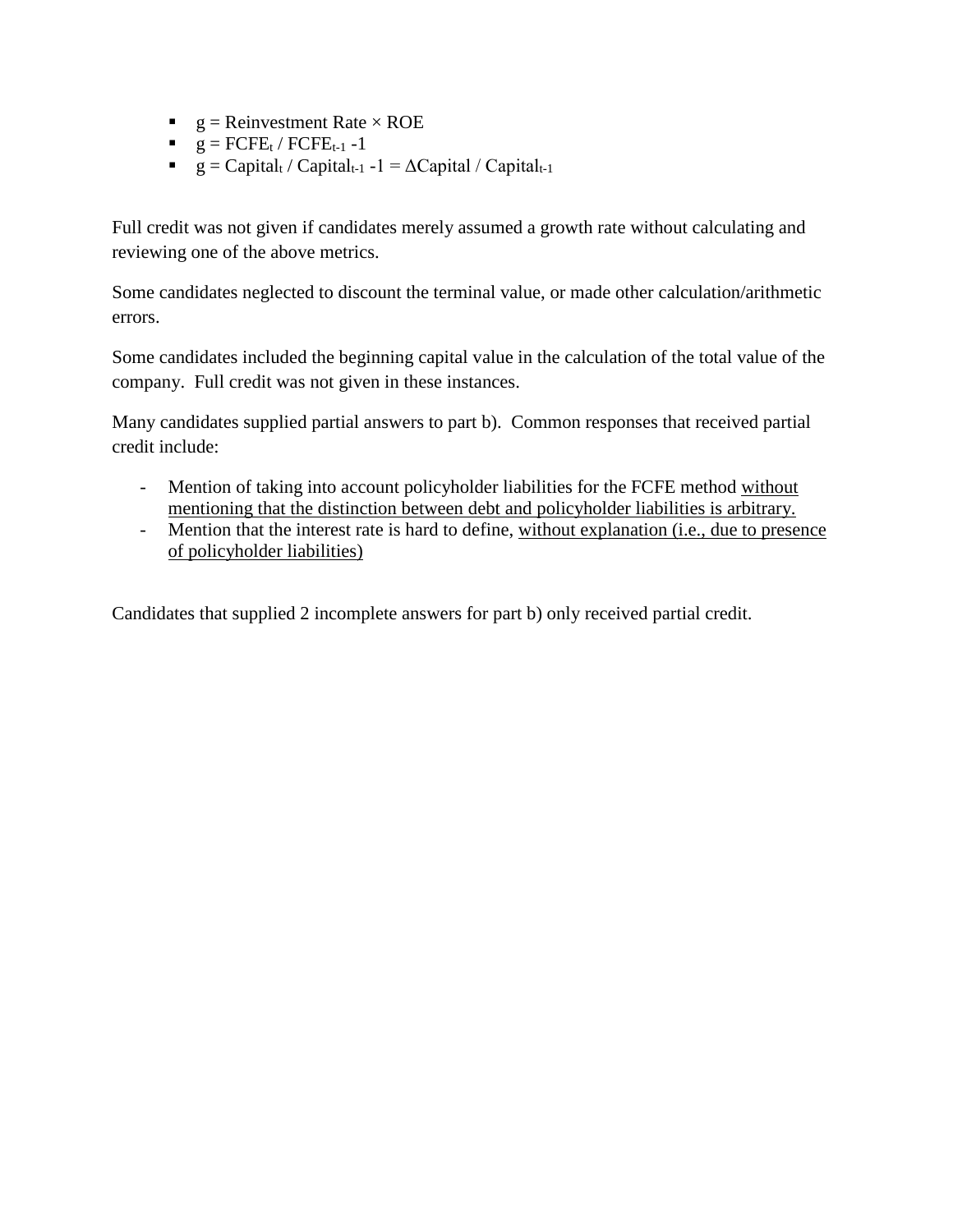#### *Question 12 Sample Answer*

#### *Solution 1*

a) Required Return =  $k = r_f + \beta(E[r_m] - r_f) = 2.0\% + 1.50(6.0\%) = 11.0\%$ Abnormal Earnings  $(AE)_{2013} = NI_{2013} - k \times BV_{1/1/2013} = 150.0 - 11.0\% \times 1,000 = 40.0$ 

 $AE_{2014} = NI_{2014} - k \times BV_{1/1/2014} = 166.0 - 11.0\% \times 1,105 = 44.5$ 

 $AE_{2015} = NI_{2015} - k \times BV_{1/1/2015} = 183.0 - 11.0\% \times 1,221 = 48.7$ 

Total Equity Value $_{1/1/2013} = BV_{1/1/2013} + \Sigma PV(AE's)$ 

|      |                     | <b>Abnormal Earnings</b>       |                                          |               |
|------|---------------------|--------------------------------|------------------------------------------|---------------|
| Year | Forecast<br>Horizon | <b>Beyond Forecast Horizon</b> | $PV Factor =$<br>$1/(1+k)$ (Year - 2012) | PV of<br>AE's |
| 2013 | 40.0                |                                | $90.1\% = 1/1.11$                        | 36.0          |
| 2014 | 44.5                |                                | $81.2\% = 1/1.11^2$                      | 36.1          |
| 2015 | 48.7                |                                | $73.1\% = 1 / 1.11^3$                    | 35.6          |
| 2016 |                     | $39.0 = 48.7 \times 4 / 5$     | $65.9\% = 1/1.11^4$                      | 25.7          |
| 2017 |                     | $29.2 = 48.7 \times 3 / 5$     | $59.3\% = 1 / 1.11^5$                    | 17.3          |
| 2018 |                     | $19.5 = 48.7 \times 2 / 5$     | $53.5\% = 1/1.11^6$                      | 10.4          |
| 2019 |                     | $9.7 = 48.7 \times 1/5$        | $48.2\% = 1 / 1.11^{7}$                  | 4.7           |
|      |                     |                                | $BV_{1/1/2013}$                          | 1,000.0       |

**Total Value 1,165.8** 

#### *Solution 2*

a) Required Return =  $k = r_f + \beta(E[r_m] - r_f) = 2.0\% + 1.50(6.0\%) = 11.0\%$ Abnormal Earnings  $(AE)_{2013} = NI_{2013} - k \times BV_{1/1/2013} = 150.0 - 11.0\% \times 1,000 = 40.0$  $AE_{2014} = NI_{2014} - k \times BV_{1/1/2014} = 166.0 - 11.0\% \times 1,105 = 44.5$  $AE_{2015} = NI_{2015} - k \times BV_{1/1/2015} = 183.0 - 11.0\% \times 1,221 = 48.7$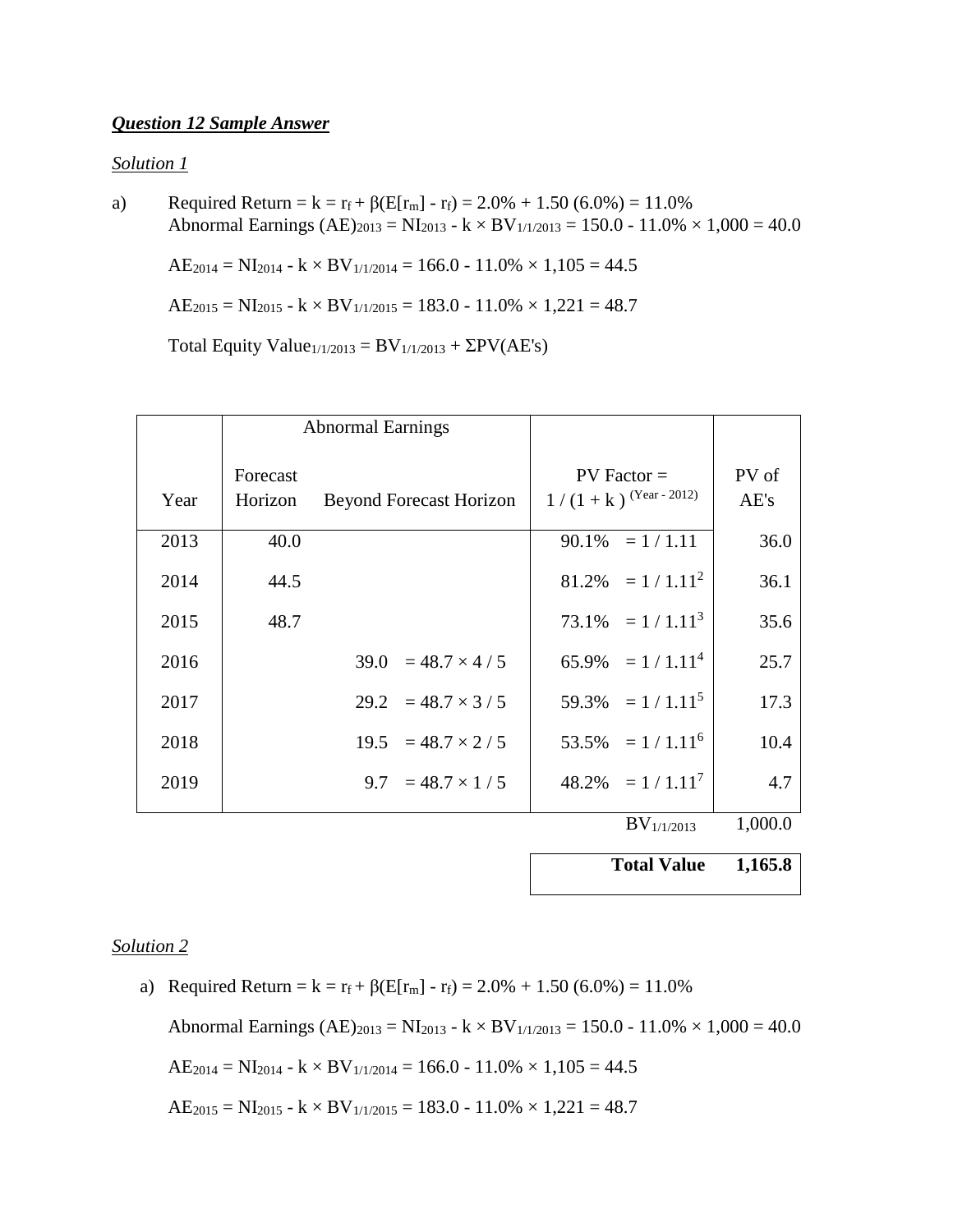|      |                     | <b>Abnormal Earnings</b>       |                                          |               |
|------|---------------------|--------------------------------|------------------------------------------|---------------|
| Year | Forecast<br>Horizon | <b>Beyond Forecast Horizon</b> | $PV Factor =$<br>$1/(1+k)$ (Year - 2012) | PV of<br>AE's |
| 2013 | 40.0                |                                | $90.1\% = 1 / 1.11$                      | 36.0          |
| 2014 | 44.5                |                                | $81.2\% = 1 / 1.11^2$                    | 36.1          |
| 2015 | 48.7                |                                | $73.1\% = 1 / 1.11^3$                    | 35.6          |
| 2016 |                     | $40.6 = 48.7 \times 5 / 6$     | 65.9% = $1/1.114$                        | 26.7          |
| 2017 |                     | $32.5 = 48.7 \times 4 / 6$     | $59.3\% = 1 / 1.11^5$                    | 19.3          |
| 2018 |                     | $24.3 = 48.7 \times 3 / 6$     | $53.5\% = 1 / 1.11^6$                    | 13.0          |
| 2019 |                     | $16.2 = 48.7 \times 2 / 6$     | $48.2\% = 1 / 1.11^{7}$                  | 7.8           |
| 2020 |                     | $8.1 = 48.7 \times 1/6$        | $43.4\% = 1 / 1.11^8$                    | 3.5           |
|      |                     |                                | $BV_{1/1/2013}$                          | 1,000.0       |
|      |                     |                                | <b>Total Value</b>                       | 1,178.1       |

Total Equity Value $_{1/1/2013} = BV_{1/1/2013} + \Sigma PV(AE's)$ 

# *Solution 1*

b) Starting in 2013, this company entered into a new market other companies had not yet entered. The DDM method assumes dividend growth in perpetuity which may be unsustainable as competition enters the market. Whereas the AE method assumes abnormal earnings will decrease to zero over some forecasted time horizon which may be more realistic as competition enters the market.

Other acceptable answers may include but are not limited to:

The DDM method is highly leveraged to the terminal value and the assumptions that underlie the terminal value whereas the AE method is less leveraged to the terminal value.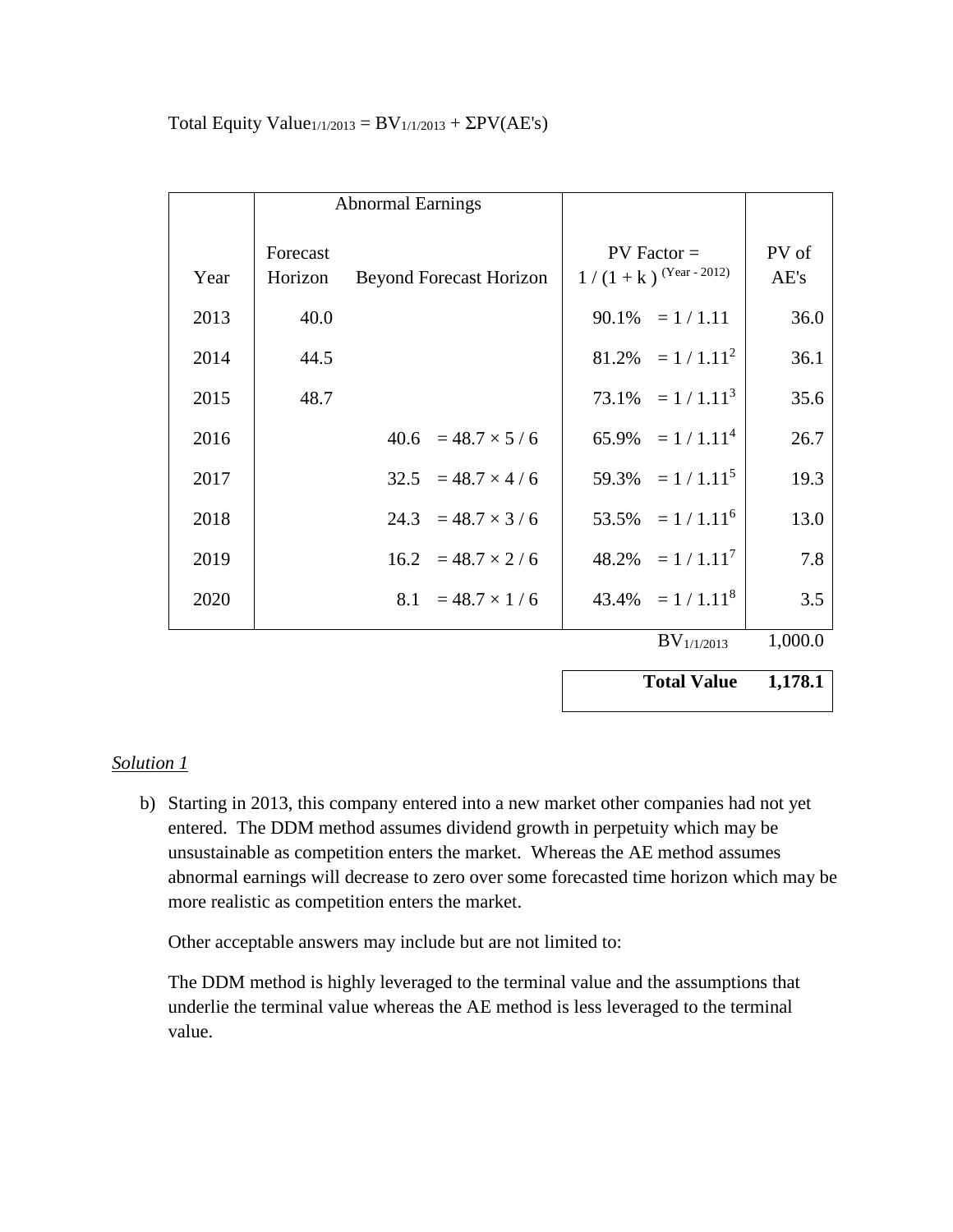The AE method focuses on the source of value creation – the company's ability to earn a return on equity in excess of the investors' required return. The DDM focuses only on the effect of this value creation – the company's ability to pay cash flows to its owners.

The actual ROE is considerably higher than the required return, k, and these types of earning are unsustainable as competition enters the market.

# *Examiner Comment*

For part a), the question specified that the abnormal earning would linearly decrease to zero by 2020, i.e., abnormal earning would be zero in the year 2020. However, a lot of candidates interpreted this as abnormal earnings decreasing to zero linearly by the year 2021. Both solutions, if calculated correctly, were accepted.

A common mistake was that candidates incorrectly identified the "expected equity market risk premium" as the "expected market return" therefore incorrectly calculating the required return, k. Another common mistake is that candidates did not include the company's beginning book value in the calculated value of this company.

For part b), a mistake several candidates made was saying that the DDM would understate the value of the company. In this particular scenario, the DDM is actually higher than the AE valuation method. Additionally, some candidates lost at least partial credit for not fully assessing and explaining the reasoning behind their answer.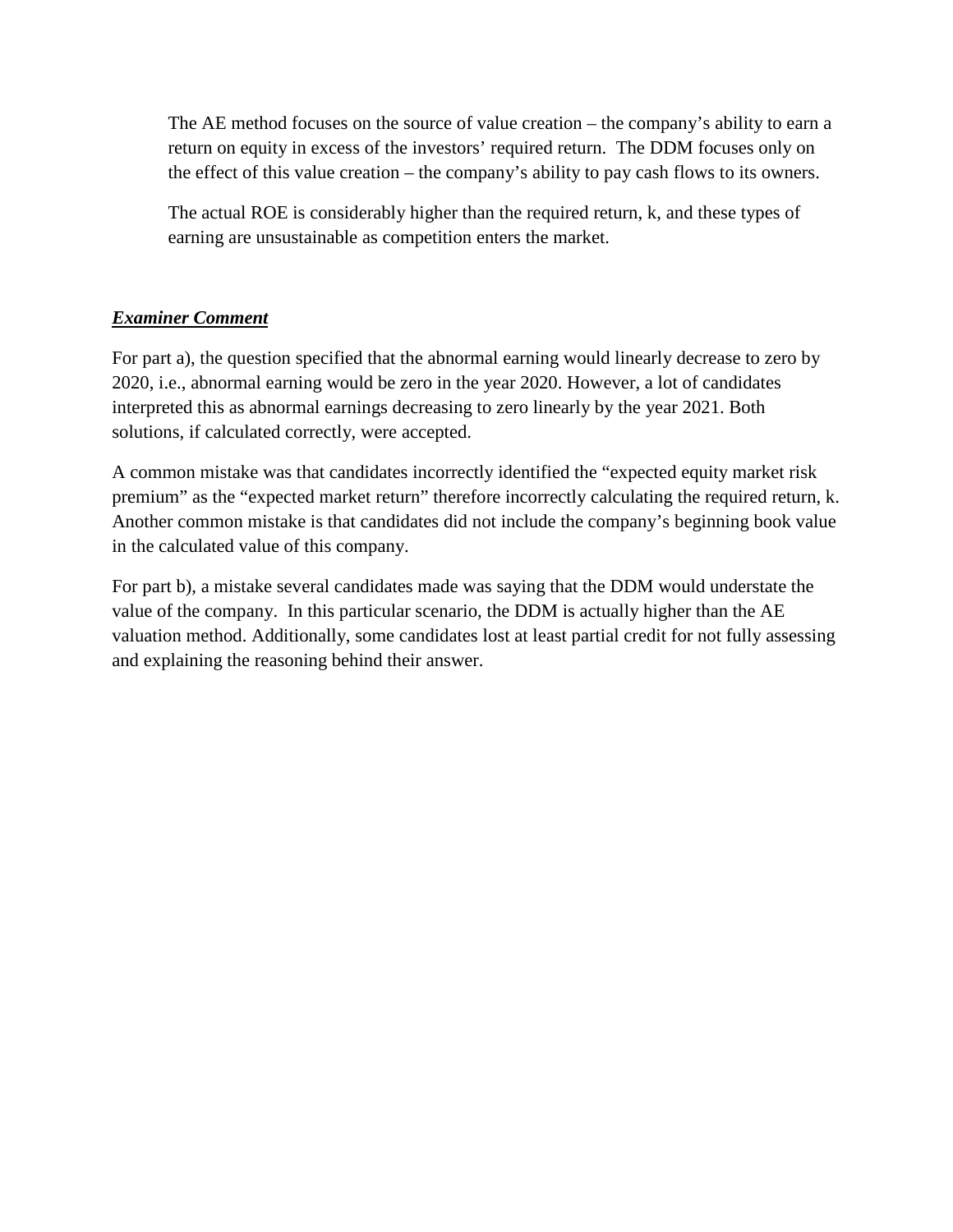# *Question 13 Sample Answer*

# *Solution 1*

a) One possibility is an increase in significant catastrophe activity in its property book over the past few years (such as from Irene and Sandy) that is impacting their cat models. Another possibility is a significant change in fuel prices causing the supply chain of building materials to become more costly. This will impact replacement costs in an unpredictable fashion.

This could be due to a recent catastrophe affecting the property business. This could cause evaluation of unpaid claims to be volatile, especially if the event happened near the balance sheet date. Also, the insurer could have purchased excess of loss reinsurance on the casualty lines, mitigating the concern on these lines; alternatively, they may have dropped their treaties on property and now retain all the losses.

b)

- Legal changes to the benefit levels;
- Inflation, due to the long-tailed nature of this line;
- Latent exposures such as asbestos.
- Legislative changes that could affect the long-tailed lines;
- Inflationary pressures causing upward development on claims;
- Late reported claims in the pipeline.

# *Examiner Comment*

Most candidates did reasonably well on part a) and very well on part b). Most of the full credit responses for part a) focused on the catastrophe exposure on the property line.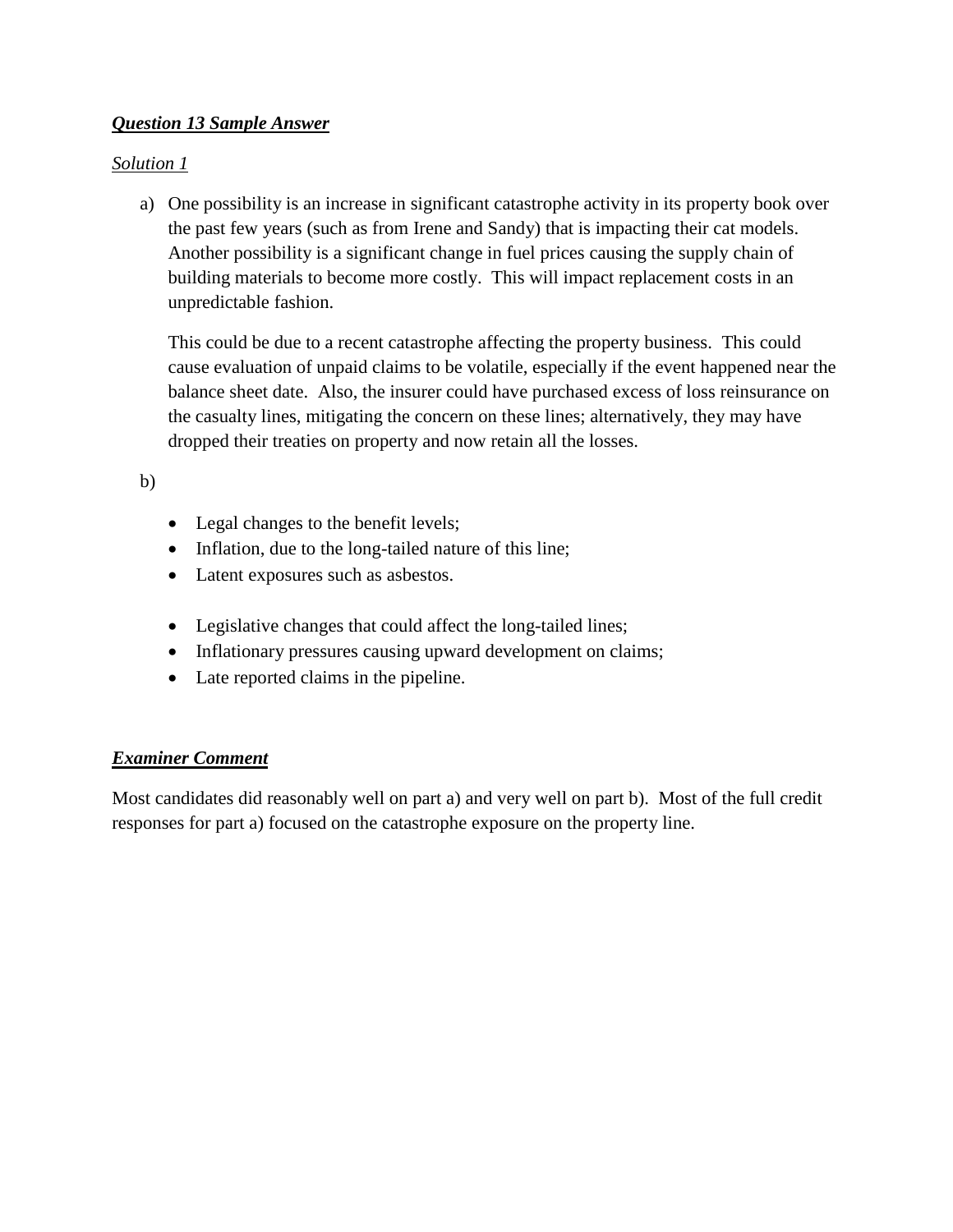### *Question 14 Sample Answer*

### *Solution 1*

a) Direct Default: Both bonds have non-zero possibility to go into default and not paying the coupon/principal

Downgrade risk: role that bonds will downgrade and lose value in market and possibly increase the probability of default

Concentration risk: Only invest in BBB rated bond and no higher grade bonds. Also all bonds seem to be of lower rating type (no mention of industry/geography. But may still have concentration risk)

b) Because they are from the same issuer I would assume the credit risk correlation is 1.00 In this case total capital required is  $=$  Cap Req + Cap Req  $=$  45+157 $=$  202

### *Solution 2*

a) Default Risk: Risk that the bond issuer will default on the interest and/or principal payment of the bond

Downgrade: Risk that the bond will get a rating downgrade which will lower the value of the bond

Settlement Risk: risk related to the lag between the end data of the bond and the payment of capital

b) 45 +157=202= Total Capital Requirement. The two values are added because they are 100% correlated

### *Examiner Comment*

a) The candidate was expected to identify and describe 3 credit risks.

Many candidates did not sufficiently describe the risk (Default risk is the risk of default) or described a different risk than identified. Some did not identify the risk. The question specifically asked for credit risk and financial risks were not allowed (interest rate risk, assetliability mismatch, reinvestment risk, etc.)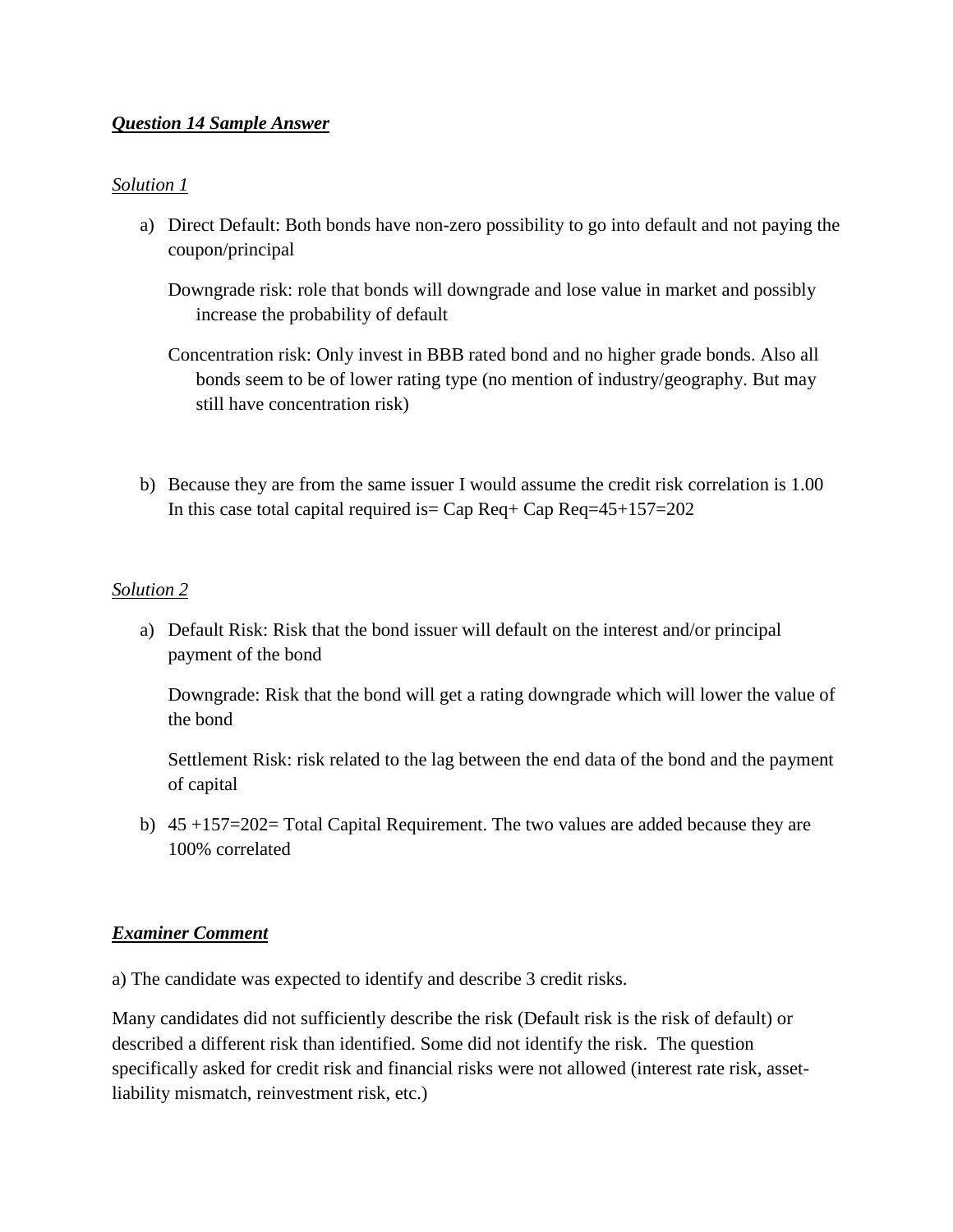Credit was given if the list included Key driver of credit risk (Credit quality, Maturity, Size of expected loss)

b) Bonds from the same issue should have an  $\alpha = 0$  and the standard formula will simplify to the sum of the individual risks. And the answer should include 45+157=202

Some credit was given for the formula, but candidates must show the final answer and how it was derived.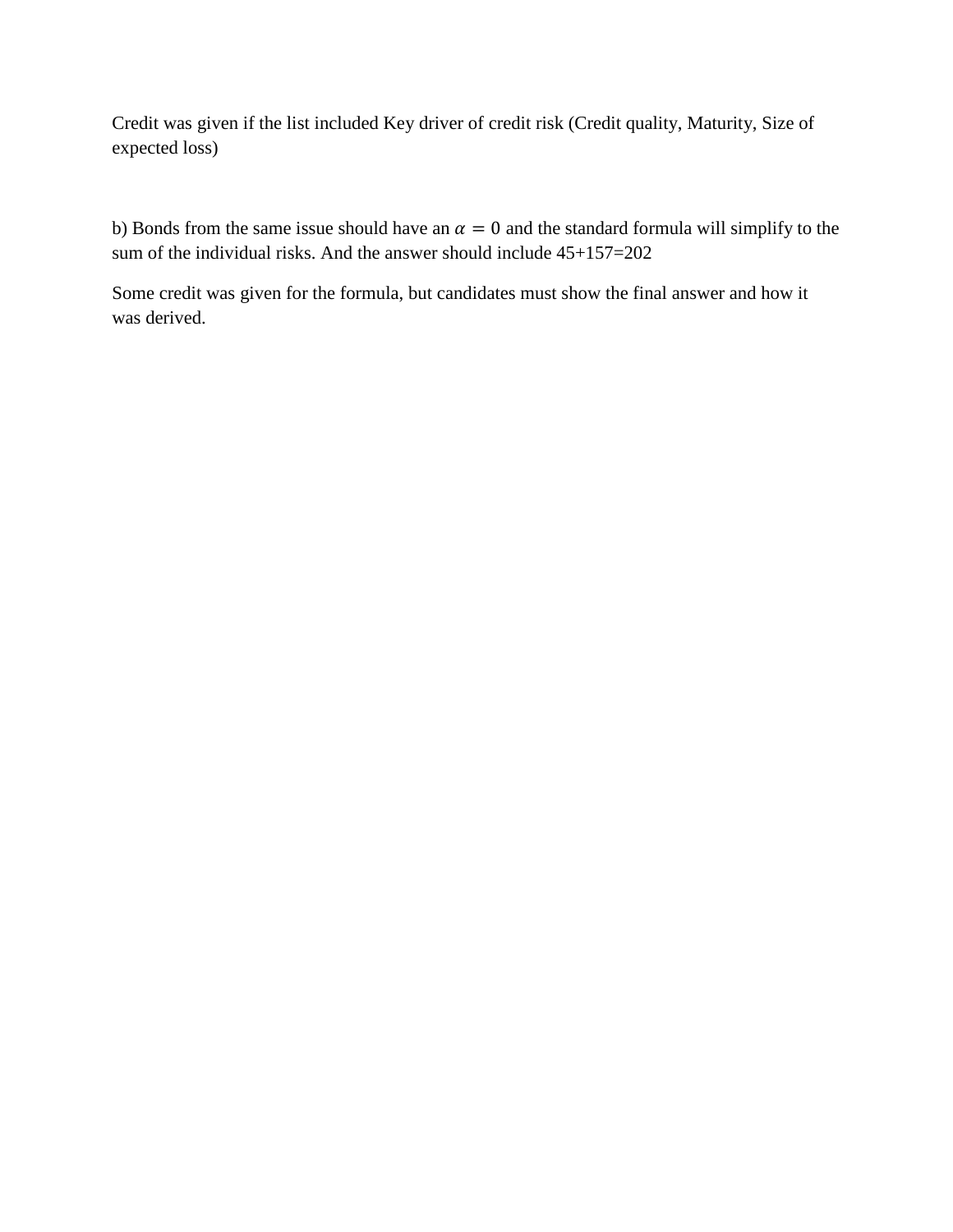# *Question 15 Sample Answer*

### *Solution 1*

- (1) CAT models Used to measure multiple CAT risk, as well as assist in purchase of reinsurance. Help quantify magnitude of extreme event under various scenarios
- (2) Expert Opinion Draw on knowledge of industry experts to gain insight as to company's exposure to extreme events and what they can do to migrate. This can be subject to problems of inherent use of judgment or be biased
- (3) Economic Scenario Generators Used to generate different scenarios of inflation rates and other economic factors that can quantify impact extreme event have

### *Solution 2*

- (1) Can explicitly use Cat Models to model the effect (loss distribution) of natural and manmade disaster on the insurance company's losses
- (2) Can use economic scenario generates to simulate different economic scenarios (inflation, risk of credit default, equity /property risks) and how they effect solvency in different scenarios
- (3) Can use Copulas to combine the loss distribution of multiple lines of business (auto, home) and specify how correlated are in different parts of the distribution (tail, for example)

# *Examiner Comment*

Many candidates listed three of the six items from Brooks, et. al. Other answers were accepted as long as consideration was given to "fattening the tail" of the underlying severity distribution. Copulas were also accepted as long as they properly referenced the correlation of lines of business during extreme events.

Often candidates did not provide an explanation of why the tool was relevant to extreme events.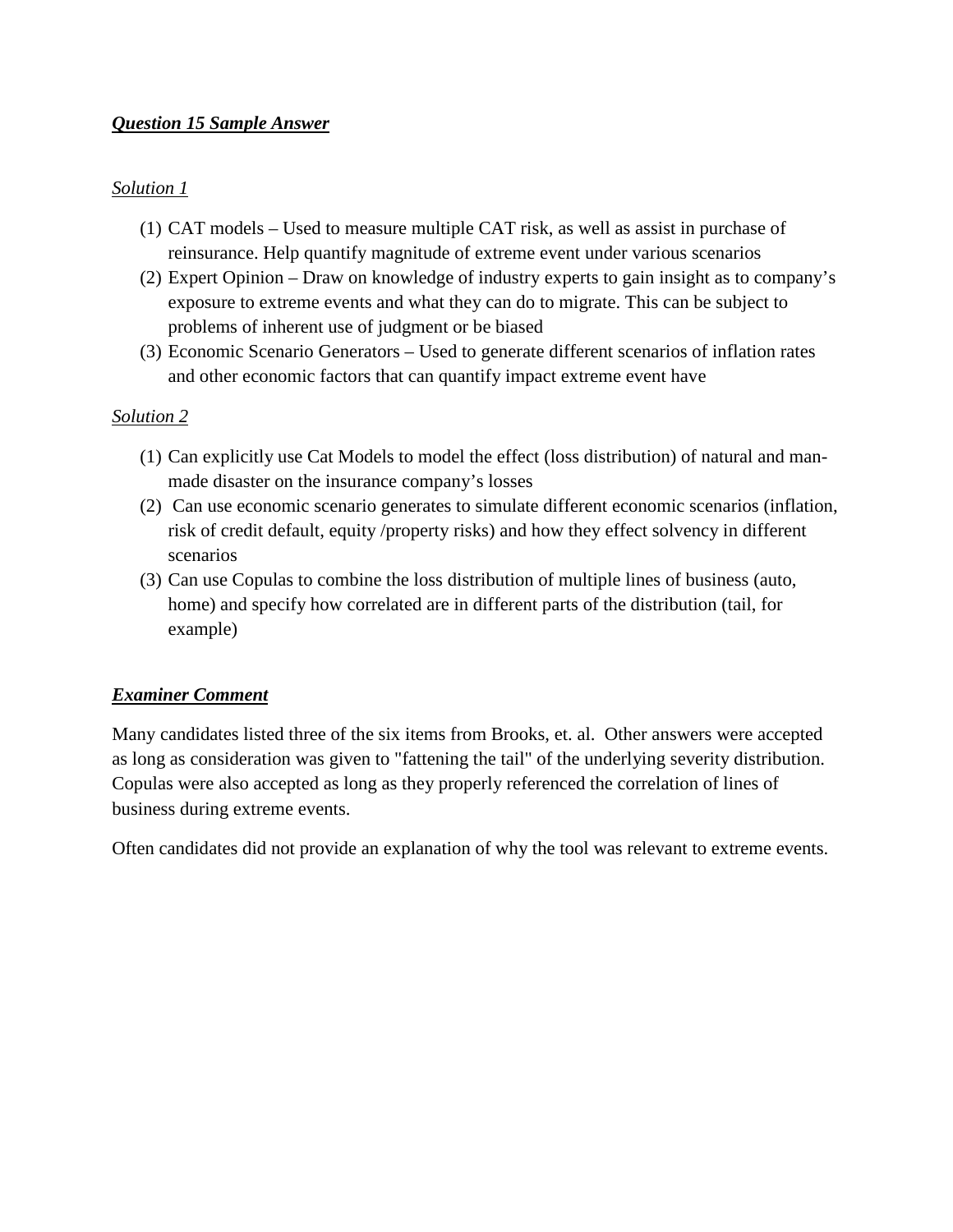# *Question 16 Sample Answer*

# *Solution 1*

- a) Any two of the following common responses. Others were accepted if they were explained well and made sense.
	- i. It is a stable book, so you will have the same policyholders year after year, so the book should perform similarly over time.
	- ii. It is a large book, so it has high credibility and you would not expect it to have large swings in loss ratio from year to year.
	- iii. Personal auto is highly regulated, so it is difficult to get significant rate changes and so rate levels will not fluctuate wildly.
	- iv. Low catastrophe exposure, which would lead to more consistent results and positively correlated loss ratios.
	- v. The underwriting cycle causes rate levels to be low for a period of time, and then high for a period of time. If the years are all in the same period of the cycle, the rate level would be consistent and this would make it more likely that the loss ratios would be positively correlated across years.
- b) To address this assumption:
	- i. Input for expected rating environment
	- ii. Volatility around the mean selected
	- iii. Volatility should increase over new projection period
	- iv. Appropriate correlation between premium rating movements for different projection years and between different classes

# *Examiner Comment*

We accepted other answers for partial or full credit if they were well explained and made sense. We received a wide variety of answers on this question, as it was very open ended. A common way to lose points was to not give enough explanation, such as simply stating that you would build correlation into the model, but not explaining how. This was seen as restating the question, and no credit was given unless there was more detail.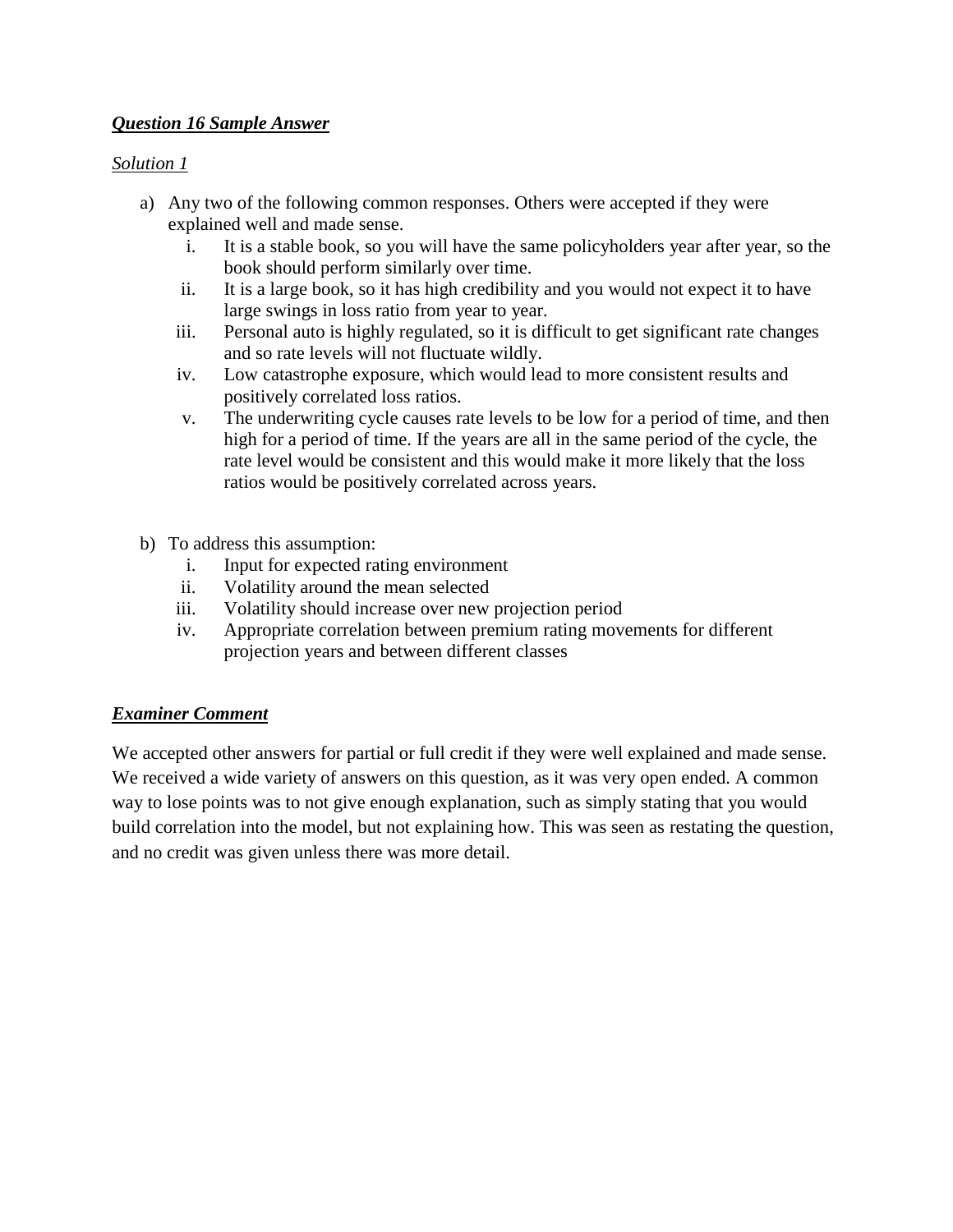# *Question 17 Sample Answer*

*Solution 1*

a) Pearson 
$$
\rho = \frac{\sum (X_i - \overline{X})(Y_i - \overline{Y})}{\sqrt{\sum (X_i - \overline{X})^2} \sqrt{\sum (Y_i - \overline{Y})^2}}
$$
  
=  $\frac{3298500}{\sqrt{20065000 \times 564200}}$   
= 0.98035

|                | PА   |              | <b>HOME</b> | $X_i - X$ | $Y_i-Y$ |
|----------------|------|--------------|-------------|-----------|---------|
|                | 900  |              | 340         | $-1100$   | $-60$   |
|                | 1150 |              | 200         | $-850$    | $-200$  |
|                | 6000 |              | 1060        | 4000      | 660     |
|                | 850  |              | 150         | $-1150$   | $-250$  |
|                | 1100 |              | 250         | $-900$    | $-150$  |
| $\overline{X}$ | 2000 | $\mathbf{v}$ | 400         |           |         |

$$
\sum (X_i - \overline{X})(Y_i - \overline{Y}) = 3298500
$$

$$
\sum (X_i - \overline{X})^2 = 20065000
$$

$$
\sum (Y_i - \overline{Y})^2 = 564200
$$

*Solution 2*

a) 
$$
\rho = \frac{E(XY) - E(X)E(Y)}{\sigma_X \sigma_Y}
$$

$$
= \frac{1459700 - 2000x400}{(2003.25)(335.92)}
$$

 $= 0.98$ 

 $E(X) = 2000$ 

 $E(Y) = 400$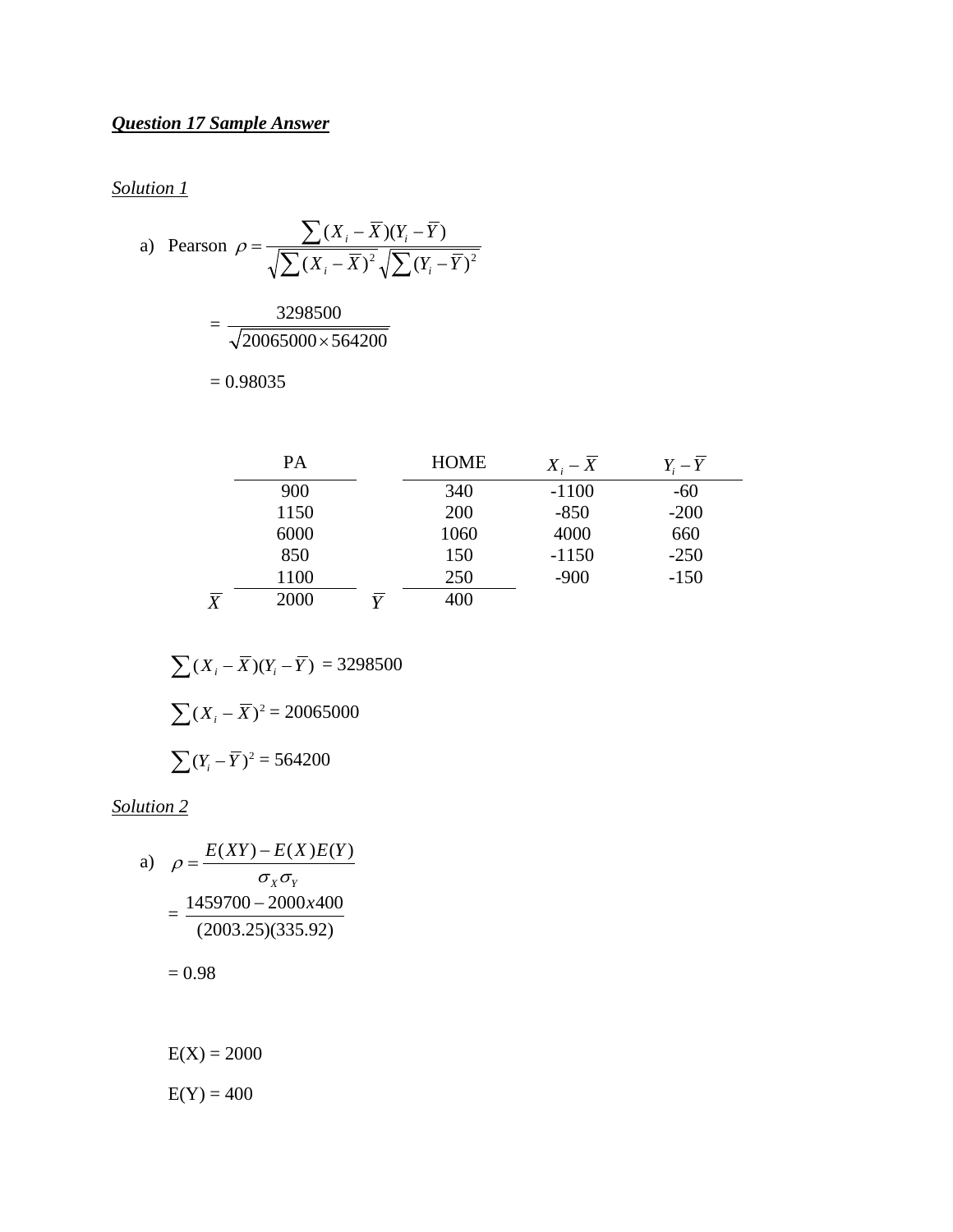$$
E(XY) = 1,459,700
$$

$$
\sigma_X = 2003.25
$$

$$
\sigma_Y = 335.92
$$

### *Solution 1*

| b) | 6x<br>$\rho = 1$<br>$= 0.60$<br>$N(N^2-1)$<br>$\frac{1}{5(5^2-1)/6}$ |      |        |        |                   |  |  |  |
|----|----------------------------------------------------------------------|------|--------|--------|-------------------|--|--|--|
|    | X                                                                    | Y    | Rank X | Rank Y | Diff <sup>2</sup> |  |  |  |
|    | 900                                                                  | 340  | ∍      |        |                   |  |  |  |
|    | 1150                                                                 | 200  |        |        |                   |  |  |  |
|    | 6000                                                                 | 1060 |        |        |                   |  |  |  |
|    | 850                                                                  | 150  |        |        |                   |  |  |  |
|    | 1100                                                                 | 250  |        | 3      |                   |  |  |  |
|    |                                                                      |      |        |        | 8                 |  |  |  |

### *Solution 1*

c) Pearson's correlation is calculated based on values, while Spearman's correlation is based on ranks. Thus, Pearson's correlation can be impacted by large outliner amounts. This impact can be seen here, where the 2010 year is largely influencing the correlation factor in the Pearson calculation. The use of ranks in Spearman's calculation is not impacted by this, so while it shows some positive correlation with 0.6, it is not nearly as high as the Pearson result.

### *Solution 2*

c) Pearson is a cardinal measure  $\&$  is driven by the magnitude of the values. It will be highly leveraged by points far away from the mean. This occurs in 2010 which both Auto & HO have losses above the mean. This point drives the high correlation factor of 0.98. Spearman is an ordinal measure, weighted equally among all 5 years.

# *Examiner Comment*

Part a), this is an application of the formulas for Pearson's correlation. The syllabus material provides two approaches to calculate the correlation using the provided data. Common errors include arithmetic errors and mixing two formulas together.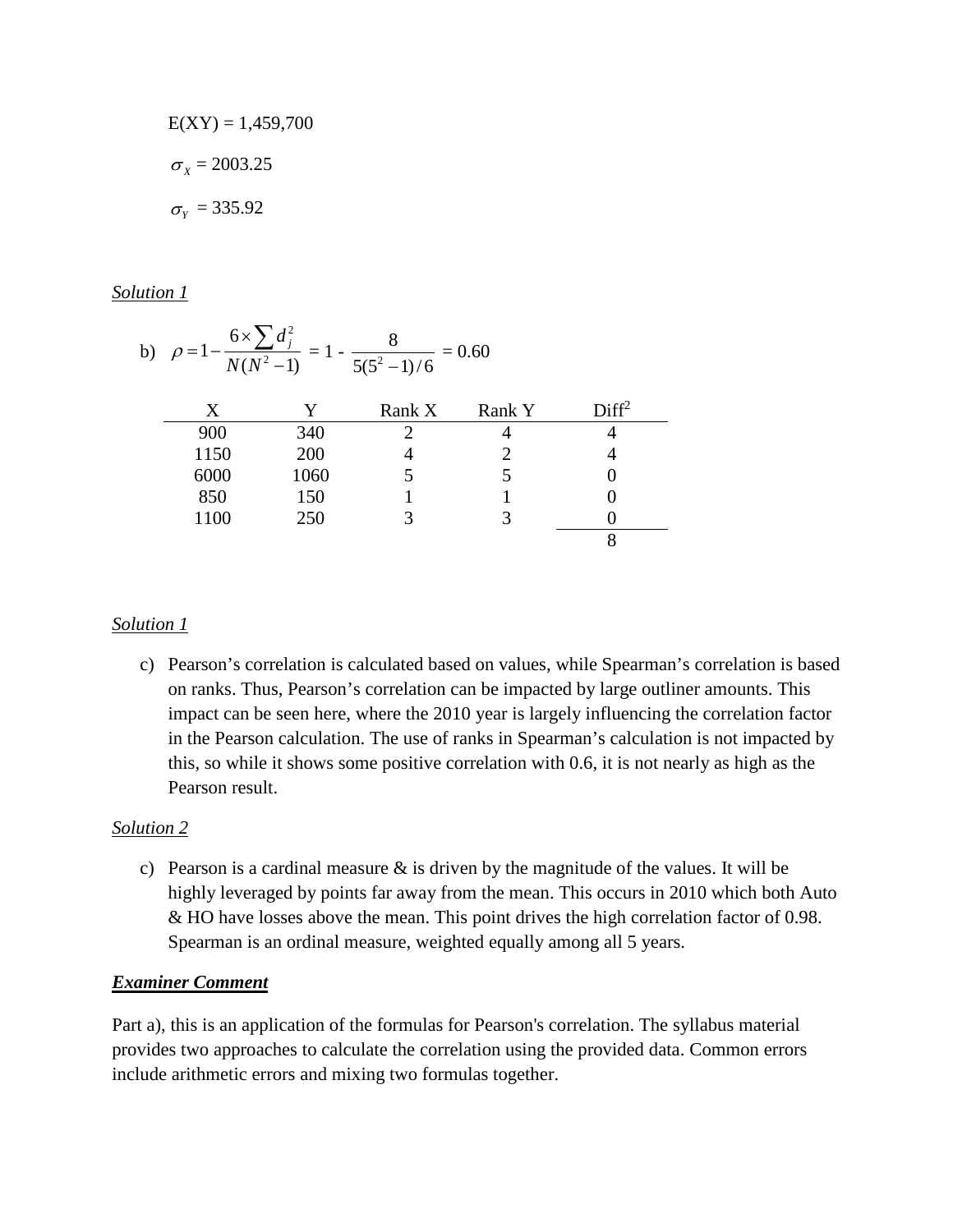Part b), this is an application of the formulas for Spearman's rank correlation. The syllabus material provides a formula and approach for estimating the correlation using the provided data. Common errors include arithmetic errors and memorizing the incorrect formula.

Part c), common errors include only give generic statements of difference without tying back to the data given in the question.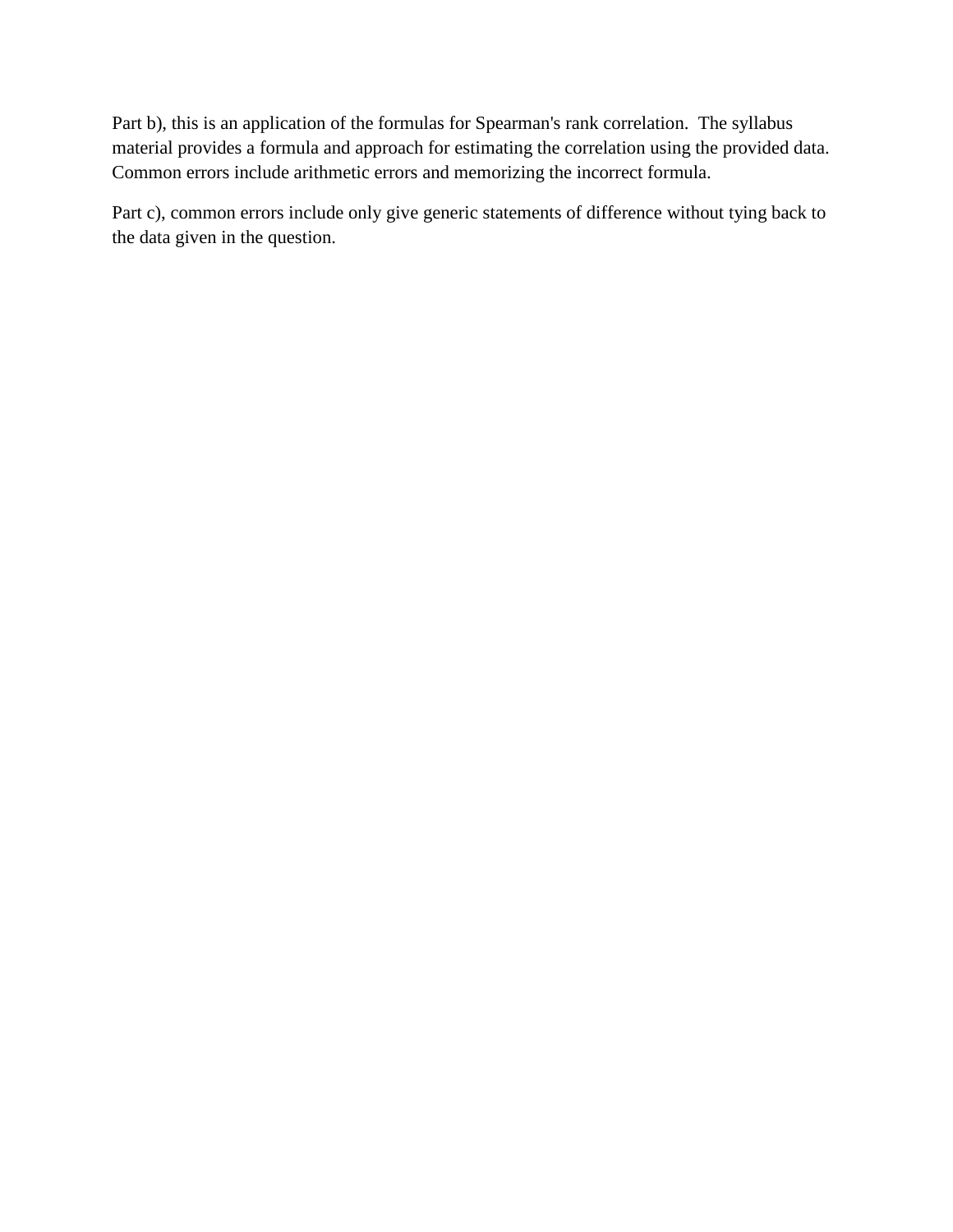## *Question 18 Sample Answer*

## *Solution 1*

- a) Usually, the correlation between loss and ALAE is not the same for all claims amounts. For large claims, ALAE are usually large too because the insurer will try to pay less, which means higher attorney fees, higher expenses to investigate the claims, etc. For small claims, the correlation is harder to establish because the insurer will investigate all claims that could be frauds, and usually not spend much time and money on the other small claims. So, for small claims, you could have a great range of ALAE, from almost zero to many thousands.
- b) One method to do so is to use a copula. A copula describes the correlation between two sets of values, loss and ALAE for this example. For example, if the copula selected is the Heavy Right Tail, it will mean that for high losses the two distributions are correlated heavily. There are a lot of copula types, and the actuary has to test the data to find which one best describes the correlation.

## *Solution 2*

- a) Loss & ALAE amounts can be correlated together especially when looking at the magnitude of claims. Large claims will likely require more ALAE as insurers are likely to fight these claims in court to drive down the overall size of the payment or not to pay at all. Small claims will likely incur little to no ALAE because an insurer will be more likely to pay the claim, but could also have claims where a lot of ALAE is spent and no loss has to be paid. Because of this, there will be less correlation between the two payments for small claims.
- b) Based on the nature of the relationship between loss & ALAE, I would include a copula in my model that reflects the high correlation in the tails. (Remember, large losses will have large ALAE.) I would further suggest using a Gumbel copula or Heavy Right Tail copula because both will have high correlation in tail.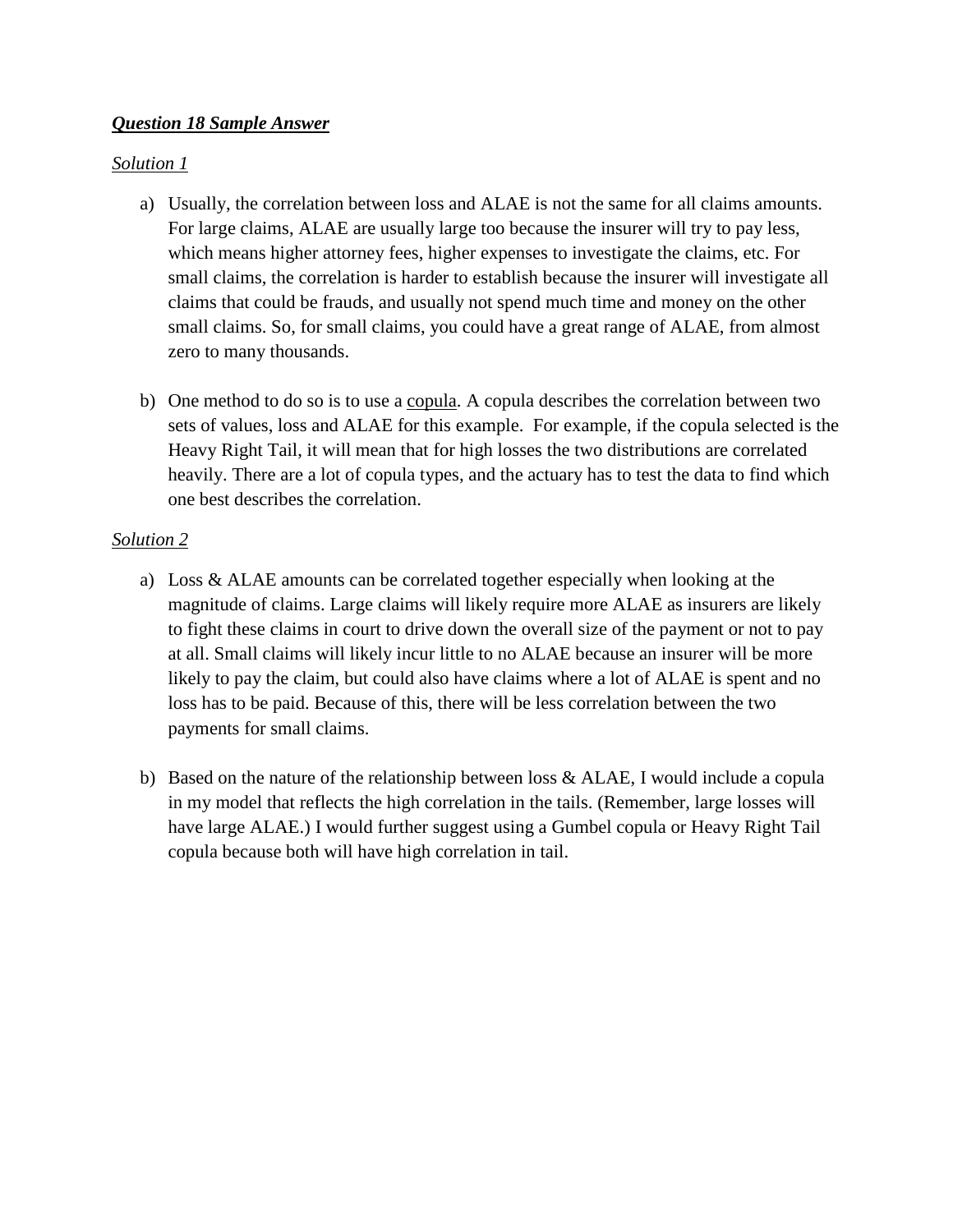## *Examiner Comment*

- a) Most candidates were able to identify the positive correlation between loss & ALAE. Not so many were able to discuss the change in the correlation through the two distributions. Some candidates mentioned that you could have high ALAE on a zero loss through a successful claim defense, but were unable to tie that to a more general statement about the nature of the correlation. Many other candidates misunderstood the question to be about reinsurance treaty terms, discussing treating ALAE as part of loss or pro-rata with loss, and these responses earned no credit.
- b) Most candidates correctly identified the need for a copula, but many of these candidates failed to explain the features of a copula that make it suited for the purpose in question.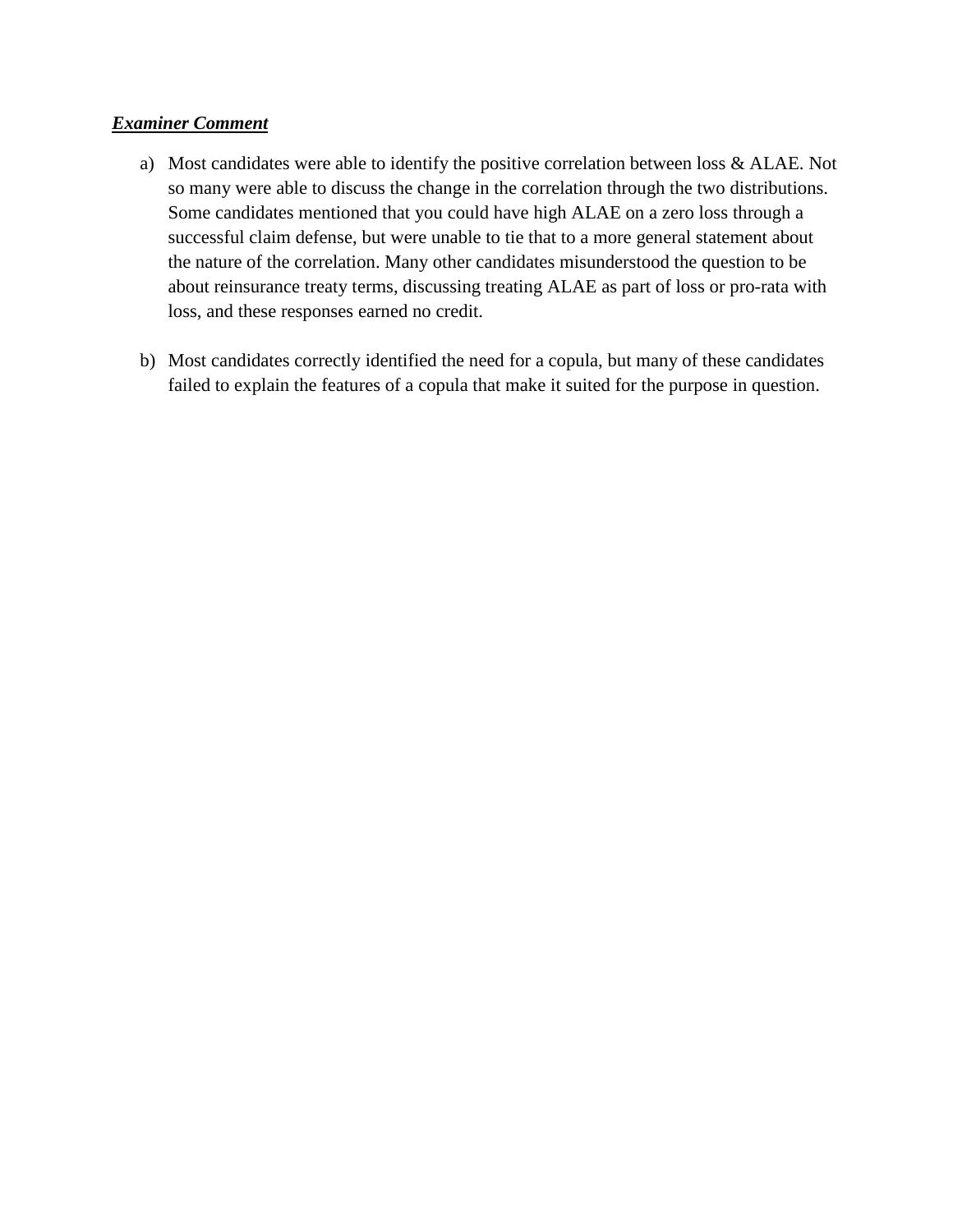### *Question 19 Sample Answer*

#### *Solution 1*

a) TVaR<sub>0.95</sub> = conditional mean of losses greater than the 95<sup>th</sup> percentile  $TVaR<sub>0.95</sub> = (0.03 \times 200 + 0.02 \times 400) / (0.03 + 0.02) = 280M$ 

#### Wang transform

| (1)      | (2)  | (3)               |                     | (4) $(5) = (3) - (4)$ $(6) = \Phi[(5)]$ |          |          |
|----------|------|-------------------|---------------------|-----------------------------------------|----------|----------|
| Loss     | F(x) | $\Phi^{-1}[F(x)]$ | $\Phi^{-1}(\alpha)$ |                                         | $F^*(x)$ | $f^*(x)$ |
| $\Omega$ | 0.91 | 1.341             | 1.645               | $-0.304$                                | 0.38     | 0.38     |
| 200      | 0.98 | 2.054             | 1.645               | 0.409                                   | 0.66     | 0.28     |
| 400      | 1.00 |                   |                     |                                         | 1.00     | 0.34     |

 $WT(0.95) = (0 \times 0.38) + (200 \times 0.28) + (400 \times 0.34) = 192M$ 

 $EPD_{\alpha} = (1-\alpha) \times (TVaR_{\alpha} - VaR_{\alpha})$  $= (1-.95) \times (280 - 200)$  $= 4M$ 

Alternate solution: Some used .05 for α, resulting in **76M.** This was accepted as full credit.

- b) TVaR<sub>0.95</sub> only includes tail risk and therefore does not meet the criteria to charge for any risk taken.
- c) The Wang transform uses the entire loss distribution to calculate the risk measure and therefore does meet the criteria to charge for all risks taken (not just tail risk).
- d) No. By taking the average of losses above the threshold, TVaR is linear in the tail and fails to demonstrate that the company is more risk averse as the loss size increases.

Alternate solution: Yes. Since it uses tail losses, which would reflect the largest losses of the distribution, it does reflect an increasing risk aversion to larger losses.

e) Yes. The Wang transform modifies the probability distribution to put more weight on large losses. That is,  $f^*(x) > f(x)$  for large losses. This reflects an aversion to larger loss sizes.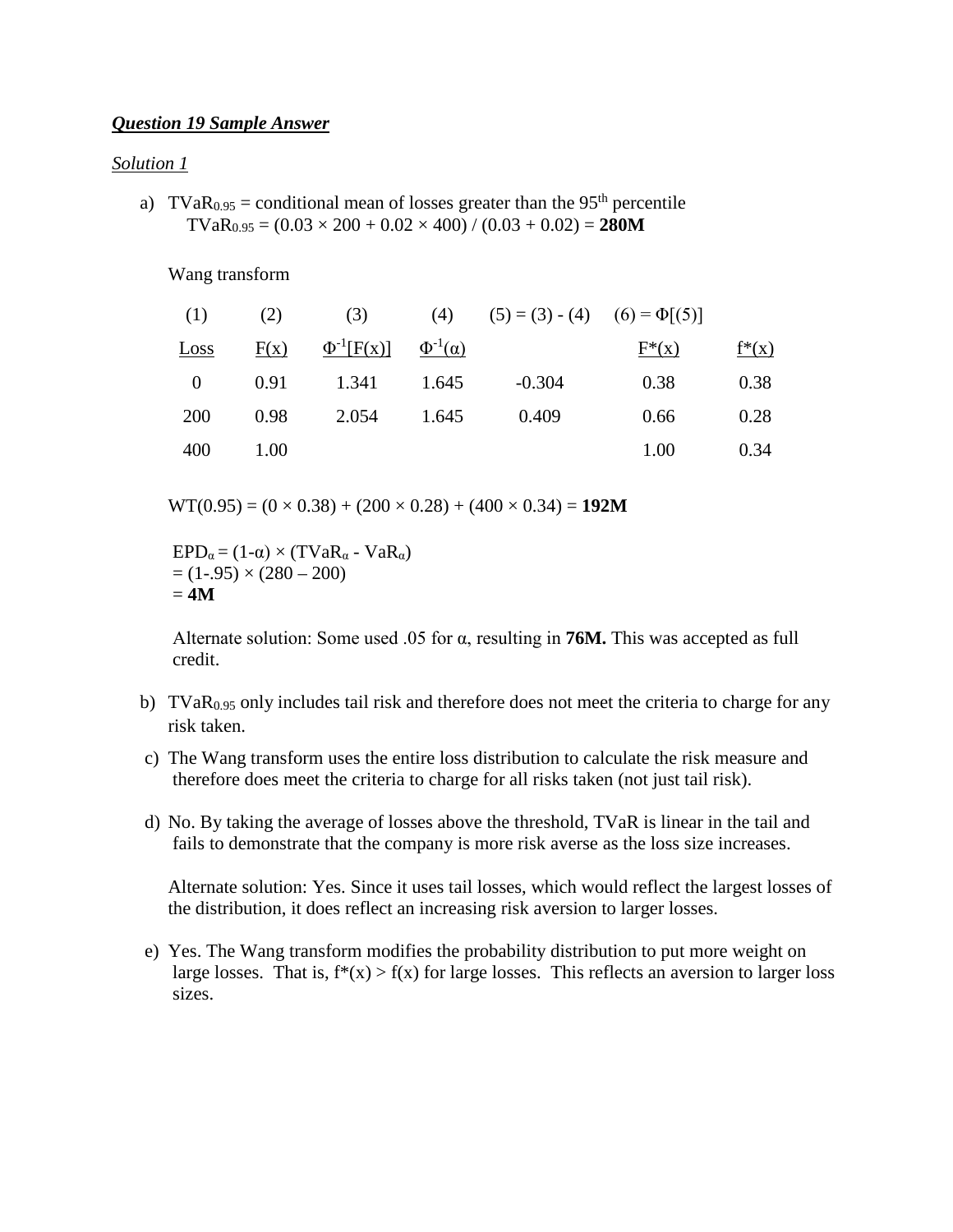f) Assuming independence,

| EO+CP | $f(EQ+CP)$ |
|-------|------------|
| 0     | 0.728      |
| 200   | 0.056      |
| 250   | 0.182      |
| 400   | 0.016      |
| 450   | 0.014      |
| 650   | 0.004      |

$$
TVaR_{0.95} (EQ+CP) = (0.016 \times 250) + (0.016 \times 400) + (0.014 \times 450) + (0.004 \times 650)
$$

= **386M**

**TVaR0.95 (EQ+CP) < TVaR0.95 (EQ) + TVaR0.95 (CP)**

 $386M < 280M + 250M = 530M$ 

 $TVaR<sub>0.95</sub>$  is sub-additive and reflects the diversification benefits.

Wang transform

 $WT(EQ) = 192M$ 

 $WT(CP) = 197.5M$ 

 $WT(EQ+CP) = 323M$ 

### $WT(EQ+CP) < WT(EQ) + WT(CP)$

 $323M < 192M + 197.5M = 389.5M$ 

Wang transform is sub-additive and reflects the diversification benefits.

For calculation of the Wang Transform, the value was given in the problem. Full credit was awarded to candidates who calculated the number, or for those who pointed out that it was given as 323M.

### *Examiner Comment*

Candidates tended to do well on the TVaR portion of parts a) and f), but not as well on the Wang Transform. They performed best on parts b)-e), even for the parts that focus on the Wang Transform. A common place to lose points was to answer parts b) and c) with a solution that was more applicable to the question asked in parts d) and e).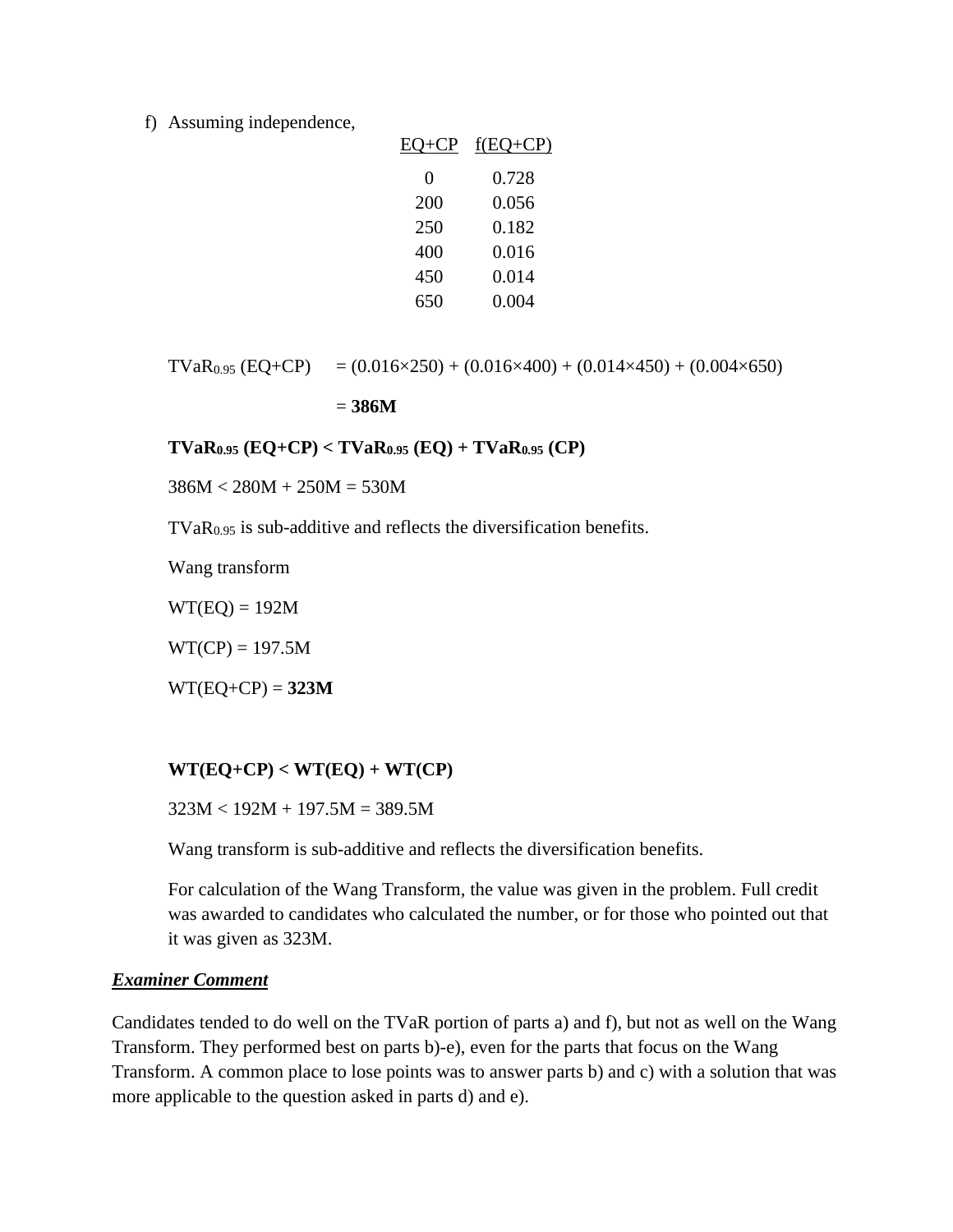#### *Solution 1*

a) Without Reinsurance:

 $D = \frac{1 - d}{1 + r} = \frac{1 - 0.02}{1 + 0.015} = 0.9655$  $Value = Earnings \times$  $\overline{\nu}$  $1-D$ UW Earnings =  $250M - (0.6+0.32) \times 250M = 20M$ Investment =  $(1B + 250M - 0.32 \times 250M) \times 0.035 = 40.95M$ Value =  $(20M +40.95M) \times \frac{0.966}{1.006}$  $\frac{0.900}{1-0.966} = 1705.7M$ 

With Reinsurance:  $D = \frac{1 - d}{1 + r} = \frac{1 - 0.004}{1 + 0.015} = 0.9813$ 

UW Earnings = 250M×0.8 – 250M×0.8×0.6 – 250M×0.32 + 250M×0.1×0.2=5M Investment =  $(1B + 250M \times 0.8 - 0.32 \times 250M + 250 \times 0.1 \times 0.2) \times 0.035 = 39.375M$ Value =  $(5M+39.375M) \times \frac{00.9813}{1.00213}$  $\frac{00.9813}{1-0.9813} = 2328.6M$ 

The value increases by  $2328.6M-1705.7M = 622.9M$ 

b)

- (1) Efficient Frontier Graph which plot U/W profit against different risk measure such as, VaR, or TvaR. The reinsurance option in the upper left corner is preferred since it has higher U/W profit with low risk
- (2) Cost Allocation Method holding capital is not free, which required a return of capital. We compare the total cost of holding capital and reinsurance net cost, to see which option has lower cost

#### *Solution 2*

a) 
$$
E \times M = E \times \frac{D}{1-D}
$$
 where  $D = \frac{1-d}{1+r}$ 

Without Reinsurance:

E=UW income + Investment Income

$$
E=250 - 0.92 \times 250 + (1000 + 250 \times (1 - 0.32)) \times 0.035 = 20 + 1170 \times 0.035 = 60.95
$$
  

$$
D = \frac{1-2\%}{1+1.5\%} = 0.965517
$$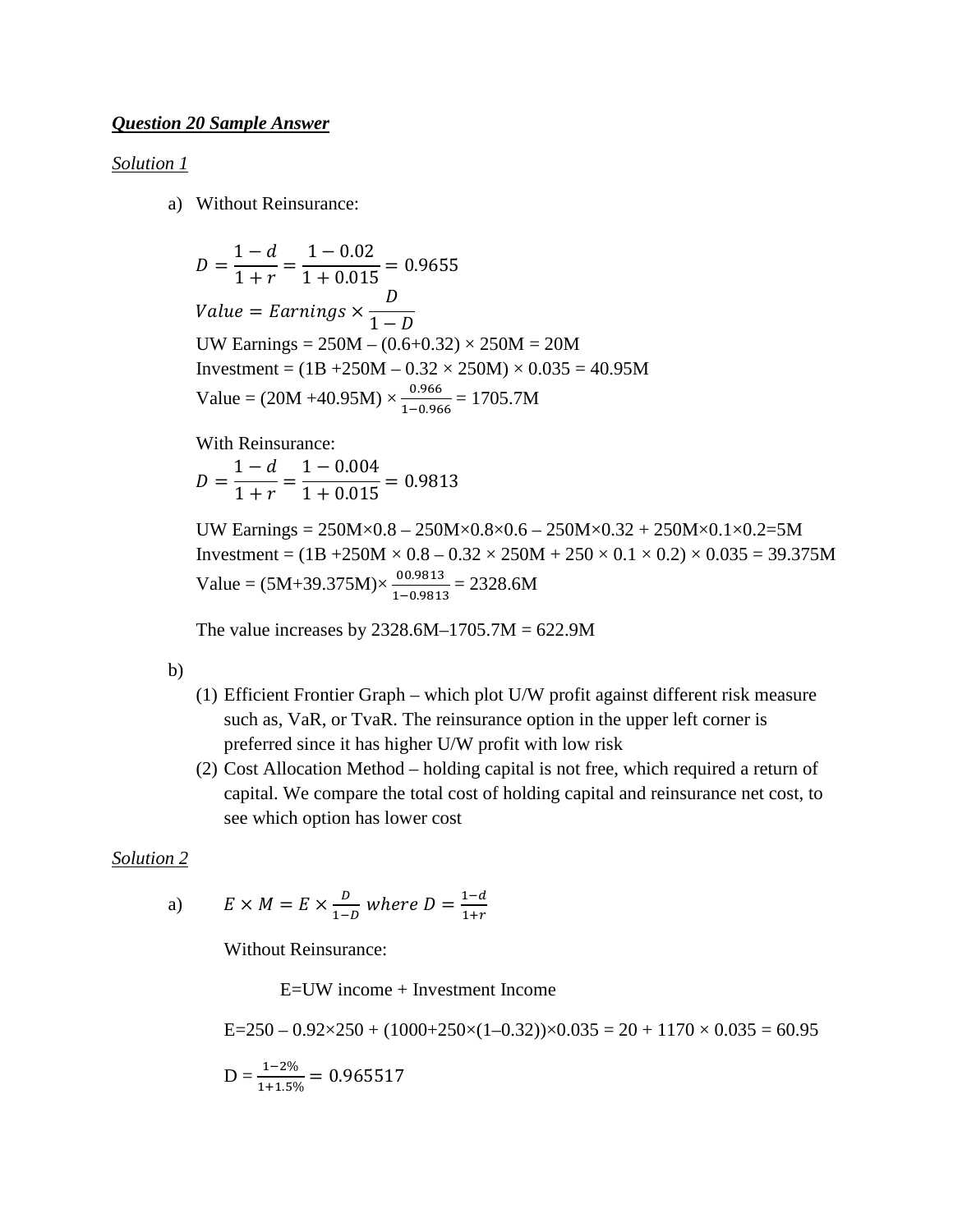Risk adjusted PV (Earnings) =  $60.95 \times \frac{0.965517}{1.006551}$  $\frac{0.903317}{1-0.965517}$  = 1706.6

With Reinsurance:

UW income =  $0.8 \times 250 - 0.8 \times 0.6 \times 250 - 0.32 \times 250 + 0.1 \times 0.2 \times 250 = 5$ 

Investment Income =  $(1000 + 0.8 \times 250 - 0.32 \times 250 + 0.1 \times 0.2 \times 250) \times 3.5\% =$ 1125×0.035=39.375

 $D = \frac{1-0.4\%}{1+1.5\%} = 0.98128$ 

Risk adjusted PV (Earnings) =  $(5+39.375) \times \frac{0.98128}{1-0.98128} = 2326.18421$ 

Difference: Impact of RI – 2326.18421-1706.6=619.58421 M

b)

- (1) Simple Factor: Value = prob of distress  $\times$  Equity Difference with or without reinsurance quantifies the risk transfer
- (2) Efficient Frontier Graph: the expected U/W profit against a risk measure. More U/W profit expected should be associated with a higher risk measures. The closest to the efficient frontier of the program is the more efficient we are

## *Examiner Comment*

a) Many candidates did not properly calculate underwriting income and/or investment income for either the gross case or the reinsured case. Most successful candidates properly calculated the firm value using the Panning model of  $V = E \times M$  where M =  $D/(1-D)$ .

Often candidates didn't acknowledge expenses are paid at front, and claims are paid at year end.

Candidates rarely provided written explanation of what their calculations represented. Often, candidates just provided large quantities of numbers and left it to the graders to figure out what they were trying to accomplish.

To make sure a question with many calculations being answered more properly and cleanly, it might be better to split it into small pieces.

b) Candidates often did not provide an adequate description of their alternative. At other times, candidates correctly stated an alternative but incorrectly described the alternative.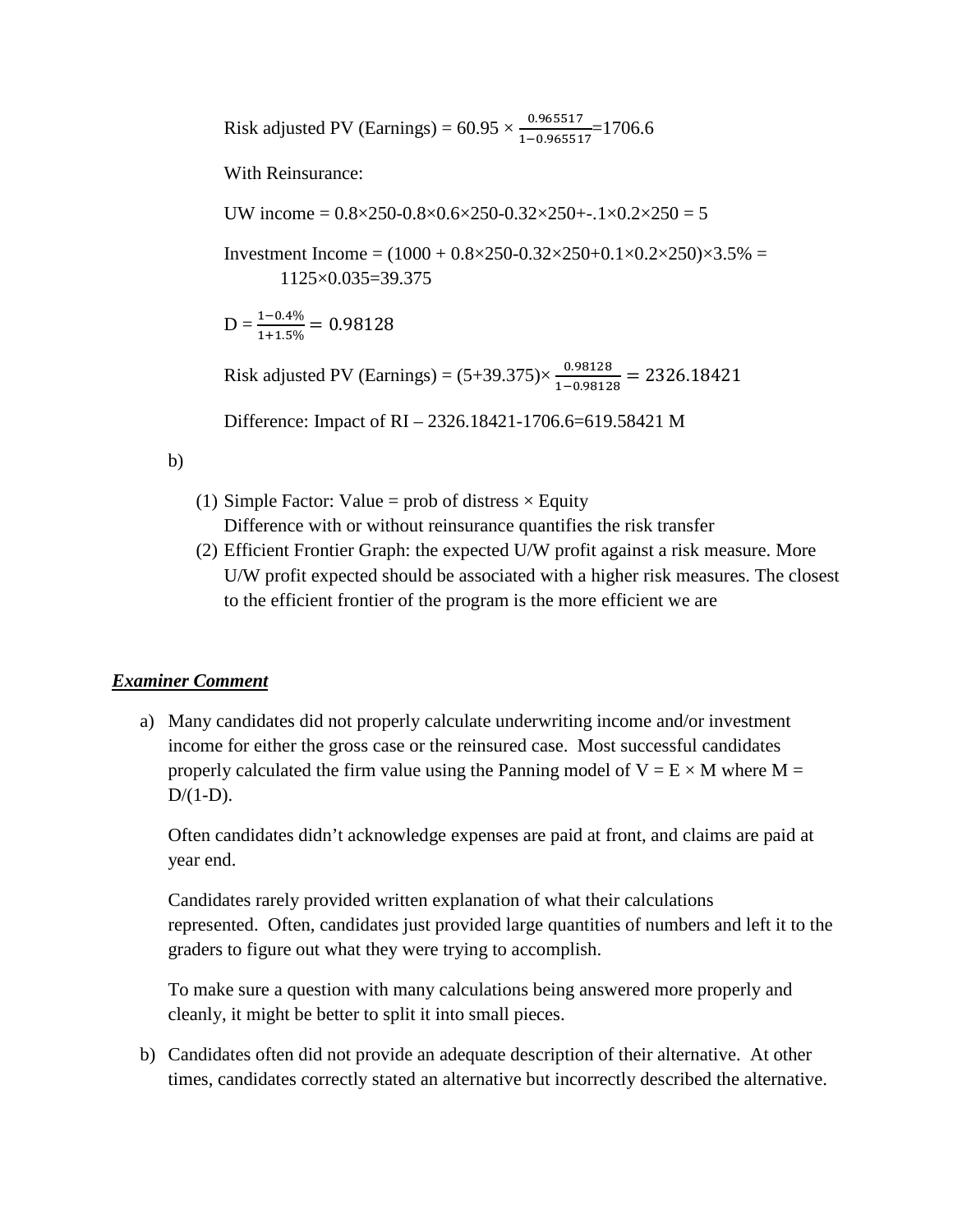### *Question 21 Sample Answer*

### *Solution 1*

- a) The basic indicator applies a single factor to the entire business without giving consideration to the mix of business. Specially, apply a factor of  $\alpha = .15$  to the entire entity (3 year average gross income). The standardized approach, on the other hand, applies a different factor, β, to different lines of business, specifically for retail banking, β=.12, for commercial banking, β=.15, and for everything else, β=.18. So the standardized approach does account for the firm's mix of business by applying different factors to different business segments while the Basic Indicator does not.
- b) The standardized approach effectively gives credit for years with negative (or \$0) gross income, while the basic indicator does not. For the basic indicator, multiply  $\alpha$  times 3 years gross income average, but years with negative or \$0 gross income are excluded from average (so if one year is negative, will only average over two other years). But for the standardized approach, add up all years (use \$0 for negative years), and divide by three (even if \$0 is used for some years). This can lower the capital requirement if the firm had a year with negative gross income.

### *Solution 2*

a) Basic Approach =  $[1 / Z_n \times \Sigma$  from i=1 to i=3 of max (Gross Income, 0)  $] \times \alpha$ 

Where  $Z_n = #$  years where gross income  $> 0$  for the last 3 years. The mix of business doesn't have an effect on the basic approach as the factor  $\alpha$  is constant (15%) for all lines.

Standardized approach =  $1/3 \times \sum$  max ( $\sum \beta_j GI_j$ , 0). Here the mix of business affects the capital as each line of business has a specific β (usually in the range of 12-18%) that is applied to the Gross Income for that line (e.g., Retail Banking:  $β = 12%$ , Commercial Banking:  $\beta = 15\%$ , Other:  $\beta = 18\%$ ). The capital requirement therefore depends on the mix.

b) The standardized approach allows negative gross income in one area to be offset by positive gross income in another line by year. Also, the standardized approach always averages the last 3 years, but the Basic only divides by # of years where Gross Income > 0. So, this may result in a lower capital need using the Standardized Approach.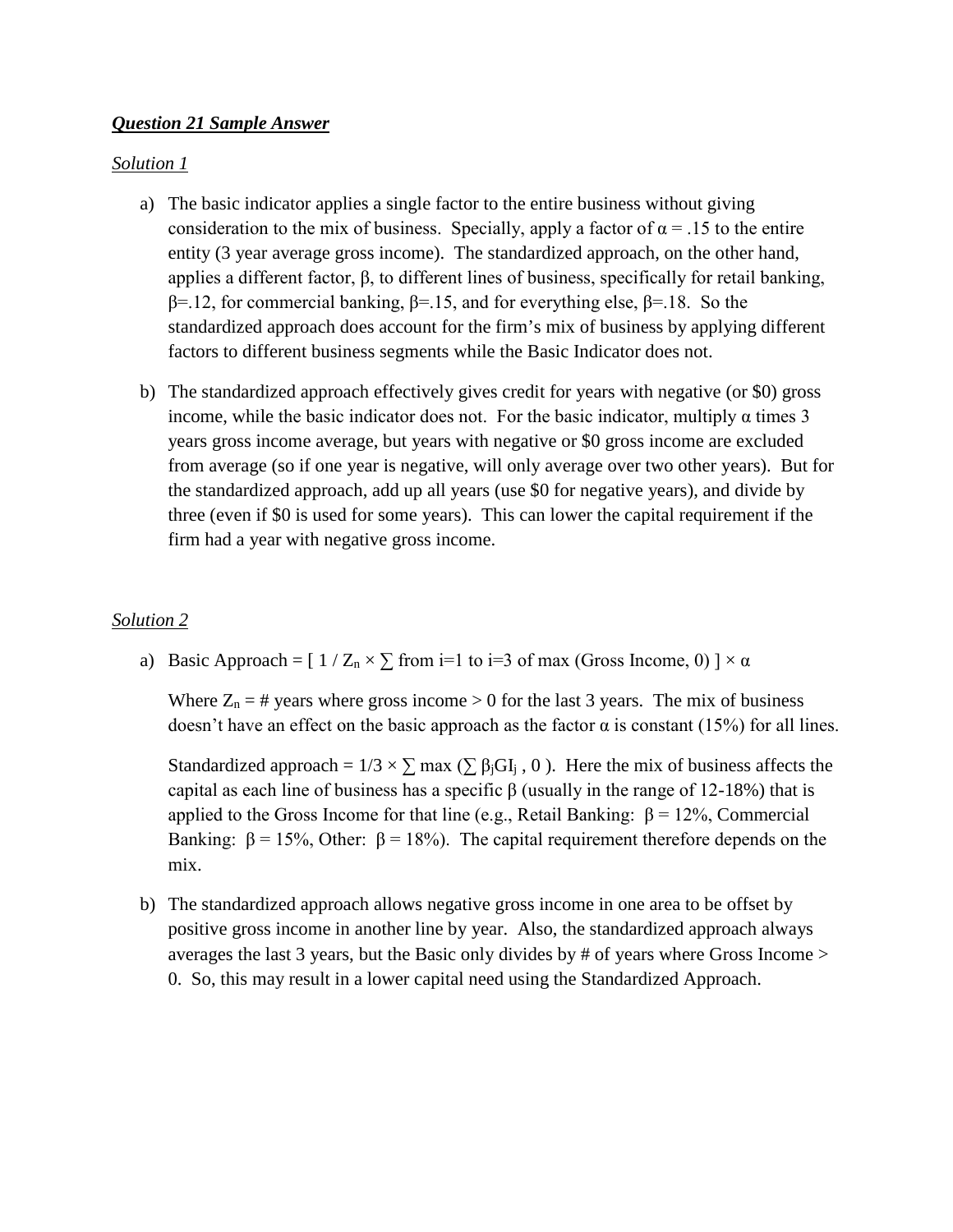## *Examiner Comments*

Part a) of the problem required understanding of a key difference in how capital requirements are done under two methods described in the syllabus reading and how mix of business affected the capital calculations. Candidates were allowed to demonstrate that understanding either through formula presentation or narrative descriptions, although often both forms of response were entered in the candidate solutions. In those cases where candidates entered a solution but did not receive full credit, it was generally because the response was vague or incomplete in some respect, the candidate failed to indicate that capital charges varied by type of business in the standardized approach, or else the candidate did not explicitly answer the question as to whether mix of business impacted the capital calculation under each method.

Part b) of the problem could be answered in several ways, any one of which could receive full credit. Common reasons for not assigning full credit to a response in this part included insufficient explanation as to why positive and negative income offsets (or "netting") across lines of business within a given year could generate different indicated capital amounts under the standardized method, or failure to describe what circumstances were necessary to provide a benefit under standardized approach's unique capital formula (e.g., an overall loss in one year or a higher capital charge on a line of business with a loss).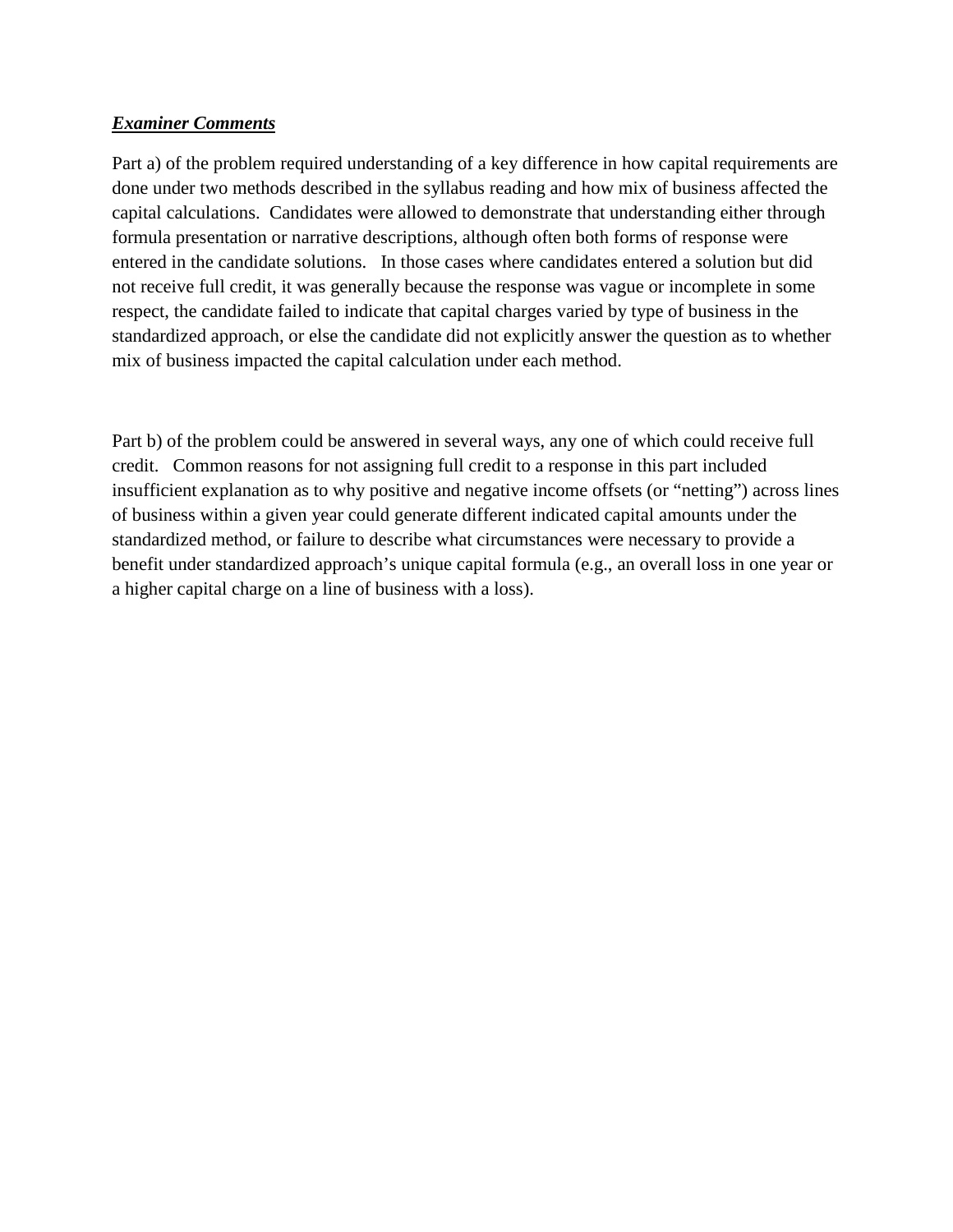## *Question 22 Sample Answer*

## *Solution 1*

a) Company 1: Investment income will likely be steady, albeit not very large for any given year; will need to rely heavily on u/w profit, so must price risks accordingly. Company 2: More aggressive investment strategy which will lead to volatile investment income; when pricing, should take a long-term view when determining if rates are adequate.

For Company 1, government securities typically have high rating but lower yield, may not generate a lot of investment income. Company 1 needs to price high enough to compensate for lower investment yield.

For Company 2, the securities held can have higher yield but very volatile. The value could drop significantly; the company needs to price to include a risk margin for that.

b) Company 1: Because auto is relatively short tailed, there is less variability in claims unless changes in claim handling caused changes in reserve adequacy or speed of payment which would cause basic methods to reserve incorrectly. Company 2: There is much more risk of claim variability in long tailed lines that are difficult to estimate, especially with inflation, economic, legal and other environmental changes.

Company 1 could face claim variability from a number of sources including catastrophes, especially winter storms that drive up PPA claims. Company 1 could also see claim variability come from new laws involving claims and social inflation which could cause insureds to increase frequency of claim filings.

Company 2 could observe claim variability from natural catastrophes such as hurricanes and earthquakes in the lines they insure. There is also attritional risk for both companies. Attritional risk is the risk of increased frequency of small claims (low severity) claims. Both companies also face risk that large claims could be more severe than expected.

c) Company 1: Market risks that this company needs to consider include interest rate risk and concentration risk.

Company 2: This company should consider asset liability mismatch risk and risk associated with return on equity or reinvestment risk. There is more variability in their investments and values depend heavily on the market.

Company 1 won't be too much exposed to market risk since it is invested in secure government securities. The duration matched approach also limits the amount of liquidity risk company 1 would be exposed to.

Company 2 is heavily exposed to default risk on their investments. The liquidity risk is also present if assets are not matched with liabilities. Although it can be rewarding as far